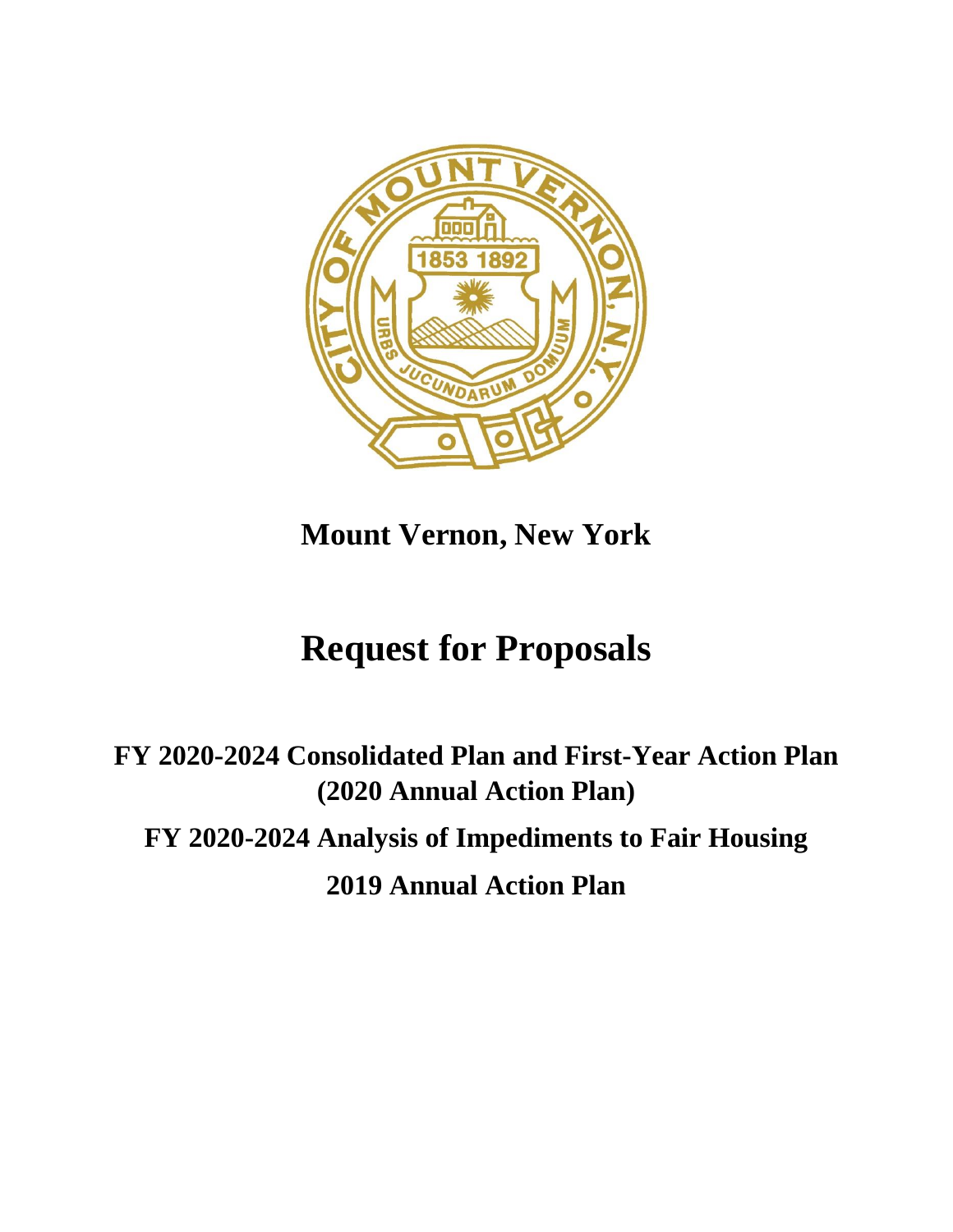# <span id="page-1-0"></span>**Table of Contents**

| Prohibited Interest of Members, Officials, or Employees of the State of New York, the City of Mount Vernon, |  |
|-------------------------------------------------------------------------------------------------------------|--|
|                                                                                                             |  |
|                                                                                                             |  |
|                                                                                                             |  |
|                                                                                                             |  |
|                                                                                                             |  |
| Exhibit B Questionnaire Regarding Business Enterprise Owned and Controlled by Women of Persons or Color 19  |  |
| Exhibit C Required Disclsoure of Relationships to the City of Mount Vernon, New York 21                     |  |
|                                                                                                             |  |
|                                                                                                             |  |
|                                                                                                             |  |
|                                                                                                             |  |
|                                                                                                             |  |
|                                                                                                             |  |
| Exhibit G Certification Regarding Lobbying For Contracts, Grant Loans, and Cooperative Agreements 39        |  |
|                                                                                                             |  |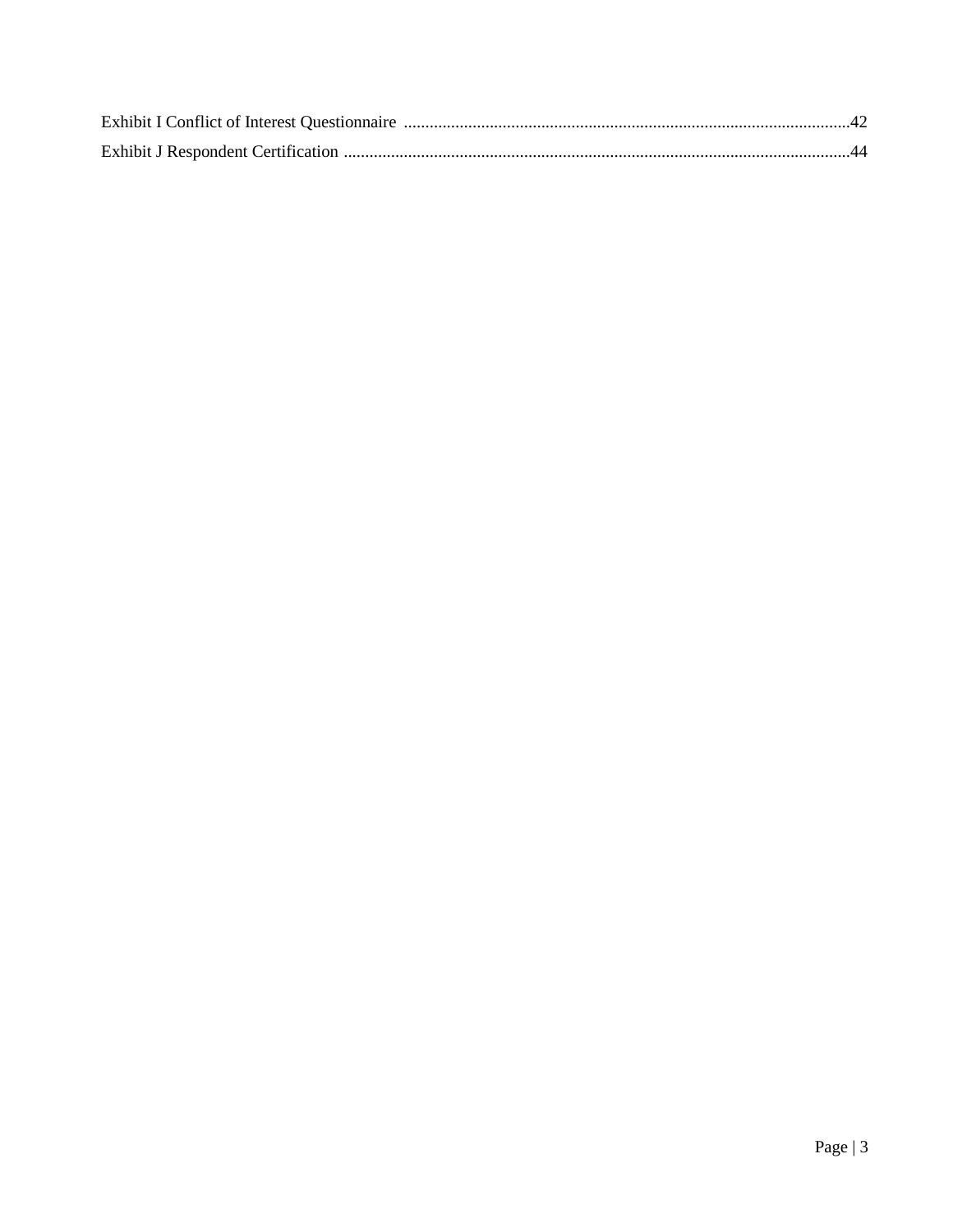# <span id="page-3-0"></span>**General Information**

Mount Vernon is a city in Westchester County, New York. It is an inner suburb of New York City located immediately to the North of the borough of the Bronx. Mount Vernon is the eighth-most populous city in the state of New York. It is a predominantly African-American city but has a large Brazilian population, which is estimated by the City and the Brazilian Consulate to be one in 10 residents.

As of the **[2010 United States Census](https://en.wikipedia.org/wiki/2010_United_States_Census)**, there were 67,292 people residing in the city. The racial makeup of the city was 61.3% African-American, 18.5% White, 14.3% Hispanic, 1.8% Asian, and 0.3% Native American.

At the time of the 2010 Census, the median income for a household in the city was \$47,128, and the median income for a family was \$55,573. The per capita income for the city was \$24,827. 13.9% of the population and 11.8% of families were below the poverty line. 12.7% of the population was 65 or older.

# <span id="page-3-1"></span>**Background**

The City of Mount Vernon is seeking proposals from experienced and qualified consultants and/or firms for professional services to prepare the: (1) FY2020-2024 Consolidated Plan; (2) the Analysis of Impediments to Fair Housing Plan (AI) that can be converted to an Affirmatively Furthering Fair Housing Plan (AFFH) if required by HUD at a later date; (3) the Annual Action Plan covering Fiscal Year 2019-2020 and (4) the Annual Action Plan covering Fiscal Year 2020-2021.

The City of Mount Vernon has been designated as an Entitlement Community since the passage of the Housing and Community Development Act of 1974. The Consolidated Plan identifies the City's housing and community development needs and then proposes strategies for addressing those needs. As a CDBG Entitlement Community, the City is required to prepare and adopt a five-year Consolidated Plan for the 2020-2024. Accordingly, the City will use CDBG and HOME administrative funds for preparation of the Consolidated Plan, the Annual Action Plans, and the Analysis of Impediments to Fair Housing Plan. The new fiscal year for Mount Vernon's CDBG Program begins on January 1, 2020.

The City of Mount Vernon's Urban Renewal Agency (MVURA) administers federal funds that the City of Mount Vernon receives from the U.S. Department of Housing and Urban Development (HUD) for the following programs: Community Development Block Grant Program (CDBG), HOME Investment Partnerships Program (HOME), and Continuum of Care Program (CoC).

In connection with these responsibilities, the City of Mount Vernon is seeking proposals from qualified firms for: submission of the City of Mount Vernon's Five-Year Consolidated Plan and 2020 Annual Action Plan, 2019 Annual Action Plan, and Analysis of Impediments to Fair Housing Plan. The RFP outlines the detailed scope of work and deliverable products, requirements, selection procedures, and the documentation necessary to submit a proposal for the respective projects.

# <span id="page-3-2"></span>**Project Objectives**

The City of Mount Vernon is over 75 percent community of color and is committed to holding racial equity as a tenet throughout the entire consolidated plan process by meaningfully engaging residents in the decisions affecting the community.

Resident involvement in the process is key with special attention focused on low-income and historically disenfranchised communities, including people of color, immigrants and refugees, as well as women, veterans, people with disabilities and the LGBTQ community.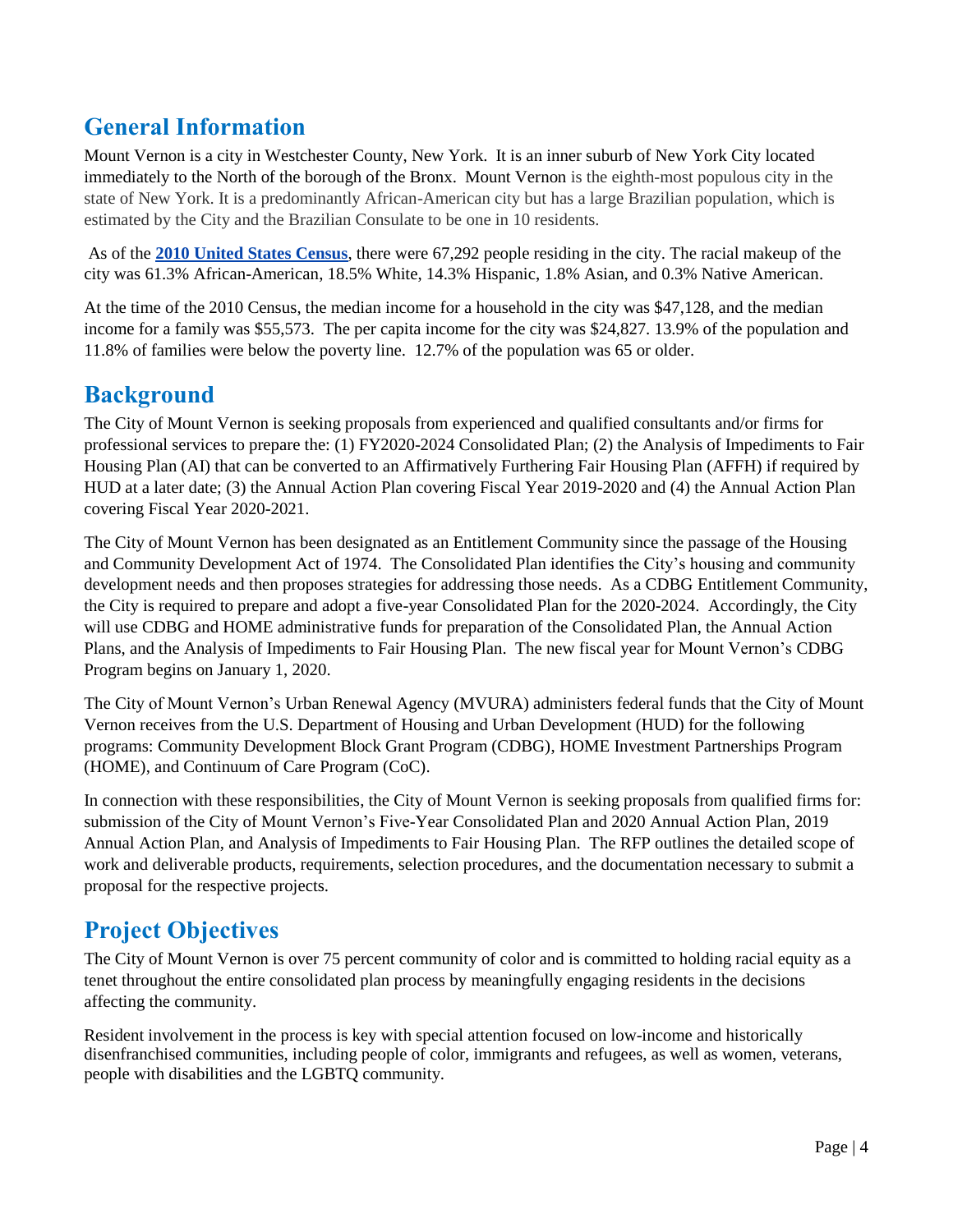The City of Mount Vernon is committed to partnering with the community to identify opportunities for improvements to programs and services to improve quality of life for Mount Vernon residents.

Goals include but are not limited to:

- Build a more inclusive economy that supports Mount Vernon as a destination for business growth.
- Improve Health and Safety of Mount Vernon residents by increasing access to produce and nutritious meals.
- Increase homeownership opportunities by launching home ownership program (down payment and closing costs).
- Promote stable housing for residents by increasing availability, affordability, and quality of housing stock and livability to address poor housing conditions, abandoned properties, and an over-concentration of problem properties in Mount Vernon.
- Improve educational attainment and career outcomes for Mount Vernon students.
- Partner with community-based organizations to develop a workforce plan and training programs to meet the demand for projected employment needs in partnership with public schools and higher education institutions.
- Create youth employment opportunities.
- Develop and implement new tools to address the needs of at-risk populations (ex-offenders) including wrap-around family services.

The City of Mount Vernon seeks a consultant or firm that will:

- Provide technical excellence and timely submission.
- Develop ways to involve low-income and historically disenfranchised populations.

# <span id="page-4-0"></span>**Submission Information**

#### **All proposals must be received by 4:00 p.m. Eastern Standard Time on Friday, April 12, 2019, at the following address:**

Commissioner Chantelle Okarter Department of Planning and Community Development 1 Roosevelt Square, Mount Vernon, New York, 10550

**Proposals must be submitted in a sealed envelope and shall be labeled:** 

**"Proposal for 5 Year Consolidated Plan, Analysis of Impediments to Fair Housing Plan, FY 2019 Annual Action Plan and FY2020 Annual Action Plan." Please submit 3 copies of your proposal, along with any attachments.** 

**It is also requested that proposals be submitted electronically by the submission deadline to**: [sajohnson@ci.mount-vernon.ny.us](mailto:sajohnson@ci.mount-vernon.ny.us) 

#### **All proposals must include the items listed in the content and format of proposals section. Please refer to pages 10 - 11 for required documents.**

The selected consultant or firm shall be required to comply with all applicable federal and state laws related to equal opportunity and affirmative action, as well as all federal requirements associated with CDBG and HOME funds.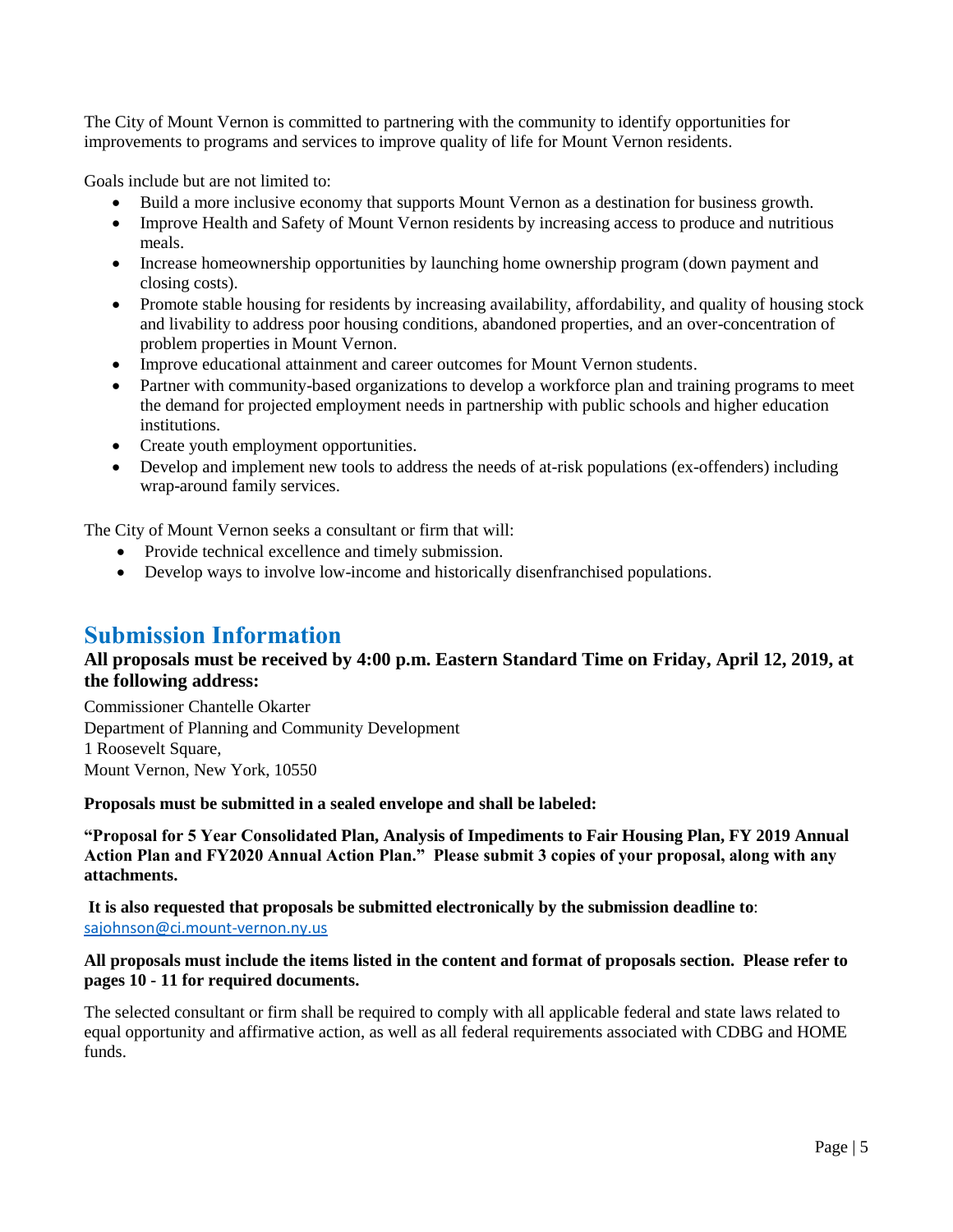All respondents will be required to certify that they are not on HUD's list of debarred contractors and are not in default on any obligations due to the State of New York or the City of Mount Vernon, including but not limited to payment of taxes, fines, penalties, or other monies due.

# <span id="page-5-0"></span>**Scope of Services**

The City of Mount Vernon will utilize a HUD-approved eCon Planning Suite Template introduced in May 2012 to develop the referenced Consolidated Plan and FY 2019 and FY2020 Annual Action Plans.

Guidelines for preparing the Consolidated Plan and Annual Action Plan using eCon Planning Suite can be found on the HUD website at:

<https://www.hudexchange.info/programs/consolidated-plan/guides/#consolidated-plan-template-in-idis>

A copy of the City's 2015-2019 Consolidated Plan is available at:

[http://cmvny.com/wp-content/uploads/2017/07/FINAL-2015-2019-CONSOLIDATED-PLAN\\_090115.pdf](http://cmvny.com/wp-content/uploads/2017/07/FINAL-2015-2019-CONSOLIDATED-PLAN_090115.pdf)

A copy of the City's 2015-2019 Analysis of Impediments to Fair Housing is available at:

<http://cmvny.com/wp-content/uploads/2018/04/2015-2019AnalysisofImpedimentstoFairHousing.pdf>

The City intends to submit the FY2019 Annual Action Plan by August 1, 2019 and the FY2020 Annual Action Plan by August 3, 2020. The City of Mount Vernon also intends to submit the FY2020-2024 Consolidated Plan and FY2020-2024 Analysis of Impediments to Fair Housing by October 30, 2019.

In addition to meeting the Federal Requirements and deadline for submission of the Consolidated Plan, the City of Mount Vernon is interested in encouraging meaningful public participation in the Consolidated Plan development process. The selected applicant should be expected to confer with:

- 1. Public and private agencies that provide health services, education, and social and fair housing services, including those focusing on services to children, elderly persons, persons with disabilities, immigrants, LGBTQ constituencies, and homeless persons;
- 2. State or local health and child welfare agencies in regard to the portion of its consolidated plan concerning lead-based paint hazards;
- 3. Adjacent governments regarding priority non-housing community development needs and local government agencies with metropolitan-wide planning responsibility regarding problems and solutions that go beyond a single jurisdiction (e.g. transportation);
- 4. Westchester Continuum of Care that serves homeless and formerly homeless persons in the area;
- 5. Business and civic leaders;
- 6. Faith based community;
- 7. Arts and culture organizations;
- 8. Food Bank and food pantries;
- 9. Various City of Mount Vernon Departments;
- 10. The Mount Vernon City Council; and
- 11. Mount Vernon Residents.

The resulting FY2020-2024 Consolidated Plan should provide a direct link between community goals/objectives and priority needs and should include clear direction for implementation of the accompanying First-Year Action Plan framework and future Annual Action Plans.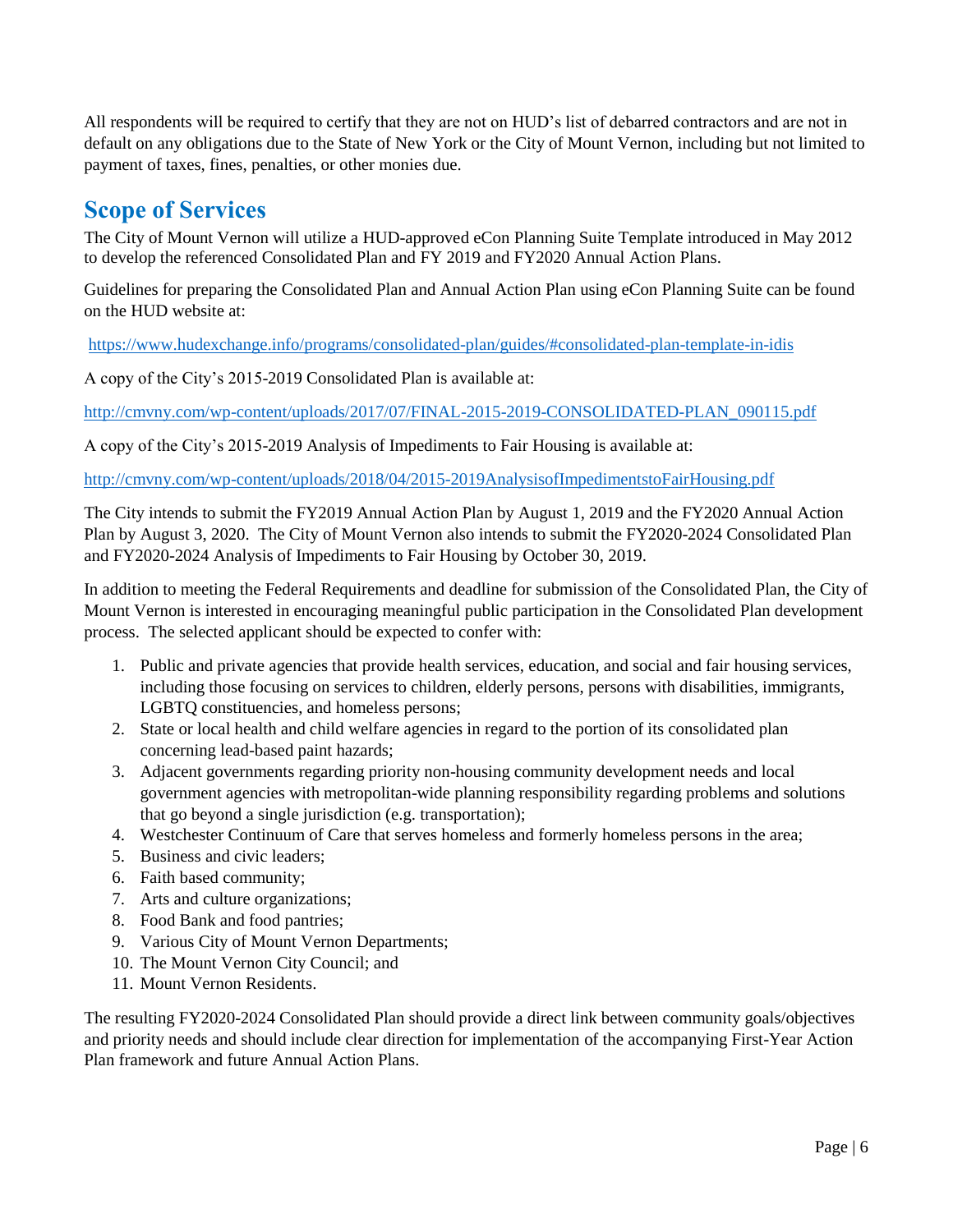Professional planning and writing services on behalf of the City of Mount Vernon to be performed under the proposal include, but are not limited to:

- 1. Preparation, organization, and submission of professionally detailed and comprehensive plans in accordance with guidelines as specified by HUD;
- 2. Synthesize all necessary information to write all sections of the Consolidated and Annual Action Plans, including, but not limited to, an extensive summary, background program information, consultation process, needs assessment, market analysis, strategic plan, and the FY2019 and FY2020 Annual Action Plans;
- 3. Consultation with public and private agencies as outlined in 24 CFR **§**91.100, including those that provide assisted living, homeless service providers and agencies, health services and social services; State or local health and child welfare agencies regarding lead-based paint hazards; adjacent units of local government, including planning agencies; and jurisdictions receiving ESG and HOPWA funds within the eligible metropolitan statistical area; and
- 4. Conduct a Needs Assessment of the Consolidated Plan as outlined in the eCon Planning Suites Template, in conjunction with information obtained through consultation process as well as those provided by the eCon Planning Suites. The Needs Assessment will provide a clear picture of the City of Mount Vernon's needs related to affordable housing, community development, and homelessness. The Needs Assessment will form the basis for the Strategic Plan and the programs and projects to be administered as outlined in **§**9.215 and for any policy issues.

The template for the Consolidated Plan in the eCon Planning Suite is based on regulations set forth in 24 CFR Part 91, and includes the following sections:

- Setup
- Executive Summary
- The Process
- Needs Assessment
- Market Analysis
- Strategic Plan
- First-Year Action Plan

The Executive Summary (ES) section of the template is based on the regulations, covers the Consolidated Plan and First-Year Action Plan, and includes the following:

• Executive Summary

The Process (PR) section of the template is based on the regulations and includes the following sections:

- Lead and Responsible Agencies
- Consultation
- Citizen Participation

The Needs Assessment (NA) section of the template is based on the regulations and includes the following sections:

- Housing Needs Assessment
- Disproportionately Greater Need
- Public Housing
- Homeless Needs Assessment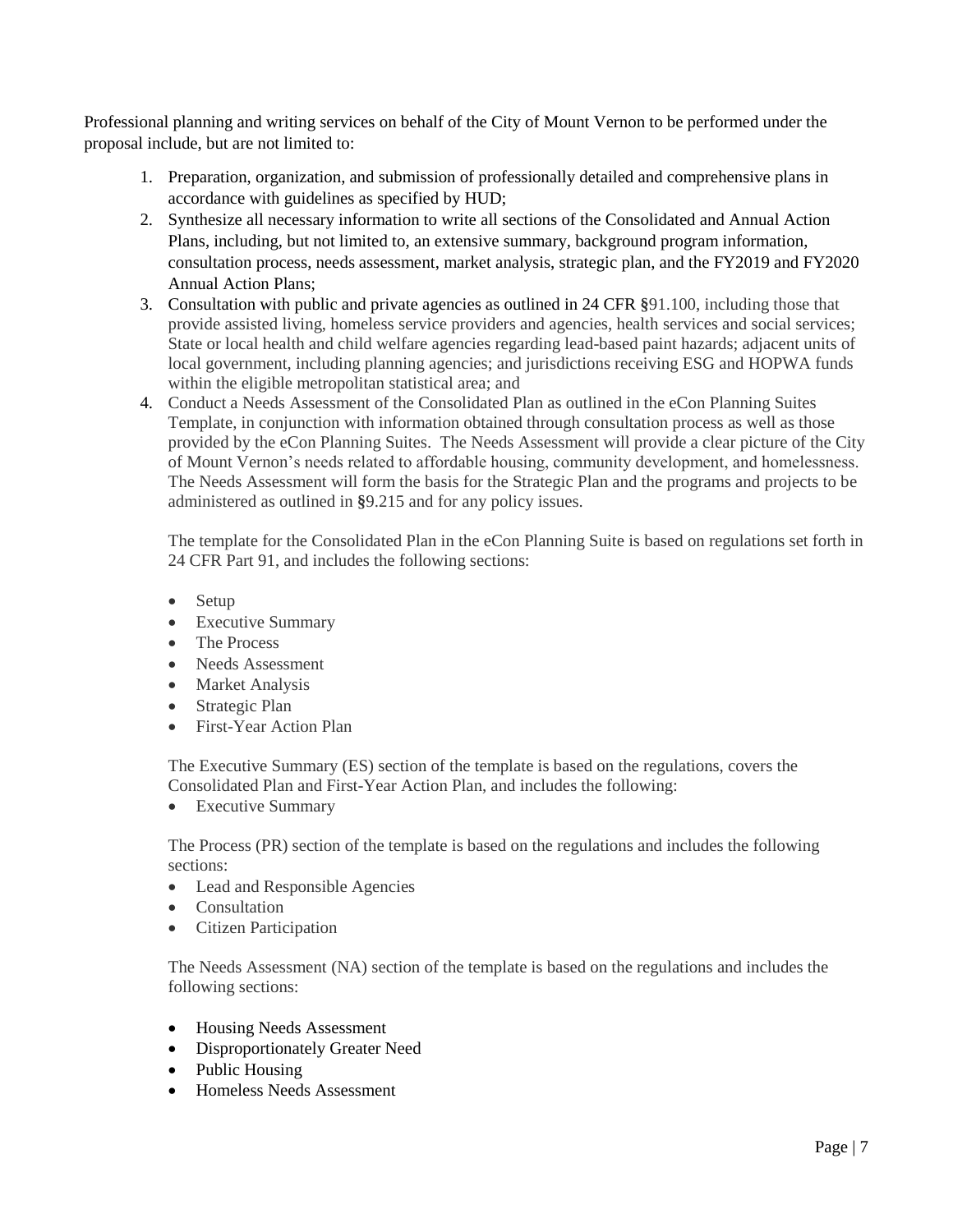- Non-Homeless Special Needs Assessment
- Non-Housing Community Development Needs
- 5. Conduct a Housing Market Analysis as outlined in the eCon Planning Suites Template that provides a clear picture of the environment in which the City of Mount Vernon must administer its programs over the course of the Consolidated Plan. In conjunction with the Needs Assessment, the Housing Market Analysis will provide the basis for the Strategic Plan and the programs and projects to be administered.

The Housing Market Analysis (MA) section of the template is based on the regulations and includes the following sections:

- General Characteristics of the Housing Market
- Lead-based Paint Hazards
- Public and Assisted Housing
- Assisted Housing
- Facilities, Housing, and Services for Homeless Persons
- Special Needs Facilities and Services
- Barriers to Affordable Housing
- 6. Develop a comprehensive Strategic Plan that identifies the priority needs of the City of Mount Vernon and describes strategies that the City of Mount Vernon will undertake to serve the priority needs.

The Strategic Plan (SP) section of the template includes the following screens:

- Overview
- Geographic Priorities
- Priority Needs
- Influence of Market Conditions
- Anticipated Resources
- Institutional Delivery Structure
- Goals
- Public Housing
- Barriers to Affordable Housing
- Homelessness Strategy
- Lead-Based Paint Hazards
- Anti-Poverty Strategy
- Monitoring
- 7. Prepare an Analysis of Impediments to Fair Housing Plan (AI) that can be converted to an Affirmatively Furthering Fair Housing Plan (AFFH) if required by HUD at a later date. The AI serves as the basis for fair housing planning and provides essential information regarding any impediments to fair housing choice are defined as any actions, omissions, or decisions that restrict, or have the effect of restricting, the availability of housing choices, based on race, color, religion, sex, disability, familial status, or national origin.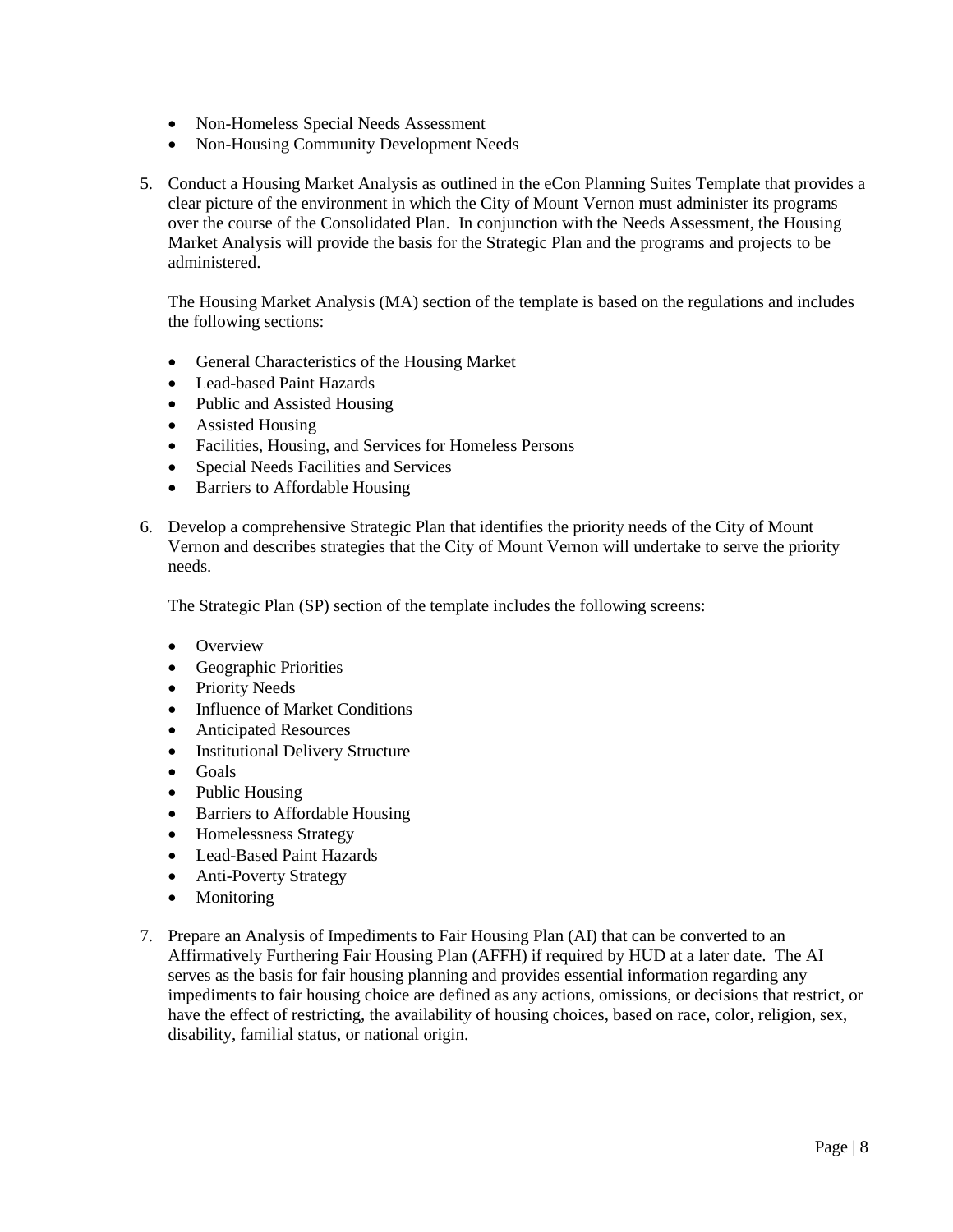The analysis shall include the following services:

- An examination of pertinent data including demographic, income, employment, and housing data, as well as studies that have been completed that relate to fair housing;
- An extensive review of State and local jurisdiction's laws and regulations, including an assessment of agencies currently providing fair housing programs in the area and administrative policies, procedures, and practices;
- An assessment of how those laws affect the location, availability, and accessibility of housing;
- An evaluation of conditions, both public and private, affecting fair housing choice for all protected classes;
- An identification of any impediments to fair housing in both the private and public sector because of race, color religion, sex and disability, familial status or national origin which restrict or have the effect of restricting housing choices or availability of housing choices listed in order of priority; and
- A set of conclusions and recommendations for action, including recommended actions to overcome identified impediments to fair housing choice, milestones, timetables, and measurable results.
- 8. Prepare the Annual Action Plans for FY2019-20 and FY2020-21. The selected consultant or firm must provide a concise summary of the actions, activities, and programs that will take place during the program year to address the priority needs and goals identified by the Strategic Plan.

The Annual Action Plan (AP) section of the template includes the following sections:

- Executive Summary
- Lead and Responsible Agencies
- Consultation
- Participation
- Expected Resources
- Annual Goals and Objectives
- 9. Community-Wide Survey

The selected consultant or firm will:

- Create and initiate a community-wide survey in English, Spanish, and Portuguese. Data collection is anticipated to be through Survey Monkey or similar product;
- Work with local organizations including housing providers, culturally specific groups, service providers and groups that work with special needs populations – to encourage involvement of traditionally marginalized communities;
- Collect, analyze and summarize the survey results in a report to the City of Mount Vernon;
- Translate Spanish and Portuguese data results into English and provide results in Spanish, Portuguese, and English. The report should categorize findings, provide tables and graphics summarizing results for each category of need, and provide a summary analysis of the overall results. The data in conjunction with other collected data, will be used to support need statements, goals and objectives, and areas of prioritization; and
- Include survey questions regarding fair housing. This information should be broken out and used to support work under Analysis of Impediments to Fair Housing.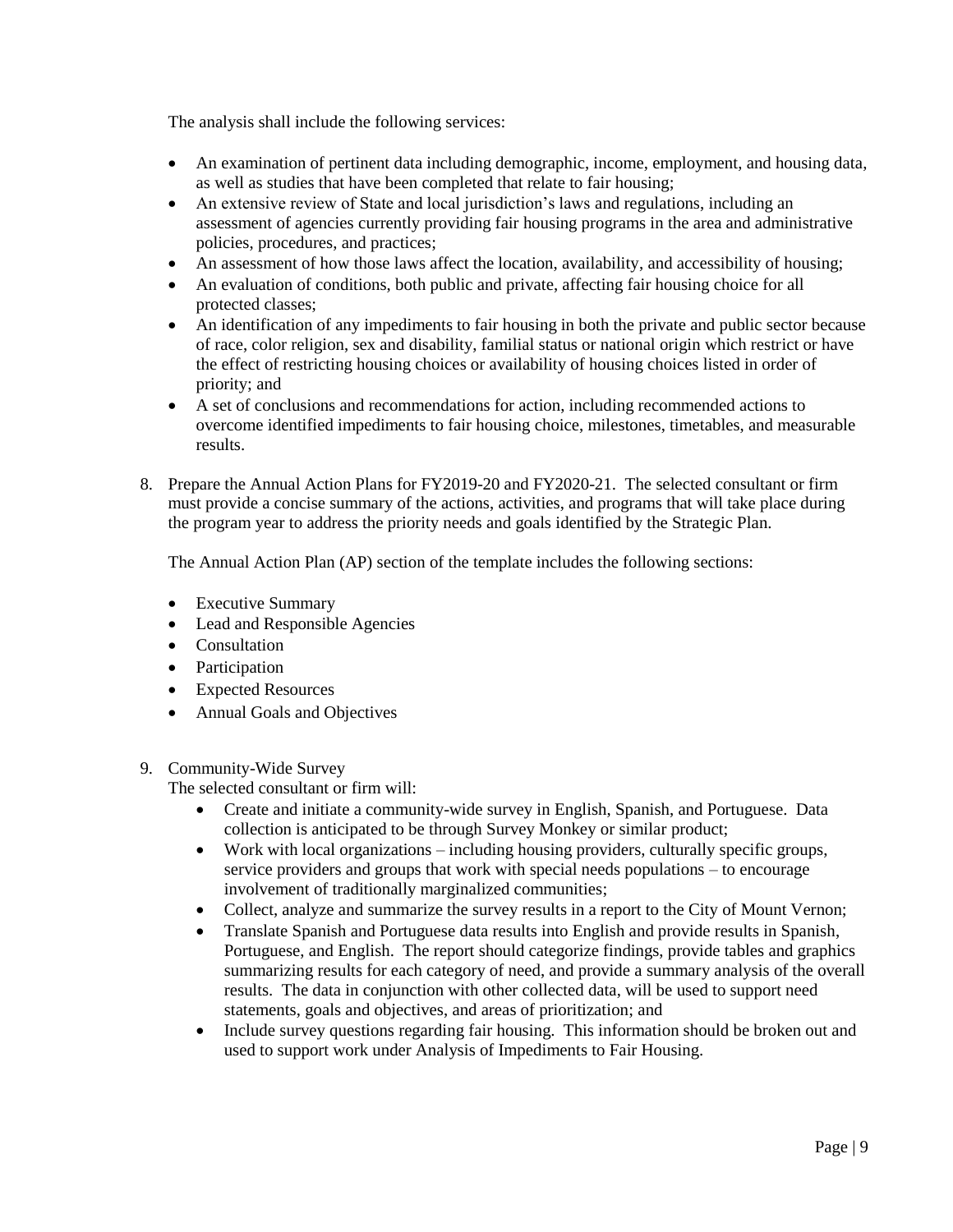**All costs incurred by respondents are considered by the City of Mount Vernon to be marketing costs required in order to select an organization to perform this work. The City of Mount Vernon will not reimburse respondents for any costs incurred in applying to this RFP.**

Drafts as well as the Final Plans shall be delivered both electronically and in hard copy format. A minimum of ten (10) hard copies of the Final Plan shall be delivered in hard copy. Information shall also be accessible to citizens on the City of Mount Vernon web site and accessible to a wide variety of users, including those with disabilities.

The Final Plan shall include an Executive Summary and materials for presentation to the Mount Vernon Mayor, Mount Vernon City Council, and the Mount Vernon Urban Renewal Agency Board. The Plan shall also be in an electronic that may be readily incorporated into HUD's IDIS on-line system.

# <span id="page-9-0"></span>**Content and Format of Proposals**

Each proposal shall be prepared simply and economically, providing a straightforward, concise description of the applicant's capabilities to satisfy the requirements of the RFP. Emphasis should be on completeness and clarity of content.

#### Proposal Format

1. Title Page:

Show the RFP subject, the name of your firm, address, telephone number, name of contact person, email address, and date.

2. Signature

The proposal shall include an original transmittal letter signed by a representative authorized to contractually bind their organization to the proposal.

3. Profile

A. State whether the applicant is national, regional, or local;

B. State the location of the office in which the services will be provided when such services are not provided on-site;

C. Describe the applicant's experience in the provision of services described herein and the number of years engaged in this type of work; and

D. Describe the respondent's experience working with the City of Mount Vernon as well as clients in the New York State area.

4. Summary of Qualifications

Describe the respondent's experience with five-year consolidated plans and analysis of impediments to fair housing. In addition, detail any experience with successfully converting analysis of impediment to fair housing plans to an AFFH plan if needed at a future date.

5. Community Partnership

Describe any experience working with a community-wide, multi-lingual public participation program with an emphasis on low-income and historically disenfranchised communities, including people of color, immigrants and refugees, as well as women, veterans, people with disabilities and the LGBTQ community.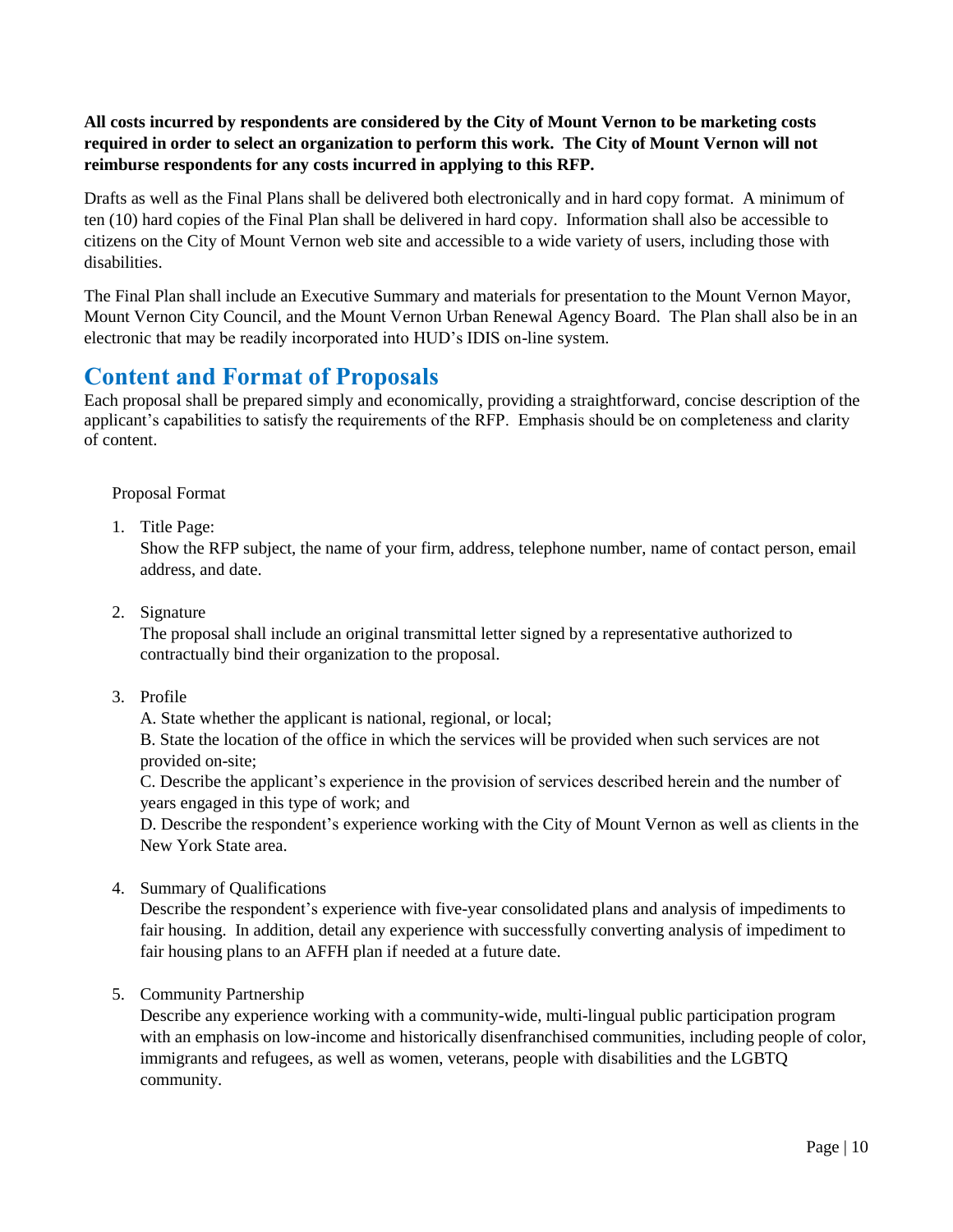6. Work Plan

Formulate a work plan that clearly and systematically identifies and describes all tasks and subtasks necessary to complete the scope of work and deliverables. Provide a summary project schedule showing all deliverables as well as the timeframe for each of the tasks required to produce them starting with selection.

7. Identification of Personnel

Identify each person who will be involved in the provision of services described herein. Describe each person's qualifications, including relevant experience and education/training in Consolidated Plan and Analysis of Impediments to Fair Housing Plan.

The Key member(s) of the consultant's or firm's staff must be identified and assigned to the project for the duration of the contract, unless the City of Mount Vernon agrees in writing to modify the assignment. If a key member leaves during the course of the contract, the City of Mount Vernon must be notified immediately, and the contractor must submit the replacement's name and credentials for approval by the City of Mount Vernon prior to that person starting work on the contract.

In the event of any proposed subcontractors, please provide details of the expertise and scope being provided by the firm as well as the firm's relevant experience and depth of qualified personnel as it relates to the project.

8. Litigation

State whether the respondent has been involved in any litigation within the last five years or if there is any pending litigation in any way arising out of performance or delivery of services identical or similar to those described herein. If so, provide a brief explanation of the issues involved and the outcome, if resolved.

9. Availability

Provide a statement that the respondent is ready, willing, and able to provide the services rendered in accordance with this RFP and in accordance with applicant's proposal if selected.

10. Fees

Provide a detailed proposed fee structure. The fee structure should include all labor, administrative expenses, per diem, travel expenses, billing schedule, equipment, materials, and overhead necessary to perform work under the term of condition of this solicitation.

11. References

The submission shall include a list of 5 references, at least 3 of which have obtained services or materials from the applicant in the last 24 months. Details shall include client name, client contact information, project location, key personnel, duration of project or portion of project if the project involves other work beyond this scope, and projected and actual cost.

12. Required Forms – Please refer to Page 15 and send all of the attached forms.

# <span id="page-10-0"></span>**Selection Process**

Based on all information reviewed and presentations/interviews (if conducted), the Executive Staff shall establish the final ranking of the proposals.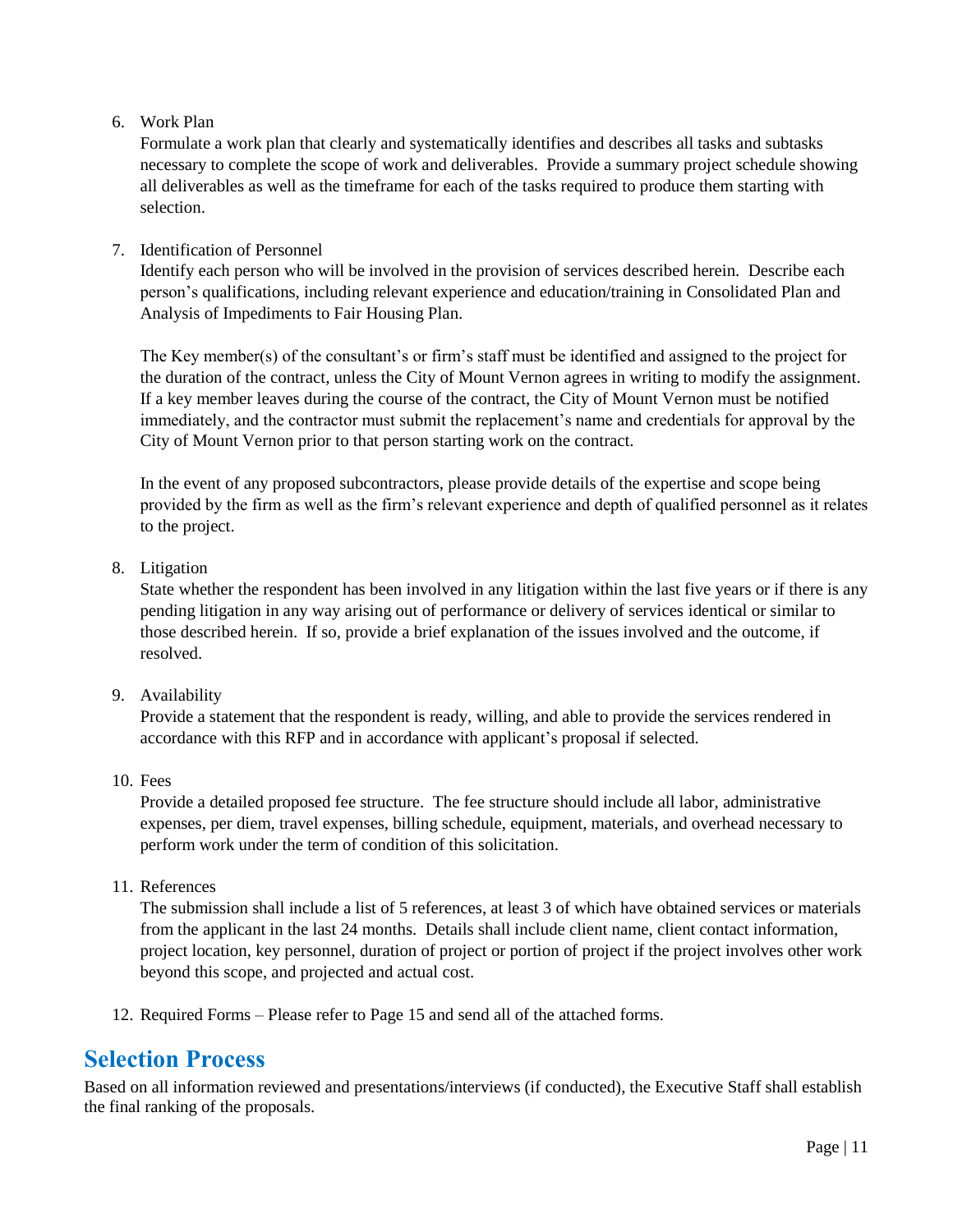During the evaluation process, the City of Mount Vernon reserves the right, where it may serve the City of Mount Vernon's best interest, to request additional information or clarification from respondents.

#### **Projected Timeline**

| Proposals Due by 4:00pm Eastern Standard Time                        | April 12, 2019   |
|----------------------------------------------------------------------|------------------|
| Proposals Reviewed                                                   | April 17, 2019   |
| <b>Interviews Conducted</b>                                          | April 19, 2019   |
| <b>Applicants Notified</b>                                           | April 22, 2019   |
| Begin Work on Consolidated Plan AI Plan, and 2019 Annual Action Plan | April 24, 2019   |
| Complete 2019 Annual Action Plan                                     | July 19, 2019    |
| Complete 2020 Annual Action Plan                                     | July 17, 2020    |
| Complete 2020-2024 Consolidated Plan and 2020-2024 AI Plan           | October 18, 2019 |
| Submission of 2020-2024 Consolidated Plan and 2020-2024 AI Plan      | October 30, 2019 |
|                                                                      |                  |

# <span id="page-11-0"></span>**Proposal Evaluation**

#### <span id="page-11-1"></span>**General**

Selection will be based upon the qualification of the applicant and its ability to satisfy the project requirements, schedule, and approach as described in the proposal. The City of Mount Vernon reserves the right, at its sole discretion, to reject any and all proposals, and to waive minor irregularities. The City of Mount Vernon also reserves the right to select any proposal as the basis for negotiating a contract; to exercise its sole discretion and apply its judgment with respect to any aspect of this request for proposals; the evaluation of proposals and the negotiation and award of any contract; and to weigh its evaluation criteria in any manner it deems appropriate. **The City of Mount Vernon may also include in its evaluation publicly available information about the respondent and/or other projects or other work products of the respondent.** 

Proposals will be evaluated using the following criteria:

- 1. Responsiveness to the Request for Proposals.
- 2. Demonstrated understanding of the Project Objectives and Scope of Work.
- 3. Adherence in the schedule for performing the work to federal requirements.
- 4. The extent to which the proposal meets the following criteria:
	- Conforms to Consolidated Plan regulations and AI Plan Regulations;
	- Includes effective policies and strategies for working with consensus building with a focus on community development policies;
	- Demonstrate consultant's or firm's ability to complete the project based on current workload;
	- Demonstrates understanding of the City of Mount Vernon's goals and purpose for this project; and
	- Provides a specific approach as to how the consultant or firm would achieve the project's goals and produce deliverables within the project timeframe.
- 5. Extent of qualifications and relevant experience of the consultant's or firm's team.
- 6. Cost-effectiveness of the proposal.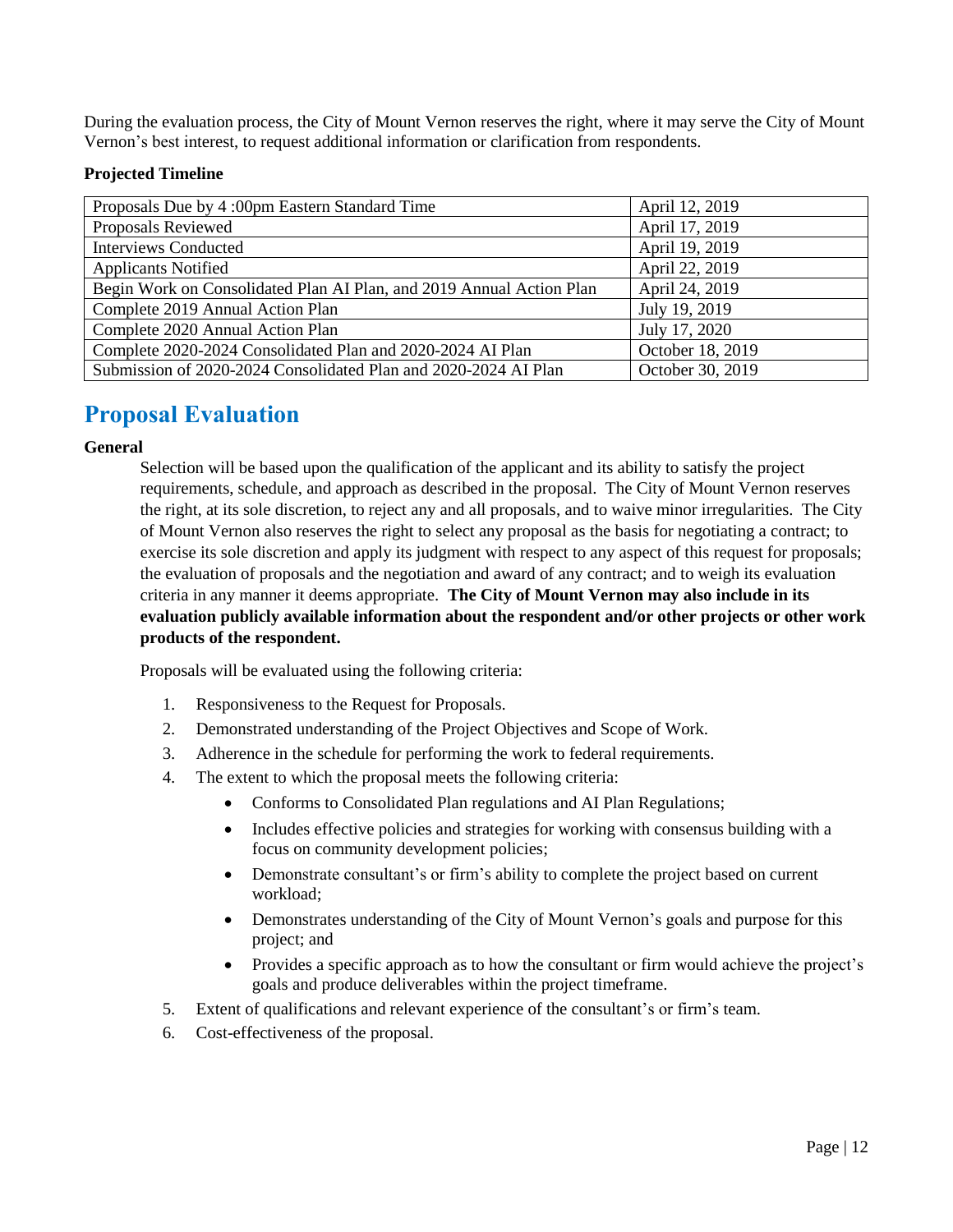#### **MBE/WBE firms are highly encouraged to apply. Evaluation criteria are not necessarily listed in order of importance. The City of Mount Vernon reserves the right to weigh its evaluation criteria in any matter it deems appropriate.**

The response to the RFP shall incorporate adequate information as detailed below for the City of Mount Vernon's selection committee to evaluate the firm's ability to meet the design needs specified in this proposal. To expedite the review process, please organize the technical information in the order listed below with the submission being concise.

#### <span id="page-12-0"></span>**Term**

The 2019 Annual Action Plan must be completed by July 19, 2019 while the 2020 Annual Action Plan must be completed by July 17, 2020. The Five-Year Consolidated Plan and the AI Plan must be completed by October 18, 2019. The successful applicant shall be responsible for uploading the plan into HUD's Integrated Disbursement and Information System (IDIS).

It is estimated that the term of the contract awarded will end on August 16, 2020.

#### <span id="page-12-1"></span>**Right to Reject Proposals**

The City of Mount Vernon reserves the right without prejudice any or all proposals in whole or in part. It also reserves the right to waive any technical defects or minor irregularities, which in its discretion, is in the best interest of the City of Mount Vernon. The City of Mount Vernon further reserves the right to seek new proposals when such a procedure is reasonably in the best interest of the City of Mount Vernon to do so.

The City of Mount Vernon will not pay or reimburse any applicant, including a selected applicant, for any information required in the RFP, nor is it liable for any cost incurred by a firm in responding to an RFP.

Any materials received at a later time and/or date than specified in this RFP will not be considered in the evaluation.

#### **All proposals must include the items listed in the content and format of proposals. Please refer to Page 9- 10 for required documents.**

The City of Mount Vernon is not responsible for any internal or external delivery delays that may cause any proposal to arrive beyond the stated deadline. To be considered, proposals must arrive at the place specified herein and be time stamped prior to the deadline.

# <span id="page-12-2"></span>**Professional Liability and Other Insurance Coverage**

All proposals shall include a statement by the applicant and its sub-consultants, if any, concerning professional liability for negligent acts, errors, and omissions and any other insurance coverage that would protect the City of Mount Vernon from loss or harm should the proposal be accepted. The standard insurance provisions are indicated in Attachment A.

# <span id="page-12-3"></span>**Proposals to be in Effect**

Each proposal shall state that it is valid for a period of one hundred eighty (180) calendar days from the date of submission.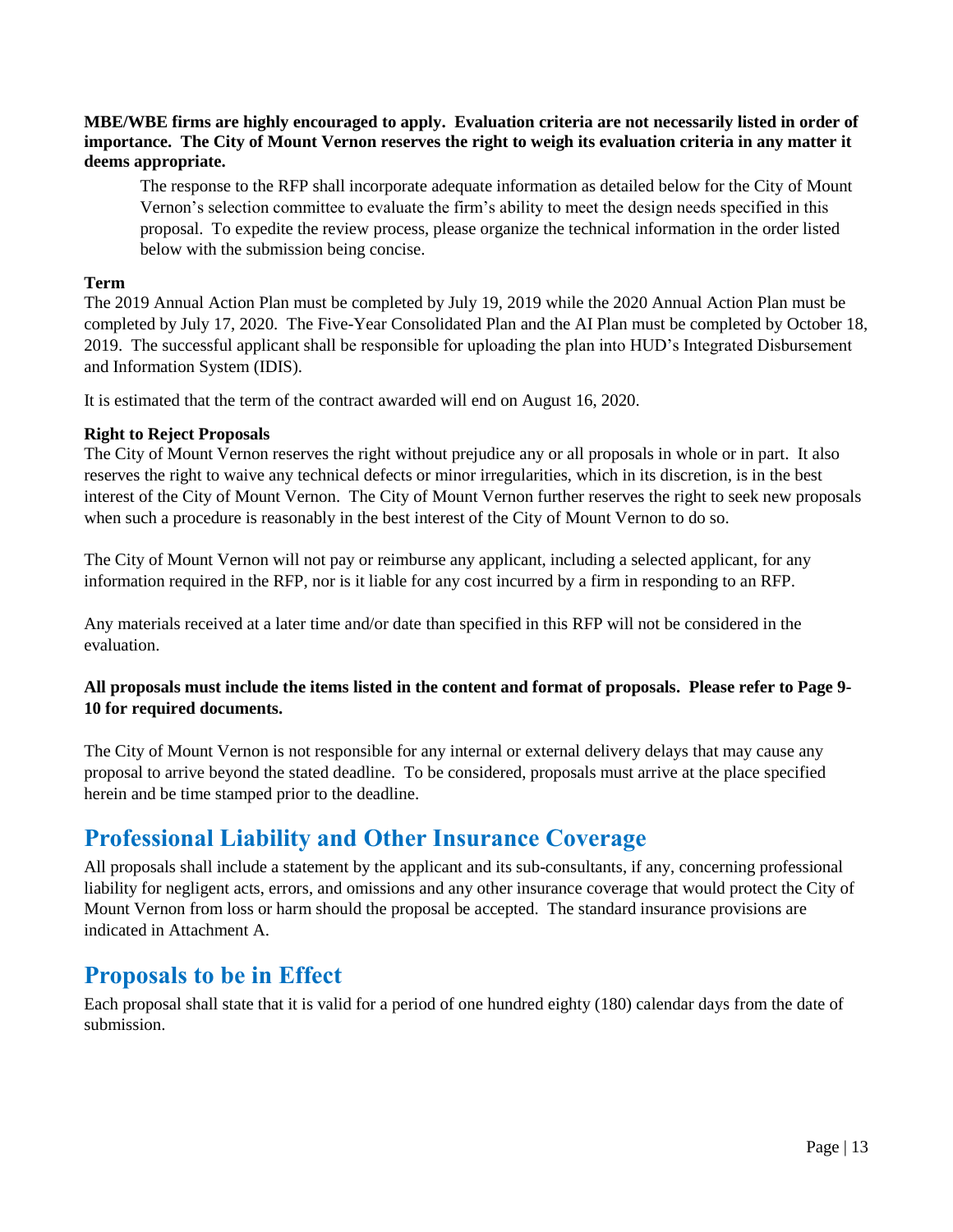# <span id="page-13-0"></span>**Public Access to Records**

The City of Mount Vernon is committed to creating transparency throughout the process. Proposals will be made available to the public upon request, consistent with the City of Mount Vernon's laws.

# <span id="page-13-1"></span>**Non-Collusion**

By signing the proposal, the selected consultant or firm hereby warrants and represents that any ensuing agreement has not been solicited or secured, directly or indirectly, in a manner contrary to the laws of the State of New York and the City of Mount Vernon, and that said laws have not been violated and shall not be violated as they relate to the procurement or the performance of the agreement by any conduct, including the paying or the giving of any fee, commission, compensation, gift, gratuity, or consideration of any kind, directly or indirectly, to any City of Mount Vernon employee, officer or official.

# <span id="page-13-2"></span>**Avoidance of Conflict of Interest**

**Consultants or firms shall be ineligible to apply to this solicitation if it, or any of its officers, employees, affiliates, or sub-consultants, is:**

Advising Developers on development projects in Mount Vernon;

Have business related to development projects in Mount Vernon before the Mount Vernon Planning Board, Zoning Board of Appeals, Architectural Review Board, Mount Vernon Real Estate Committee or Mount Vernon City Council.

This shall be considered a conflict of interest because the selected respondent will be advising the City of Mount Vernon with respect to the plan for allocating federal funds. Ineligible consultants or firms are welcomed to provide input during the community engagement process.

All proposals shall contain an affirmation that the respondent, its officers, employees, affiliates, and subconsultants, if any, will not seek to participate in this project, either directly or indirectly, except in accordance with the definitive terms of this RFP or any subsequent RFP that replaces this RFP.

# <span id="page-13-3"></span>**Prohibited Interest of Members, Officials, or Employees of the State of New York, the City of Mount Vernon, New York, and Local Public Bodies**

No official, employee, or member of a governing body of Mount Vernon, New York State, or a local public body having jurisdiction within the City of Mount Vernon, New York, shall have any interest, direct or indirect, in any resultant contract or the proceeds thereof during his or her tenure, which shall extend 12 months after such tenure. The award of a contract is subject to provisions of all Federal, State, and City of Mount Vernon laws. All respondent's must disclose with their submitted proposal the name of any officer, director or agent who is also an employee of the City of Mount Vernon or is related to an employee of the City of Mount Vernon. Further, all respondent's must disclose the name of any City of Mount Vernon employee who owns, directly or indirectly, an interest of ten percent or more in the firm or any of its subsidiaries or affiliates.

# <span id="page-13-4"></span>**Non-Discrimination Policy**

In connection with this proposal, the respondent, its employees, its sub-consultants, if any, or any other person acting on its behalf, shall not discriminate against or intimidate any employee or other individual on the basis of race, creed, religion, color, gender, age, national origin, ethnicity, alienage or citizenship status, disability, marital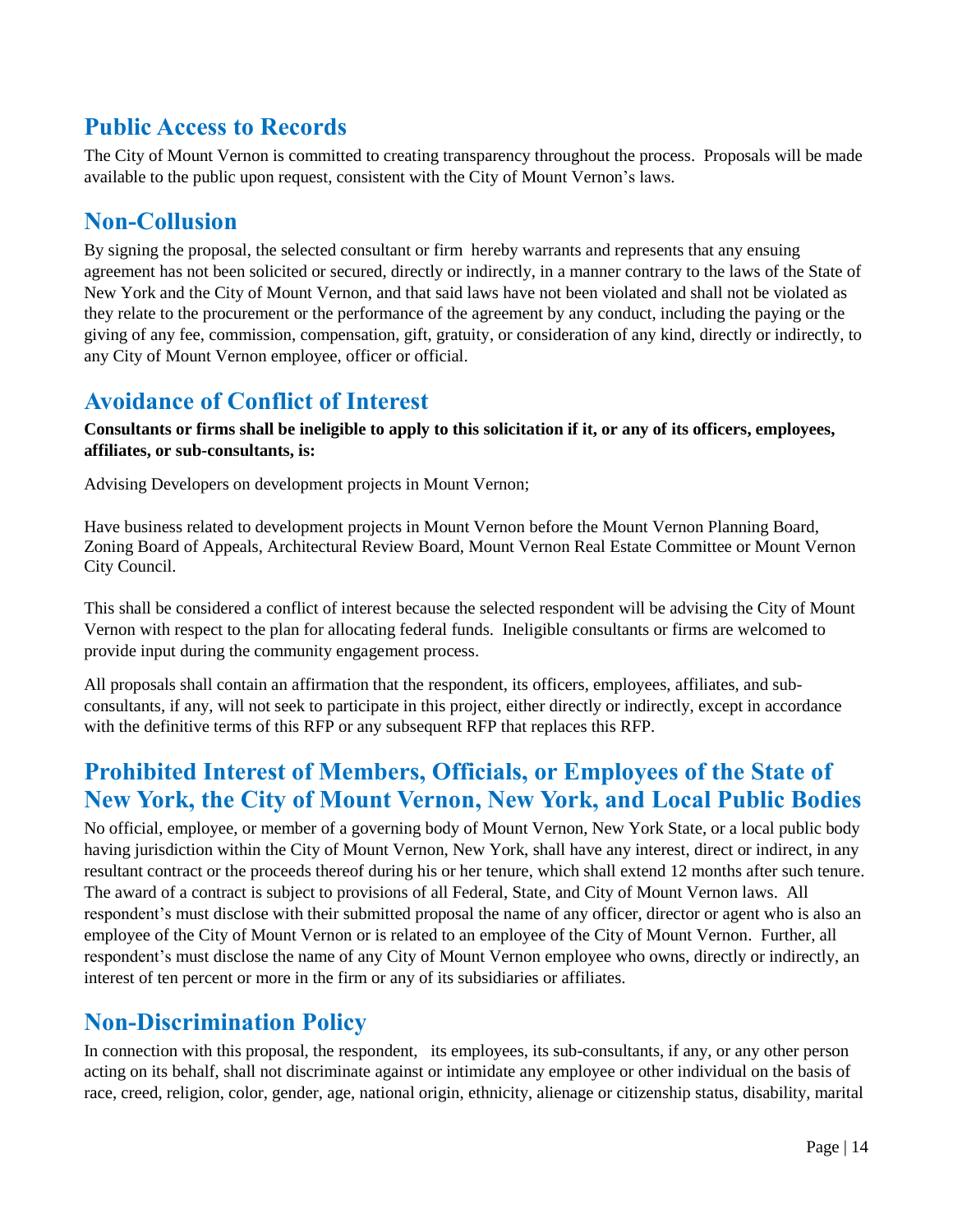status, sexual orientation, familial status, genetic predisposition or carrier status during the term of, or in the connection with, any resulting contract.

The respondent will take affirmative action to assure that consultants are employed, and that employees are treated during employment, without regard to their race, creed, religion, color, gender, age, national origin, ethnicity, alienage or citizenship status, disability, marital status, sexual orientation, familial status, genetic predisposition or carrier status. Such action shall include, but not be limited to, the following: employment, upgrading, demotion or transfer; recruitment or recruitment advertising; layoff or termination; rates of pay or other forms of compensation; and selection for training, including apprenticeship.

# <span id="page-14-0"></span>**Minority Participation Policy**

It is the policy of the City of Mount Vernon to use its best efforts to encourage, promote, and increase the meaningful and significant participation of business enterprises owned and controlled by persons of color or women, Minority Business Enterprise (MBE) and Women Business Enterprise (WBE), in contracts and projects funded by all departments of the City of Mount Vernon and to develop guidelines to efficiently and effectively monitor such participation.

The term persons of color means a United States citizen or permanent resident alien who is and can demonstrate membership in one of the following groups: (a) Black persons having origins in any Black African racial groups; (b) Hispanic persons of Mexican, Puerto Rican, Dominican, Cuban, Central or South American descent of either Indian or Hispanic origin regardless of race; (c) Native American or Alaskan native persons having origins in any of the original peoples of North America; or (d) Asian or Pacific Islander persons having origins in any of the Far East countries, South East Asia, the Indian sub-continent or the Pacific Islands.

An enterprise owned and controlled by persons of color or women means a business enterprise, including a sole proprietorship, limited liability partnership, partnership, limited liability corporation, or corporation that is: (a) at least 51% owned by one or more persons of color or women; (b) an enterprise in which such ownership by persons of color or women is real, substantial and continuing; (c) an enterprise in which such ownership interest by persons of color or women has and exercises the authority to control and operate, independently, the day-today business decisions of the enterprise; and (d) an enterprise authorized to do business in this state which is independently owned and operated.

In addition, a business enterprise owned and controlled by persons of color or women shall be deemed to include any business enterprise certified as an MBE or WBE pursuant to Article 15-a of the New York State Executive Law and implementing regulations, 9 NYCRR Subtitle N Part 540 et seq., or as a small disadvantaged business concern pursuant to the Small Business Act, 15 U.S.C. 631 et seq., and the relevant provisions of the Code of Federal Regulations as amended. In furtherance of this goal, the respondent must complete an MBE/WBE questionnaire attached hereto as Attachment D. The completion of this form is requested to compile statistical data. The successful respondent shall also be required to complete a similar questionnaire as part of the contract.

# <span id="page-14-1"></span>**Respondent Certification**

Proposals shall not be accepted unless the certification annexed hereto as Attachment J is fully executed by the proposing entity.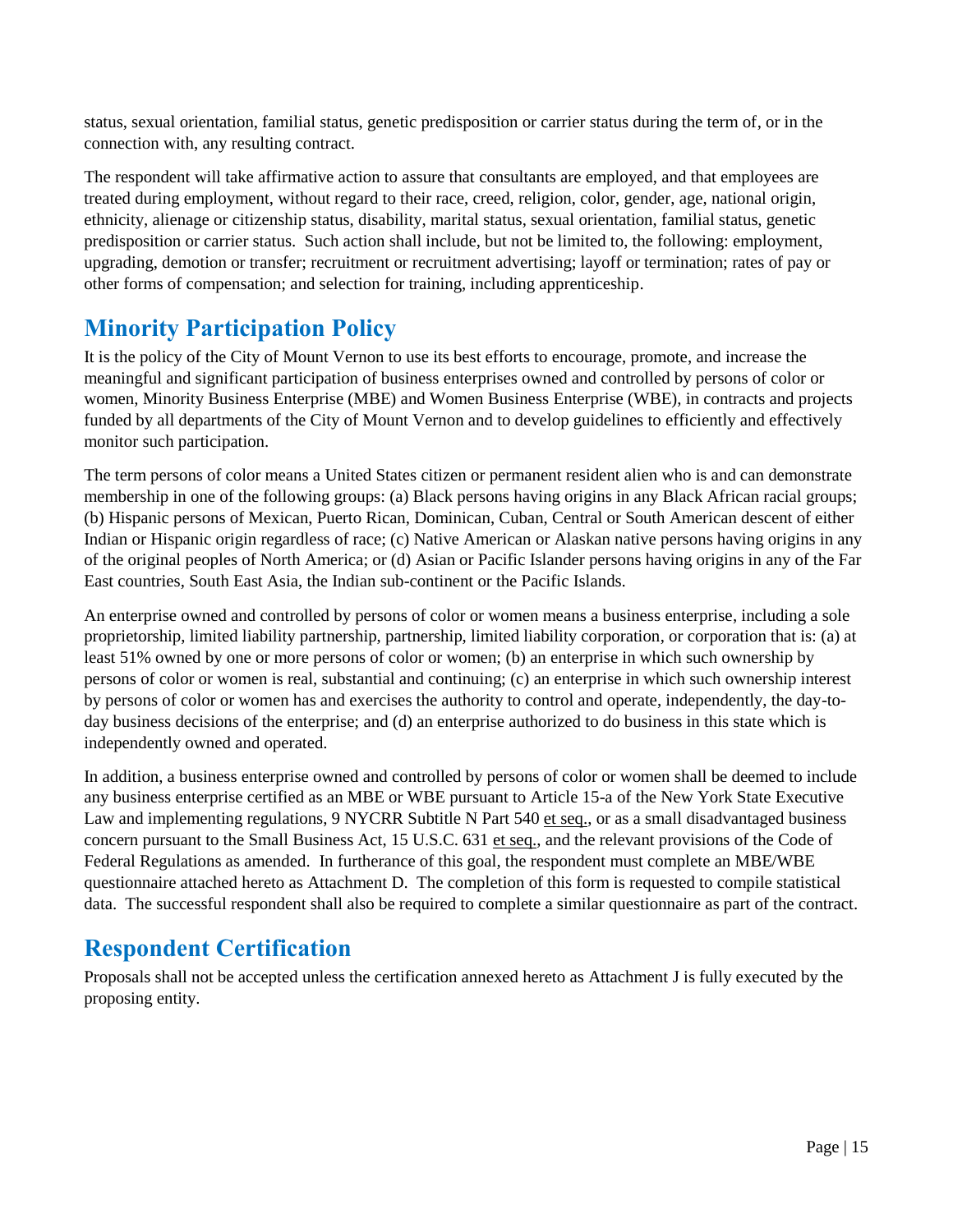# <span id="page-15-0"></span>**Attachments**

- A Standard Insurance Provisions
- B Questionnaire Regarding Business Enterprises Owned and Controlled by Women or Persons of Color
- C Required Disclosures of Relationships to City of Mount Vernon
- D Contractor Disclosures Form
- E Certification Regarding Disbarment and Suspension
- F Conflict of Interest Form
- G Certification Regarding Lobbying for Contracts, Grants, Loans, and Cooperative Agreements
- H Certification Regarding Business Dealings with Northern Ireland
- I Conflict of Interest Questionnaire
- J Respondent Certification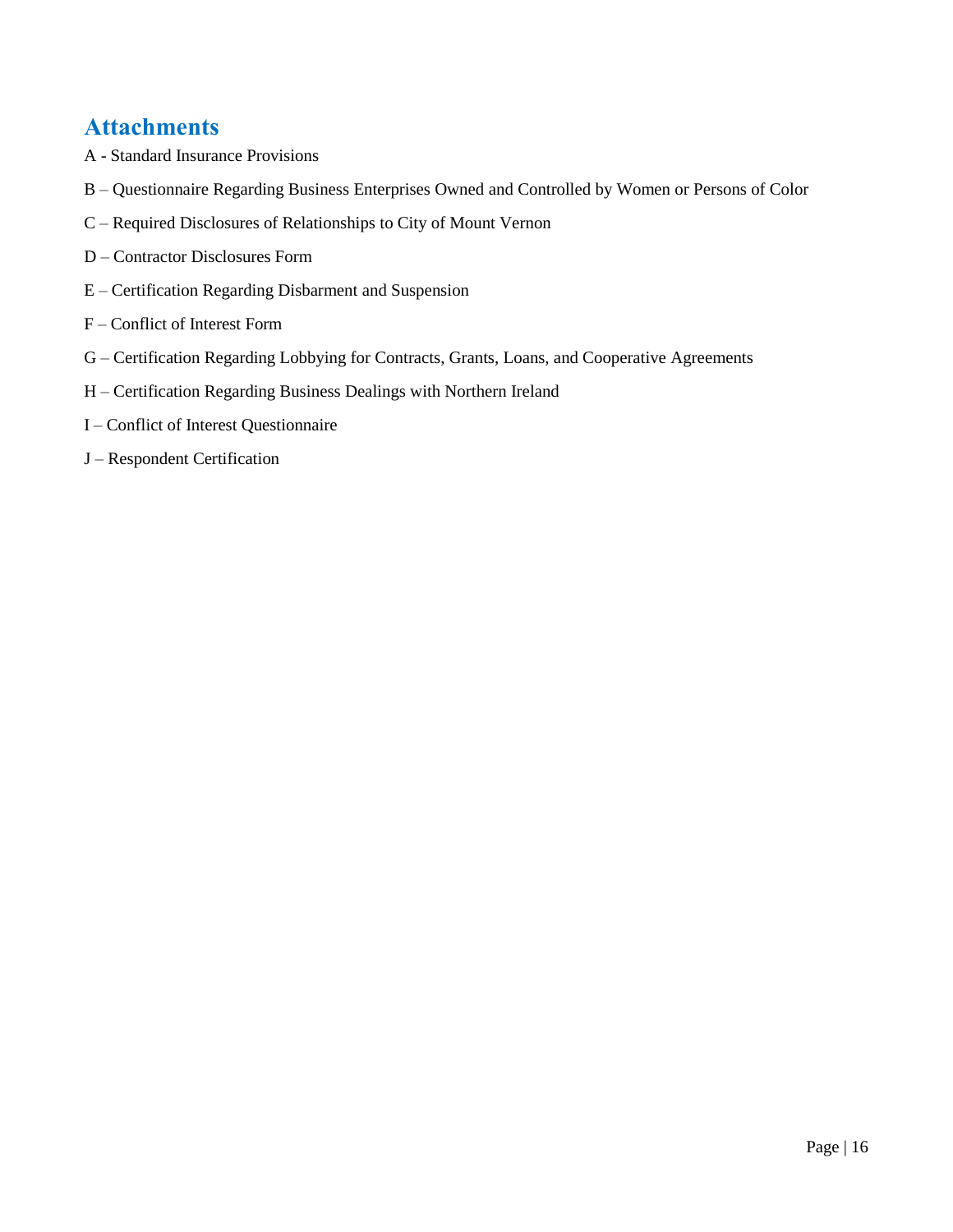# **Exhibit A STANDARD INSURANCE PROVISIONS**

#### **(Contractor)**

<span id="page-16-0"></span>Prior to commencing work, the Contractor shall obtain at its own cost and expense the required insurance from insurance companies licensed in the Slate of New York, carrying a Best's financial rating of A or better, and shall provide evidence of such insurance to the City of Mount Vernon as may be required and approved by Corporation Counsel. The policies or certificates thereof shall provide that thirty days prior to cancellation or material change in the policy, notices of same shall be given to Corporation Counsel of the City of Mount Vernon by registered mail, return receipt requested, for all of the following stated insurance policies. All notices shall name the Contractor and identify the Agreement.

If at any time any of the policies required herein shall be or become unsatisfactory to the City of Mount Vernon, as to form or substance, or if a company issuing any such policy shall be or become unsatisfactory to the City of Mount Vernon, the Contractor shall upon notice to that effect from the City of Mount Vernon, promptly obtain a new policy, submit the same to Office of Corporation Counsel of the City of Mount Vernon for approval and submit a certificate thereof. Upon failure of the Contractor to furnish, deliver and maintain such insurance, the Agreement, at the election of the City of Mount Vernon, may be declared suspended, discontinued or terminated. Failure of the Contractor to take out, maintain, or the taking out or maintenance of any required insurance, shall not relieve the Contractor from any liability under the Agreement, nor shall the insurance requirements be construed to conflict with or otherwise limit the contractual obligations of the Contractor concerning indemnification. All property losses shall be made payable to and adjusted with the City of Mount Vernon.

In the event that claims, for which the City of Mount Vernon may be liable, in excess of the insured amounts provided herein are filed by reason of Contractor's negligent acts or omissions under the Agreement or by virtue of the provisions of the labor law or other statute or any other reason, the amount of excess of such claims or any portion thereof, may be withheld from payment due or to become due the Contractor until such time as the Contractor shall furnish such additional security covering such claims in form satisfactory to the City of Mount Vernon.

The Contractor shall provide proof of the following coverage (if additional coverage is required for a specific agreement, those requirements will be described in the "Special Conditions" of the contract specifications):

Workers' Compensation. Certificate form C-105.2 or State Fund Insurance Company Form U-26.3 is required for proof of compliance with the New York State Workers' Compensation Law. State Workers' Compensation Board form DB-120.1 is required for proof of compliance with the New York State Disability Benefits Law. Location of operation shall be "All locations in Westchester County, New York."

Where an applicant claims to not be required to carry either a Workers' Compensation Policy or Disability Benefits Policy, or both, the employer must complete NYS form CE-200, available to download at: http://www.web.ny.gov/

If the employer is self-insured for Worker's Compensation, he/she should present a certificate from the New York State Worker's Compensation Board evidencing that fact (Either SI-12, Certificate of Workers' Compensation Self-Insurance, or GSI-105.2, Certificate of Participation in Workers' Compensation Group Self-Insurance).

(a) Employer's Liability with minimum limit of \$100,000.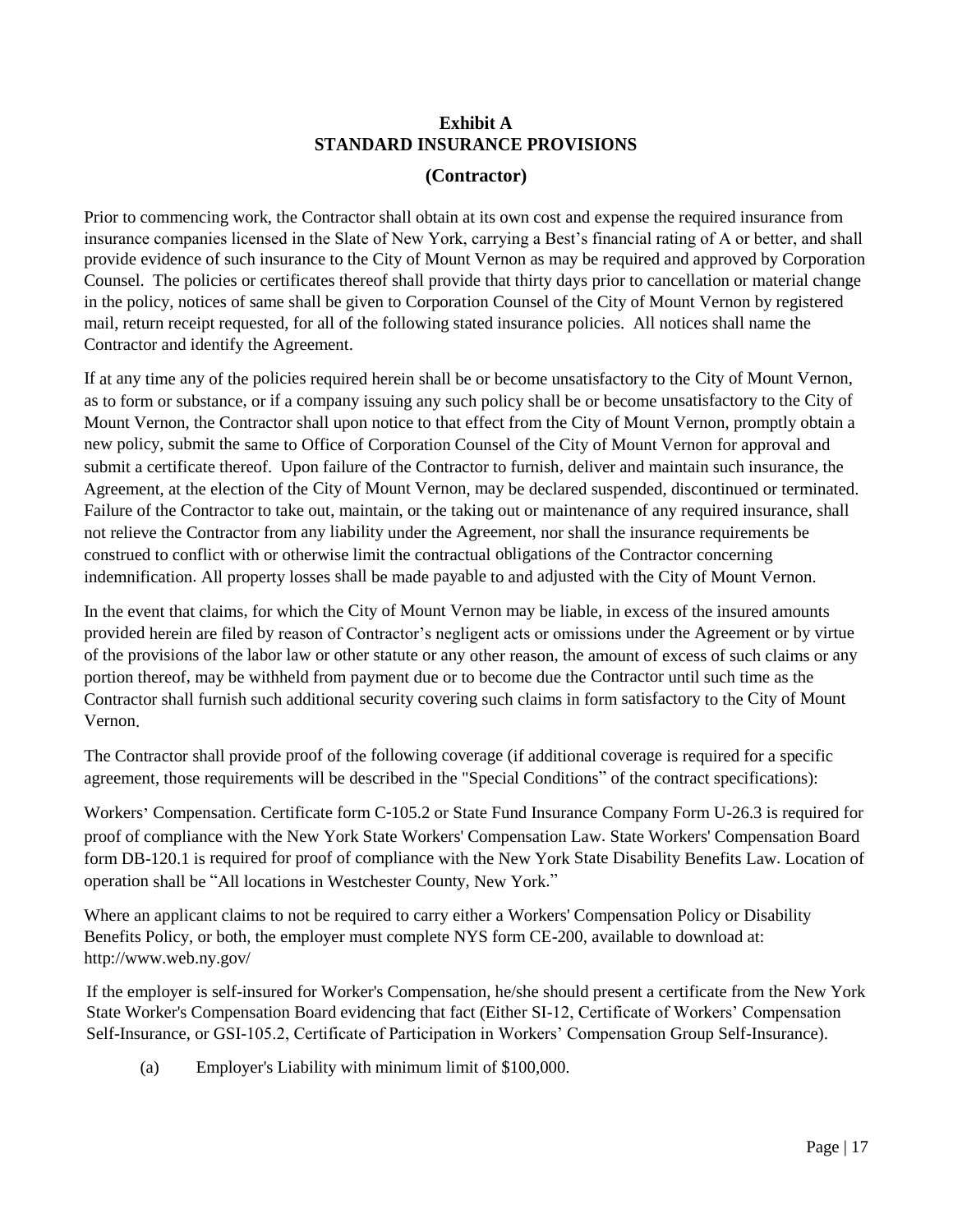(b) Commercial General Liability Insurance with a minimum limit of liability per occurrence of \$1,000,000 for bodily injury and \$100,000 for property damage or a combined single limit of \$1,000,000 (c.s.1) naming the City of Mount Vernon as an additional insured.

This insurance shall include the following coverages:

- (i) Premises Operations.
- (ii) Broad Form Contractual.
- (iii) Independent Contractor and Sub Contractor.
- (iv) Products and Completed Operations.

(c) Automobile Liability Insurance with a minimum limit of liability per occurrence of \$1,000,000 for bodily injury and a minimum limit of \$100,000 per occurrence for property damage or a combined single limit of S1,000,000 unless otherwise indicated in the contract specifications. This insurance shall include for bodily injury and property damage the following coverages:

- (i) Owned automobiles.
- (ii) Hired automobiles.
- (iii) Non-owned automobiles.

(d) Contractor's Professional Liability. The Contractor shall provide proof of such insurance. (Limits of \$1,000,000 per occurrence/S3,000,000 aggregate).

2. All policies of the Contractor shall be endorsed to contain the following clauses:

(a) Insurers shall have no right to recovery or subrogation against the City of Mount Vernon (including its employees and other agents and agencies), it being the intention of the parties that the insurance policies so effected shall protect both parties and be primary coverage for any and all losses covered by the above-described insurance.

(b) The clause "other insurance provisions "in a policy in which the City of Mount Vernon is named as an insured, shall not apply to the City of Mount Vernon.

(c) The insurance companies issuing the policy or policies shall have no recourse against the City of Mount Vernon (including its agents and agencies as aforesaid) for payment of any premiums or for assessments under any form of policy.

(d) Any and all deductibles in the above described insurance policies shall be assumed by and be for the account of, and at the sole risk of, the Contractor.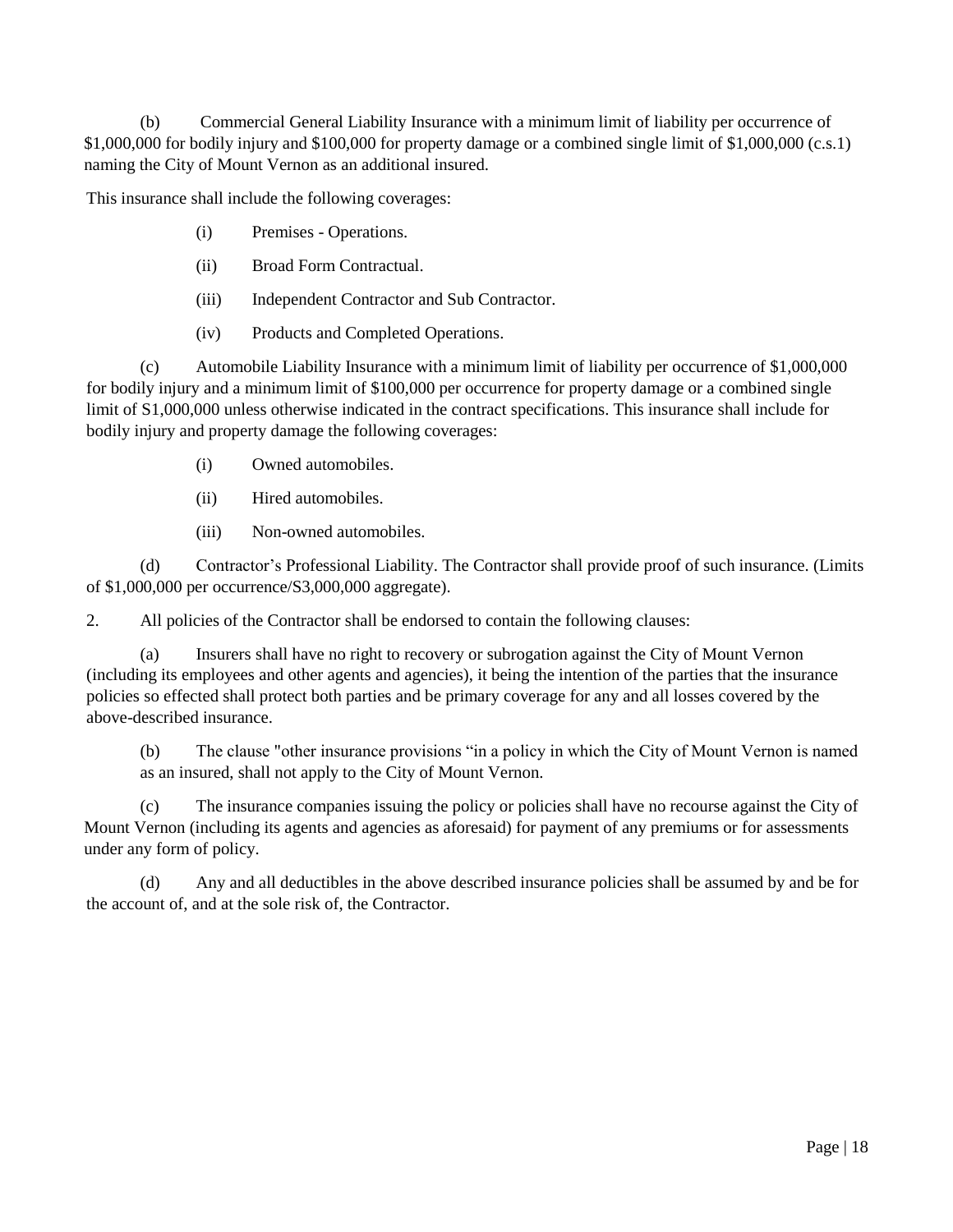#### **Exhibit B**

### **QUESTIONNAIRE REGARDING BUSINESS ENTERPRISE OWNED AND CONTROLLED BY WOMEN OR PERSONS OF COLOR**

<span id="page-18-0"></span>As part of the City of Mount Vernon's program to encourage the meaningful and significant participation of business enterprises owned and controlled by persons of color or women in City of Mount Vernon contracts, and in furtherance of Section 308.01 of the Laws of Westchester County, completion of this form is required.

A business enterprise owned and controlled by women or persons of color means a business enterprise, including a sole proprietorship, limited liability partnership, partnership, limited liability corporation, or corporation, that either:

1. Meets the following requirements:

- (a) Is at least 51% owned by one or more persons of color or women;
- (b) Is an enterprise in which such ownership by persons of color or women is real substantial and continuing;
- (c) Is an enterprise in which such ownership interest by persons of color or women has and exercises the authority to control and operate, independently, the day-to-day business decisions of the enterprise; and
- (d) Is an enterprise authorized to do business in this state which is independently owned and operated.
- 2. Is a business enterprise certified as a minority business enterprise ("MBE") or women business enterprise ( "WBE") pursuant to Article 15-a of the New York State Executive Law and the implementing regulations, 9 New York Code of Rules and Regulations subtitle N Part 540 et scq., **OR**
- 3. Is a business enterprise certified as a small disadvantaged business concern pursuant to the Small Business Act, 15 U.S.C. 631 et seq., and the relevant provisions of the Code of Federal Regulations as amended.

Please note that the term "persons of color," as used in this form, means a United States citizen or permanent resident alien who is and can demonstrate membership of one of the following groups:

- (a) Black persons having origins in any of the Black African racial groups;
- (b) Hispanic persons of Mexican, Puerto Rican, Dominican, Cuban, Central or South American descent of either Indian or Hispanic origin regardless of race;
- (c) Native American or Alaskan native persons having origins in any of the original peoples of North America; or
- (d) Asian or Pacific Islander persons having origins in any of the Far East countries, South East Asia, the Indian subcontinent or the Pacific Islands.

1. Are you a business enterprise owned and controlled by women or persons of color in accordance with the standards listed above?

 $\overline{N_0}$ 

\_\_\_\_ Yes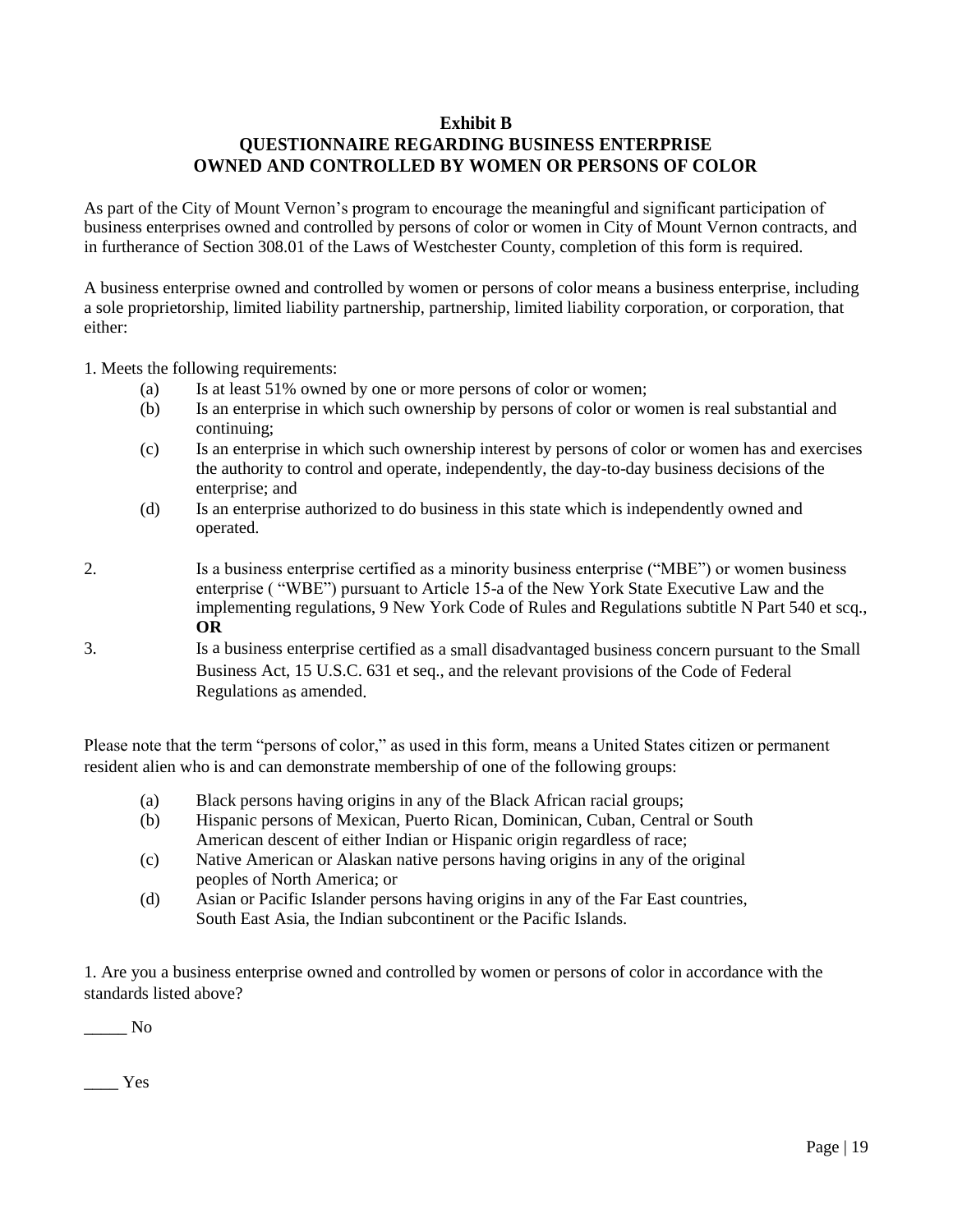Please note that if you answered "yes "based upon certification by New York State and/or the Federal government, official documentation of the certification must be attached.

2. If you answered "Yes "above, please check off below whether your business enterprise is owned and controlled by women, persons of color, both.

| Women                                                                            |
|----------------------------------------------------------------------------------|
| Persons of Color (please check off below all that apply)                         |
| <b>African American</b>                                                          |
| Hispanic                                                                         |
| Native American or Alaskan Native                                                |
| <b>Asian or Pacific Islander</b>                                                 |
|                                                                                  |
|                                                                                  |
| Name and Title of person completing questionnaire: _____________________________ |
|                                                                                  |
|                                                                                  |
|                                                                                  |
|                                                                                  |
|                                                                                  |
|                                                                                  |
|                                                                                  |
|                                                                                  |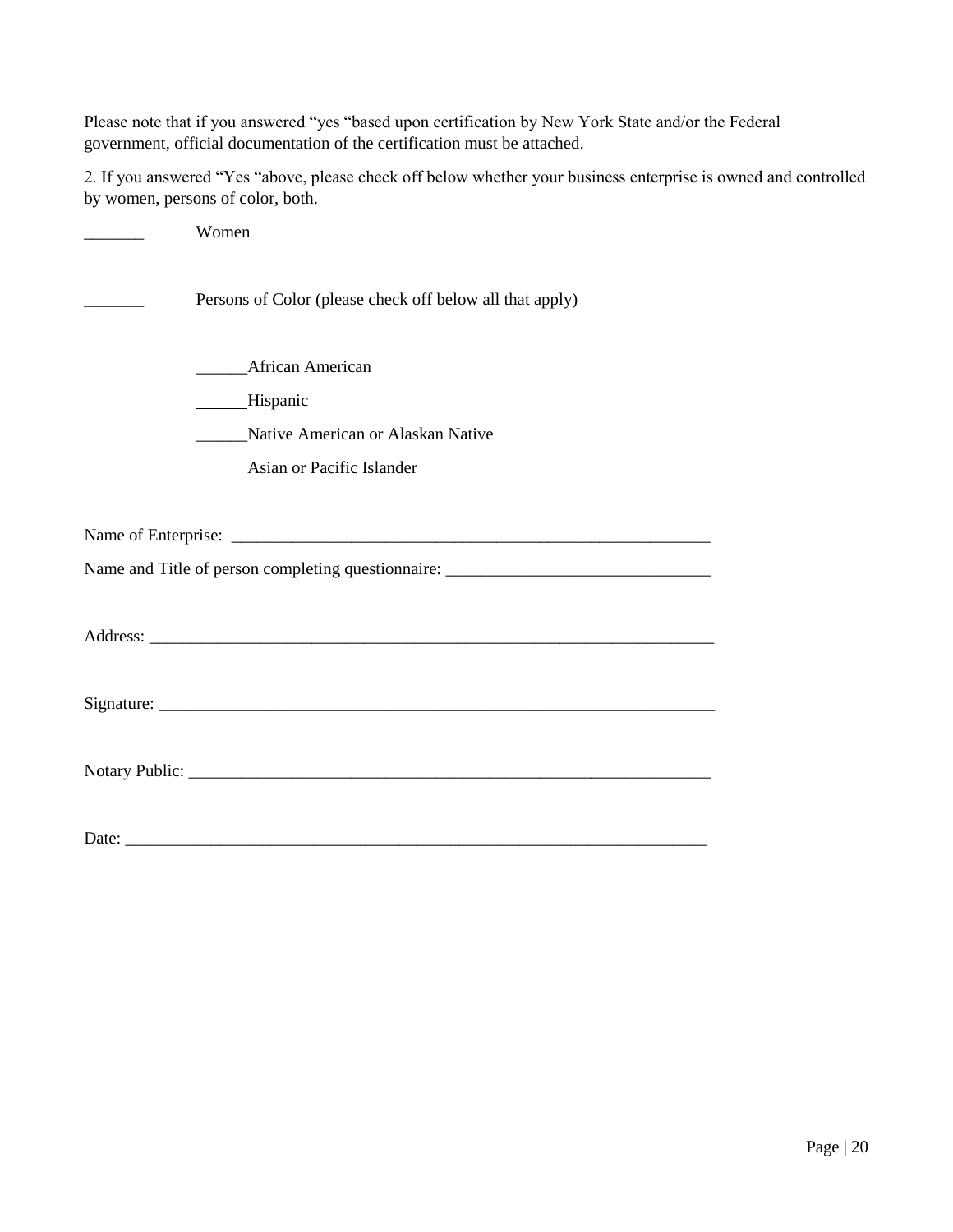### **Exhibit C REQUIRED DISCLOSURE OF RELATIONSHIPS TO THE CITY OF MOUNT VERNON, NEW YORK**

<span id="page-20-0"></span>A potential City of Mount Vernon contractor must complete this form as part of the proposed City of Mount Vernon contract.

1. Are any of the employees that the Contractor will use to carry out this contract also a City of Mount Vernon officer or employee or the spouse, child, or dependent of a City of Mount Vernon officer of employee?

Yes No

If yes, please provide details (attach extra pages, if necessary):

2. Are any of the owners of the Contractor of their spouses a City of Mount Vernon officer of employee?

Yes \_\_\_\_\_\_ No\_\_\_\_\_\_\_

If yes, please provide details (attach extra pages, if necessary):

3. Do any City of Mount Vernon officers or employees have an interest<sup>1</sup> in the Contractor or in any approved subcontractor that will be used for this contract?

Yes \_\_\_\_\_\_ No\_\_\_\_\_\_\_

 $\overline{a}$ 

If yes, please provide details (attach extra pages, if necessary):

By signing below, I hereby certify that I am authorized to complete this form for the Contractor.

Signature: \_\_\_\_\_\_\_\_\_\_\_\_\_\_\_\_\_\_\_\_\_\_\_\_\_\_\_\_\_\_\_\_

Name: \_\_\_\_\_\_\_\_\_\_\_\_\_\_\_\_\_\_\_\_\_\_\_\_\_\_\_\_\_\_\_\_\_\_\_

Title:  $\Box$ 

<sup>&</sup>lt;sup>1</sup> Interest means a direct or indirect pecuniary or material benefit accruing to a City of Mount Vernon officer or employee, his/her spouse, child or dependent, whether as a result of a contract with the City of Mount Vernon or otherwise: For the purpose of this form, a City of Mount Vernon officer or employee shall be deemed to have an "interest "in the contract of:

a) His/her spouse, children and dependents, except a contract of employment with the County;

b) A firm, partnership or association of which such officer or employee is a member or employee;

c) A corporation of which such officer or employee is an officer, director or employee; and

d) A corporation of which more than five (5) percent of the outstanding capital stock is owned by any of the aforesaid parties.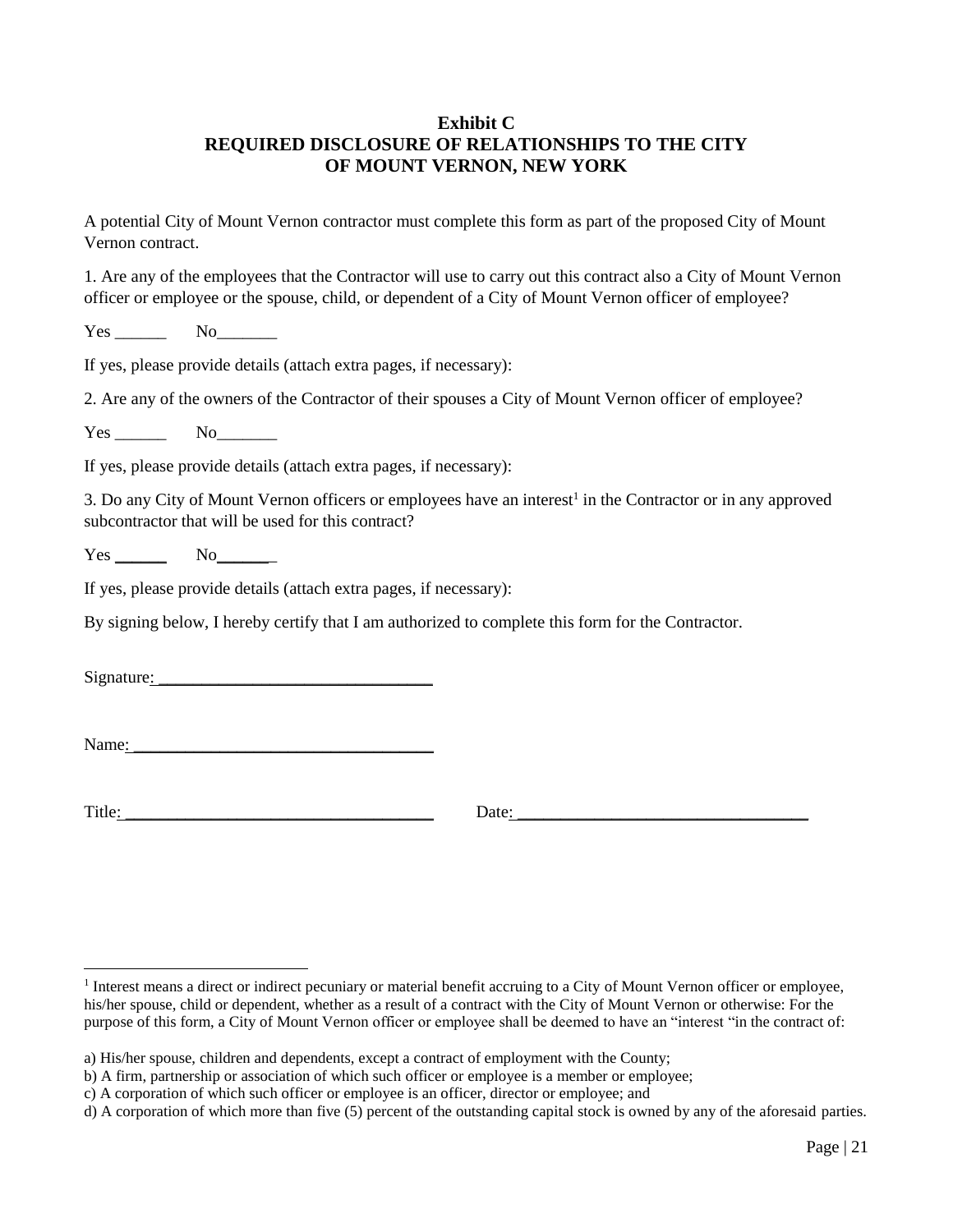### **Exhibit D CONTRACTOR DISCLOSURE FORM**

<span id="page-21-0"></span>**Instructions**: The Contractor Disclosure Form has been developed to collect information from contractors who wish to do business with the City of Mount Vernon and to ensure that the City of Mount Vernon is in compliance with all local, county, state and federal mandates.

- 1. Every Contractor submitting a bid or proposal to the City of Mount Vernon must complete and return a Contractor's Disclosure Form.
- 2. The Contractor's Disclosure Form must be complete and notarized. Failure to complete all parts of the Contractor's Disclosure Form will make a bid non-responsive and not eligible for award consideration.
- 3. In the event the Contractor is a joint venture, the joint venture and each of the joint venture partners must submit a complete Contractor's Disclosure Form.
- 3. If the Contractor is fully or partially owned by one or more corporations, each Corporation must submit a complete Contractor's Disclosure Form.
- 4. This Contractor's Disclosure Form need only be filed with the City of Mount Vernon Clerk's Office when submitting a bid for the first time in which this form is required. Any future bid or proposal submitted by the Contractor need only reference its previous submittal, the specification/contract number and the date the form was submitted.
- 5. Any changes in organizational structure, ownership, ethics compliance or any other material change of the Contractor shall require submission of an amended form within five (5) working days of the change which shall be submitted to the City of Mount Vernon Clerk's Office citing the contract number, if applicable.
- 7. Providing any false, incomplete or inaccurate information in the Contractor's Disclosure Form will make a bid non-responsive and not eligible for award consideration and may result in fines, penalties and/or debarment from bidding on contracts for a period of up to three (3) years.
- 8. A contractor shall not perform any work whatsoever without first having submitted a Disclosure Form.

\_\_\_\_\_\_\_\_\_\_\_\_\_\_\_\_\_\_\_\_\_\_\_\_\_\_\_\_\_\_\_\_\_\_\_\_\_\_\_\_\_\_\_\_\_\_\_\_\_\_\_\_\_\_\_\_\_\_\_\_\_\_\_\_\_\_\_\_\_\_\_\_\_\_\_\_\_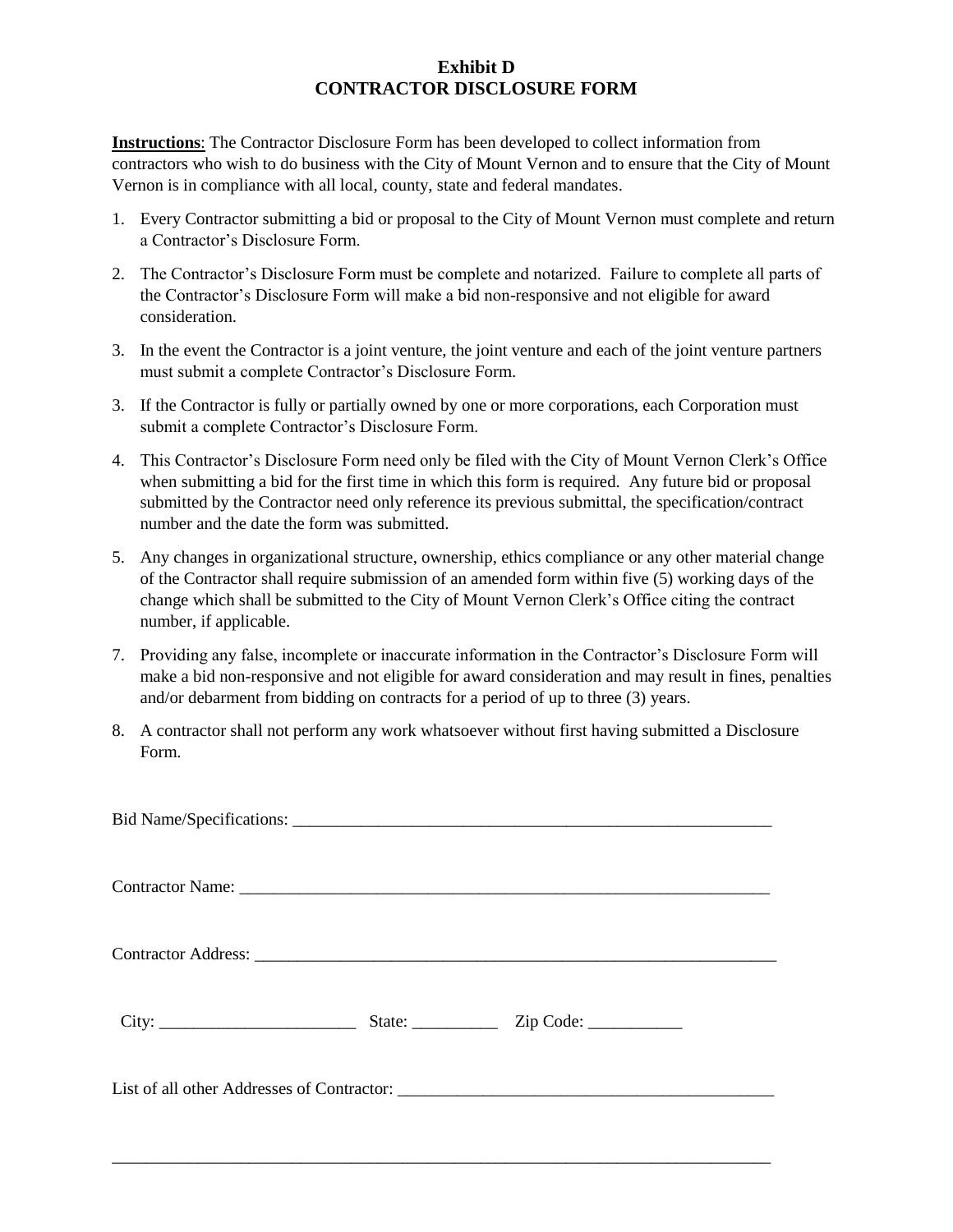| Supplier is a certified Minority/Women Business Enterprise: MBE ___ WBE ___ Neither ___<br>A. DISCLOSURE OF OWNERSHIP INTEREST                                                           |                                |
|------------------------------------------------------------------------------------------------------------------------------------------------------------------------------------------|--------------------------------|
| All Contractors shall provide the following information with their bid or proposal. If the question is not<br>applicable, answer with "NA." If the answer is none, please answer "none." |                                |
| Supplier is a (check one): () For Profit Corporation                                                                                                                                     | ( ) Sole Proprietor/Consultant |
| ( ) Partnership                                                                                                                                                                          | ( ) Not-For-Profit Corporation |
| ( ) Limited Liability Company                                                                                                                                                            | $\left($                       |
| ( ) Joint Venture                                                                                                                                                                        |                                |
|                                                                                                                                                                                          |                                |

### <span id="page-22-0"></span>**SECTION I. FOR PROFIT CORPORATIONS**

a. Incorporated in the State of \_\_\_\_\_\_\_\_\_\_\_\_\_\_\_\_\_\_\_\_\_\_\_\_

b. Corporation in good standing: Yes () No ()

c. Authorized to do business in the State of New York: Yes () No ()

d. List below the names of all **Directors** and **Officers** of corporation (or Attach List):

Name (Print or Type) Title (Print or Type) Address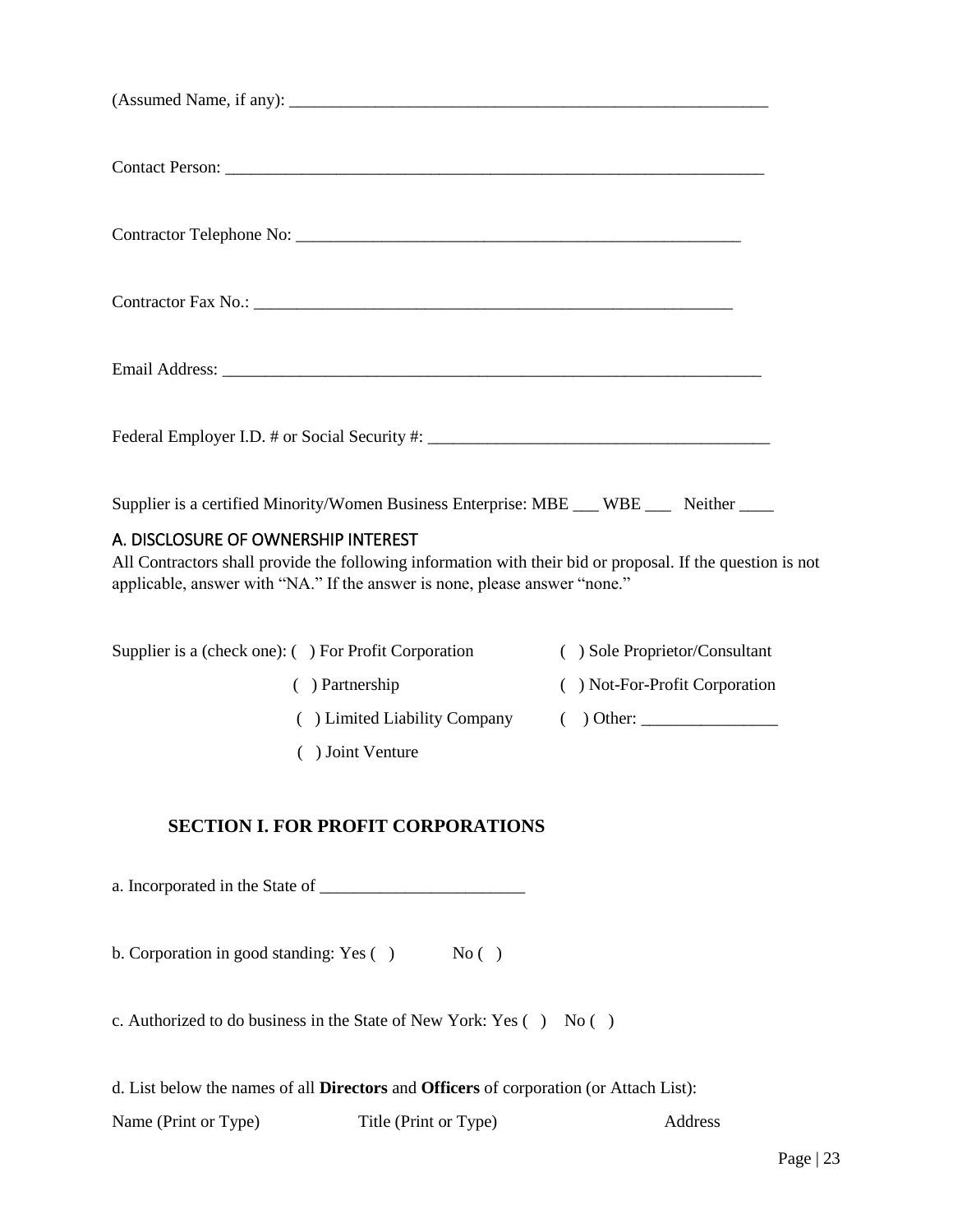e. If the corporation has fewer than 100 shareholders indicate below or attach a list of names and addresses of all shareholders and the percentage interest of each

| Name (Print or Type)                                                                   |         | Address                                                                                              | Ownership Interest |
|----------------------------------------------------------------------------------------|---------|------------------------------------------------------------------------------------------------------|--------------------|
|                                                                                        |         |                                                                                                      |                    |
|                                                                                        |         |                                                                                                      |                    |
|                                                                                        |         |                                                                                                      |                    |
|                                                                                        |         |                                                                                                      |                    |
|                                                                                        |         |                                                                                                      |                    |
|                                                                                        |         |                                                                                                      |                    |
|                                                                                        |         |                                                                                                      |                    |
|                                                                                        |         |                                                                                                      |                    |
| f. Is the corporation owned partially or completely by one or more other corporations? |         |                                                                                                      |                    |
|                                                                                        |         |                                                                                                      |                    |
|                                                                                        |         |                                                                                                      |                    |
|                                                                                        |         | YES () NO (). If "Yes", provide the above information, as applicable, for each of said corporations. |                    |
| Name (Print or Type)                                                                   | Address | Federal Employee ID#                                                                                 | Ownership Interest |
|                                                                                        |         |                                                                                                      |                    |
|                                                                                        |         |                                                                                                      |                    |
|                                                                                        |         |                                                                                                      |                    |
|                                                                                        |         |                                                                                                      |                    |
|                                                                                        |         |                                                                                                      |                    |
|                                                                                        |         |                                                                                                      |                    |
|                                                                                        |         |                                                                                                      |                    |
|                                                                                        |         |                                                                                                      |                    |
|                                                                                        |         |                                                                                                      |                    |
|                                                                                        |         |                                                                                                      |                    |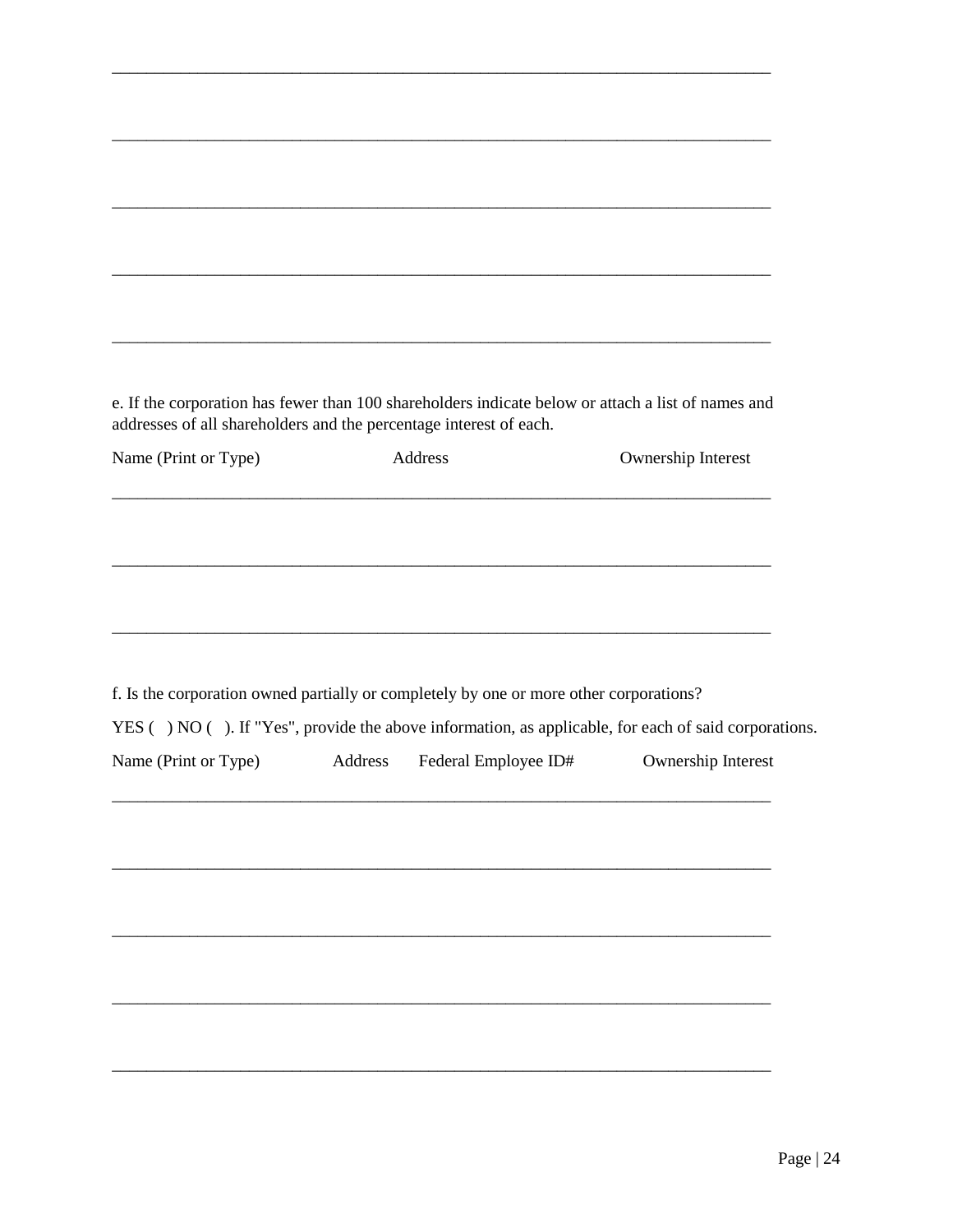#### **SECTION 2. PARTNERSHIPS /LIMITED LIABILITY COMPANIES**

a. If the Contractor is a partnership or limited liability company indicate, or attach list, the name, address and ownership interest of each partner or member. Please identify the general partners for limited partnerships and managing members for limited liability companies.

| Name (Print or Type) | Address | Ownership Interest |
|----------------------|---------|--------------------|
|                      |         |                    |
|                      |         |                    |
|                      |         |                    |
|                      |         |                    |
|                      |         |                    |

### **SECTION 3. JOINT VENTURES**

a. If the Contractor is a joint venture indicate the name, address and ownership interest of each partner. Please attach a copy of the fully executed joint venture agreement.

\_\_\_\_\_\_\_\_\_\_\_\_\_\_\_\_\_\_\_\_\_\_\_\_\_\_\_\_\_\_\_\_\_\_\_\_\_\_\_\_\_\_\_\_\_\_\_\_\_\_\_\_\_\_\_\_\_\_\_\_\_\_\_\_\_\_\_\_\_\_\_\_\_\_\_\_\_

\_\_\_\_\_\_\_\_\_\_\_\_\_\_\_\_\_\_\_\_\_\_\_\_\_\_\_\_\_\_\_\_\_\_\_\_\_\_\_\_\_\_\_\_\_\_\_\_\_\_\_\_\_\_\_\_\_\_\_\_\_\_\_\_\_\_\_\_\_\_\_\_\_\_\_\_\_

\_\_\_\_\_\_\_\_\_\_\_\_\_\_\_\_\_\_\_\_\_\_\_\_\_\_\_\_\_\_\_\_\_\_\_\_\_\_\_\_\_\_\_\_\_\_\_\_\_\_\_\_\_\_\_\_\_\_\_\_\_\_\_\_\_\_\_\_\_\_\_\_\_\_\_\_\_

\_\_\_\_\_\_\_\_\_\_\_\_\_\_\_\_\_\_\_\_\_\_\_\_\_\_\_\_\_\_\_\_\_\_\_\_\_\_\_\_\_\_\_\_\_\_\_\_\_\_\_\_\_\_\_\_\_\_\_\_\_\_\_\_\_\_\_\_\_\_\_\_\_\_\_\_\_

\_\_\_\_\_\_\_\_\_\_\_\_\_\_\_\_\_\_\_\_\_\_\_\_\_\_\_\_\_\_\_\_\_\_\_\_\_\_\_\_\_\_\_\_\_\_\_\_\_\_\_\_\_\_\_\_\_\_\_\_\_\_\_\_\_\_\_\_\_\_\_\_\_\_\_\_\_

\_\_\_\_\_\_\_\_\_\_\_\_\_\_\_\_\_\_\_\_\_\_\_\_\_\_\_\_\_\_\_\_\_\_\_\_\_\_\_\_\_\_\_\_\_\_\_\_\_\_\_\_\_\_\_\_\_\_\_\_\_\_\_\_\_\_\_\_\_\_\_\_\_\_\_\_\_

Name (Print or Type) Address Ownership Interest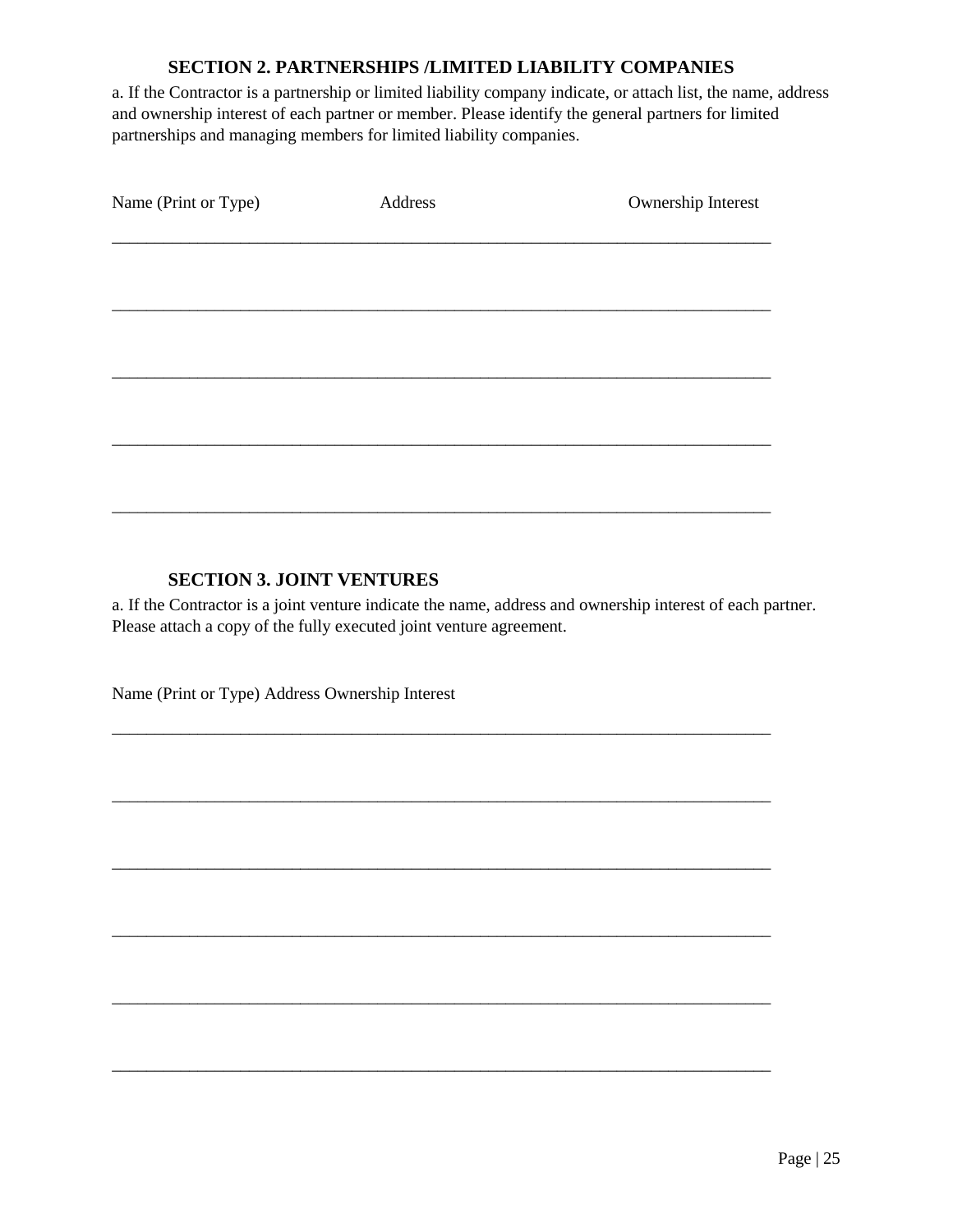### **SECTION 4. SOLE PROPRIETORSHIPS / CONSULTANTS**

a. If the Contractor is a sole proprietor/consultant, is the Contractor acting in any representative capacity on behalf of any beneficiary? YES { } NO { }.

If "YES" complete items b and c of this Section.

b. If the sole proprietorship is held by an agent(s) or a nominee(s), indicate the name, address of the principal(s) for the agent or nominee holding such interest.

| Name(s) of Principal $(s)$ (Print or Type)                                                                                                                                                                                                                              | Address |
|-------------------------------------------------------------------------------------------------------------------------------------------------------------------------------------------------------------------------------------------------------------------------|---------|
|                                                                                                                                                                                                                                                                         |         |
|                                                                                                                                                                                                                                                                         |         |
|                                                                                                                                                                                                                                                                         |         |
| c. If the interest of a spouse or any party is constructively controlled by another person or legal entity<br>indicate the name, address of such person or entity processing such control and the relationship under<br>which such control is being or maybe exercised: |         |
|                                                                                                                                                                                                                                                                         |         |

Name(s) of Principal(s) (Print or Type) Address Relationship

\_\_\_\_\_\_\_\_\_\_\_\_\_\_\_\_\_\_\_\_\_\_\_\_\_\_\_\_\_\_\_\_\_\_\_\_\_\_\_\_\_\_\_\_\_\_\_\_\_\_\_\_\_\_\_\_\_\_\_\_\_\_\_\_\_\_\_\_\_\_\_\_\_\_\_\_\_

\_\_\_\_\_\_\_\_\_\_\_\_\_\_\_\_\_\_\_\_\_\_\_\_\_\_\_\_\_\_\_\_\_\_\_\_\_\_\_\_\_\_\_\_\_\_\_\_\_\_\_\_\_\_\_\_\_\_\_\_\_\_\_\_\_\_\_\_\_\_\_\_\_\_\_\_\_

\_\_\_\_\_\_\_\_\_\_\_\_\_\_\_\_\_\_\_\_\_\_\_\_\_\_\_\_\_\_\_\_\_\_\_\_\_\_\_\_\_\_\_\_\_\_\_\_\_\_\_\_\_\_\_\_\_\_\_\_\_\_\_\_\_\_\_\_\_\_\_\_\_\_\_\_\_

\_\_\_\_\_\_\_\_\_\_\_\_\_\_\_\_\_\_\_\_\_\_\_\_\_\_\_\_\_\_\_\_\_\_\_\_\_\_\_\_\_\_\_\_\_\_\_\_\_\_\_\_\_\_\_\_\_\_\_\_\_\_\_\_\_\_\_\_\_\_\_\_\_\_\_\_\_

\_\_\_\_\_\_\_\_\_\_\_\_\_\_\_\_\_\_\_\_\_\_\_\_\_\_\_\_\_\_\_\_\_\_\_\_\_\_\_\_\_\_\_\_\_\_\_\_\_\_\_\_\_\_\_\_\_\_\_\_\_\_\_\_\_\_\_\_\_\_\_\_\_\_\_\_\_

### **SECTION 5. NOT-FOR-PROFIT CORPORATIONS**

a. Incorporated in the State of \_\_\_\_\_\_\_\_\_\_\_\_\_\_\_\_\_\_\_\_\_\_\_\_\_\_\_\_\_\_\_\_\_\_\_\_\_\_\_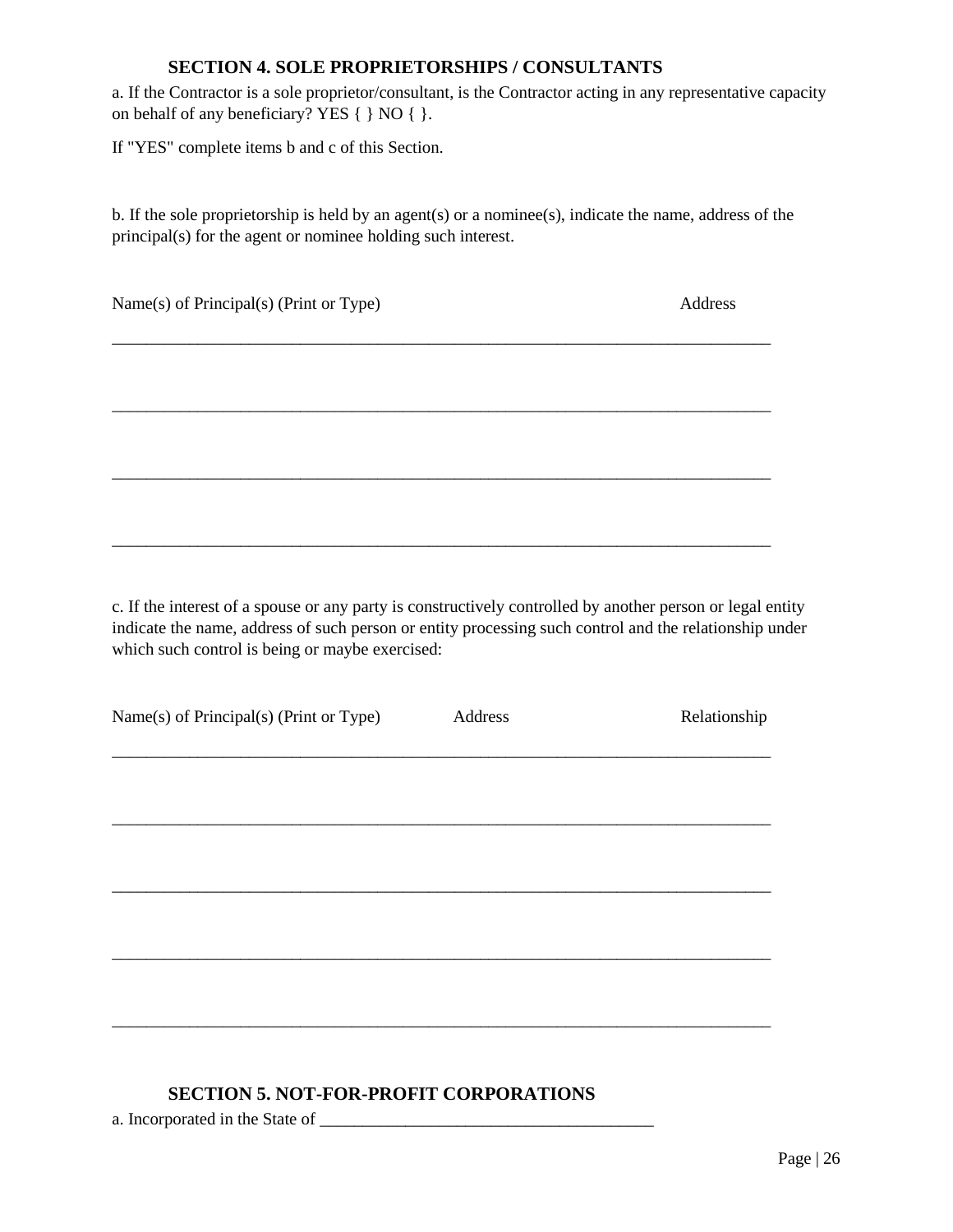b. Authorized to do business in the State of New York: Yes  $( )$  No  $( )$ 

c. Is corporation a  $501(c)$  3 organization? Yes () No ()

d. List below the names of all **Directors** and **Officers** of corporation (or Attach List):

| Name (Print or Type) | Title (Print or Type) | Address |
|----------------------|-----------------------|---------|
|                      |                       |         |
|                      |                       |         |

\_\_\_\_\_\_\_\_\_\_\_\_\_\_\_\_\_\_\_\_\_\_\_\_\_\_\_\_\_\_\_\_\_\_\_\_\_\_\_\_\_\_\_\_\_\_\_\_\_\_\_\_\_\_\_\_\_\_\_\_\_\_\_\_\_\_\_\_\_\_\_\_\_\_\_\_

\_\_\_\_\_\_\_\_\_\_\_\_\_\_\_\_\_\_\_\_\_\_\_\_\_\_\_\_\_\_\_\_\_\_\_\_\_\_\_\_\_\_\_\_\_\_\_\_\_\_\_\_\_\_\_\_\_\_\_\_\_\_\_\_\_\_\_\_\_\_\_\_\_\_\_\_

\_\_\_\_\_\_\_\_\_\_\_\_\_\_\_\_\_\_\_\_\_\_\_\_\_\_\_\_\_\_\_\_\_\_\_\_\_\_\_\_\_\_\_\_\_\_\_\_\_\_\_\_\_\_\_\_\_\_\_\_\_\_\_\_\_\_\_\_\_\_\_\_\_\_\_\_

\_\_\_\_\_\_\_\_\_\_\_\_\_\_\_\_\_\_\_\_\_\_\_\_\_\_\_\_\_\_\_\_\_\_\_\_\_\_\_\_\_\_\_\_\_\_\_\_\_\_\_\_\_\_\_\_\_\_\_\_\_\_\_\_\_\_\_\_\_\_\_\_\_\_\_\_\_

\_\_\_\_\_\_\_\_\_\_\_\_\_\_\_\_\_\_\_\_\_\_\_\_\_\_\_\_\_\_\_\_\_\_\_\_\_\_\_\_\_\_\_\_\_\_\_\_\_\_\_\_\_\_\_\_\_\_\_\_\_\_\_\_\_\_\_\_\_\_\_\_\_\_\_\_\_

\_\_\_\_\_\_\_\_\_\_\_\_\_\_\_\_\_\_\_\_\_\_\_\_\_\_\_\_\_\_\_\_\_\_\_\_\_\_\_\_\_\_\_\_\_\_\_\_\_\_\_\_\_\_\_\_\_\_\_\_\_\_\_\_\_\_\_\_\_\_\_\_\_\_\_\_\_

\_\_\_\_\_\_\_\_\_\_\_\_\_\_\_\_\_\_\_\_\_\_\_\_\_\_\_\_\_\_\_\_\_\_\_\_\_\_\_\_\_\_\_\_\_\_\_\_\_\_\_\_\_\_\_\_\_\_\_\_\_\_\_\_\_\_\_\_\_\_\_\_\_\_\_\_\_

\_\_\_\_\_\_\_\_\_\_\_\_\_\_\_\_\_\_\_\_\_\_\_\_\_\_\_\_\_\_\_\_\_\_\_\_\_\_\_\_\_\_\_\_\_\_\_\_\_\_\_\_\_\_\_\_\_\_\_\_\_\_\_\_\_\_\_\_\_\_\_\_\_\_\_\_\_

\_\_\_\_\_\_\_\_\_\_\_\_\_\_\_\_\_\_\_\_\_\_\_\_\_\_\_\_\_\_\_\_\_\_\_\_\_\_\_\_\_\_\_\_\_\_\_\_\_\_\_\_\_\_\_\_\_\_\_\_\_\_\_\_\_\_\_\_\_\_\_\_\_\_\_\_\_

### **SECTION 6. LAND TRUSTS, BUSINESS TRUST, ESTATES & OTHER ENTITIES**

If the Contractor is a land trust, business trust, estate or other similar commercial or legal entity, indicate the name, address and ownership interest of any representative or entity holding legal title as well as each beneficiary in whose behalf title is held.

Name (Print or Type) Address Ownership Interest

#### <span id="page-26-0"></span>B. ETHICS CODE

The Contractor acknowledges that it is familiar with the City of Mount Vernon Code of Ethics (City Code Chapter 24) adopted January 14, 1959, as amended from time to time.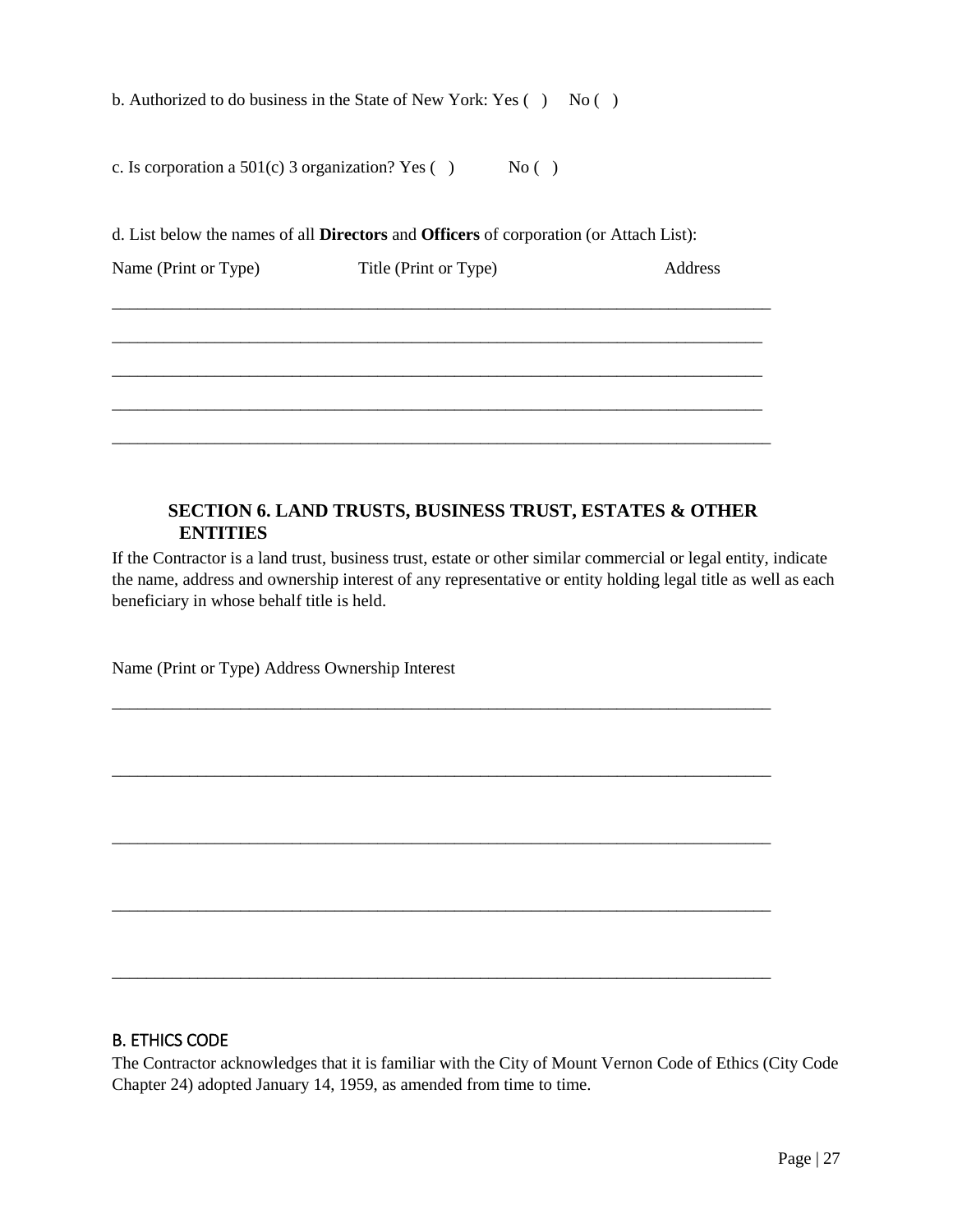\_\_\_\_\_\_\_ 1. To its knowledge, the Contractor is in compliance.

\_\_\_\_\_\_\_ 2. To its knowledge, the Contractor is **not** in compliance.

Does any individual who is required to be identified (in Part A, Sections 1 through 6 of this form) have any family member (or member of his or her household) who is a present or former employee of the City of Mount Vernon or a current or former member of the Mount Vernon City Council?

 $Yes$  NO\_\_\_\_.

If "Yes," please provide the name of such person, and explain briefly the relationship and the circumstances below:

\_\_\_\_\_\_\_\_\_\_\_\_\_\_\_\_\_\_\_\_\_\_\_\_\_\_\_\_\_\_\_\_\_\_\_\_\_\_\_\_\_\_\_\_\_\_\_\_\_\_\_\_\_\_\_\_\_\_\_\_\_\_\_\_\_\_\_\_\_\_\_\_\_\_\_\_\_

\_\_\_\_\_\_\_\_\_\_\_\_\_\_\_\_\_\_\_\_\_\_\_\_\_\_\_\_\_\_\_\_\_\_\_\_\_\_\_\_\_\_\_\_\_\_\_\_\_\_\_\_\_\_\_\_\_\_\_\_\_\_\_\_\_\_\_\_\_\_\_\_\_\_\_\_\_

\_\_\_\_\_\_\_\_\_\_\_\_\_\_\_\_\_\_\_\_\_\_\_\_\_\_\_\_\_\_\_\_\_\_\_\_\_\_\_\_\_\_\_\_\_\_\_\_\_\_\_\_\_\_\_\_\_\_\_\_\_\_\_\_\_\_\_\_\_\_\_\_\_\_\_\_\_

\_\_\_\_\_\_\_\_\_\_\_\_\_\_\_\_\_\_\_\_\_\_\_\_\_\_\_\_\_\_\_\_\_\_\_\_\_\_\_\_\_\_\_\_\_\_\_\_\_\_\_\_\_\_\_\_\_\_\_\_\_\_\_\_\_\_\_\_\_\_\_\_\_\_\_\_\_

\_\_\_\_\_\_\_\_\_\_\_\_\_\_\_\_\_\_\_\_\_\_\_\_\_\_\_\_\_\_\_\_\_\_\_\_\_\_\_\_\_\_\_\_\_\_\_\_\_\_\_\_\_\_\_\_\_\_\_\_\_\_\_\_\_\_\_\_\_\_\_\_\_\_\_\_\_

#### <span id="page-27-0"></span>C. DISCLOSURE OF RETAINED PARTIES

#### **A. Definitions and Disclosure Requirements**

1. For purposes of this section, "Contractor" means a person or entity who within the past five years has had a Contract or purchase order with the City of Mount Vernon.

2. Every Contract and/or purchase order must be accompanied by a disclosure statement providing certain information about attorneys, lobbyists, accountants, consultants, subcontractors and other persons whom the Contractor has retained or expects to retain with respect to the Contract or purchase order. In particular, the Contractor must disclose the name of each person, business address, the nature of the relationship, and the amount of fees paid or estimated to be paid. For purposes of this section, "Lobbyist" means any person (a) who for compensation or on behalf of another person undertakes to influence any legislative or administrative action, or (b) any part of whose duties as an employee of another includes undertaking to influence any legislative or administrative action.

3. The Contractor is not required to disclose the identity of employees who are paid solely through the Contractor's regular payroll.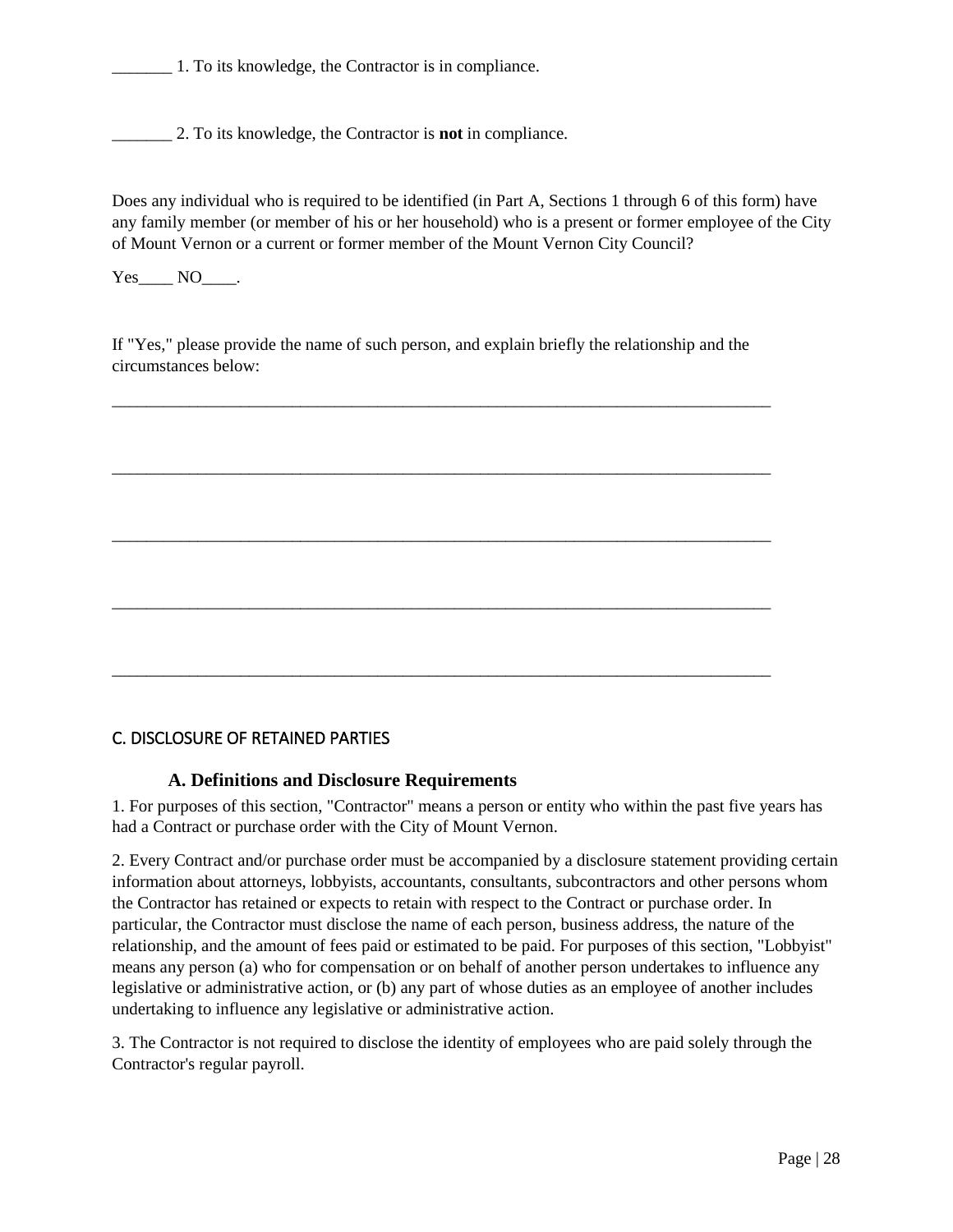#### **B. Disclosure**

1. EACH AND EVERY attorney, lobbyist, accountant, consultant, subcontractor, or other person retained or anticipated to be retained by the Contractor with respect to or in connection with the Contract or purchase order should be listed below (attach additional pages if necessary):

| <b>Name</b> | <b>Business Relationship</b> | <b>Address</b> | FEIN# |
|-------------|------------------------------|----------------|-------|
|             |                              |                |       |
|             |                              |                |       |
|             |                              |                |       |
|             |                              |                |       |
|             |                              |                |       |
|             |                              |                |       |

2. This Disclosure relates to the following Contract/purchase order: \_\_\_\_\_\_\_\_\_\_\_\_\_\_\_\_\_\_\_\_\_

### **CHECK HERE IF NO SUCH PERSONS HAVE BEEN RETAINED OR ARE ANTICIPATED TO BE RETAINED: \_\_\_\_\_**

### **IF SUCH PERSONS ARE RETAINED, THE CONTRACTOR IS REQUIRED TO FILE AN AMENDMENT TO THIS CONTRACTOR'S DISCLOSURE FORM.**

#### **D. WORK RELATED DISCLOSURE**

For purposes of this section, "Controlling Person" means an affiliated entity or person who is a director, officer, partner, managing member, proprietor, owner of 10 % or more of voting shares, or any other individual that participates in the policy making, financial decisions or directs operations of the Contractor.

#### **If the answer to any of the following questions is "Yes," please indicate the responding party as either the Contractor or Controlling Person(s).**

1. In the past five years, has the Contractor or Controlling Person(s) existed or operated a business under another name?

#### YES NO

If "Yes", list the name(s) used, description of the business, current status of the business, and years under current ownership.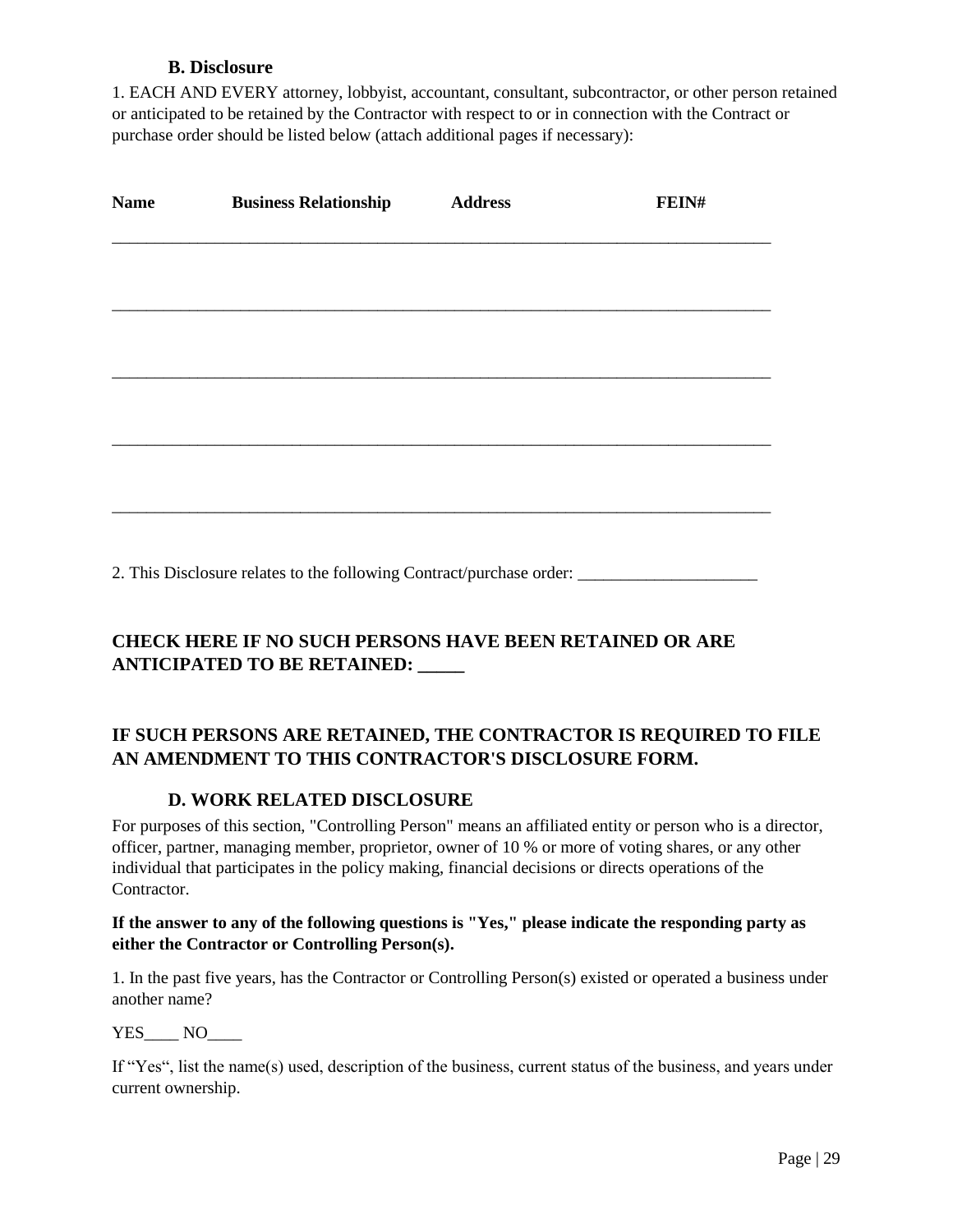2. Has the Contractor or Controlling Person(s) previously performed work for the City of Mount Vernon? YES\_\_\_\_ NO\_\_\_\_

If "Yes", please list the date and nature of goods or services provided to the City of Mount Vernon.

\_\_\_\_\_\_\_\_\_\_\_\_\_\_\_\_\_\_\_\_\_\_\_\_\_\_\_\_\_\_\_\_\_\_\_\_\_\_\_\_\_\_\_\_\_\_\_\_\_\_\_\_\_\_\_\_\_\_\_\_\_\_\_\_\_\_\_\_\_\_\_\_\_\_\_\_\_

\_\_\_\_\_\_\_\_\_\_\_\_\_\_\_\_\_\_\_\_\_\_\_\_\_\_\_\_\_\_\_\_\_\_\_\_\_\_\_\_\_\_\_\_\_\_\_\_\_\_\_\_\_\_\_\_\_\_\_\_\_\_\_\_\_\_\_\_\_\_\_\_\_\_\_\_\_

\_\_\_\_\_\_\_\_\_\_\_\_\_\_\_\_\_\_\_\_\_\_\_\_\_\_\_\_\_\_\_\_\_\_\_\_\_\_\_\_\_\_\_\_\_\_\_\_\_\_\_\_\_\_\_\_\_\_\_\_\_\_\_\_\_\_\_\_\_\_\_\_\_\_\_\_\_

\_\_\_\_\_\_\_\_\_\_\_\_\_\_\_\_\_\_\_\_\_\_\_\_\_\_\_\_\_\_\_\_\_\_\_\_\_\_\_\_\_\_\_\_\_\_\_\_\_\_\_\_\_\_\_\_\_\_\_\_\_\_\_\_\_\_\_\_\_\_\_\_\_\_\_\_\_

\_\_\_\_\_\_\_\_\_\_\_\_\_\_\_\_\_\_\_\_\_\_\_\_\_\_\_\_\_\_\_\_\_\_\_\_\_\_\_\_\_\_\_\_\_\_\_\_\_\_\_\_\_\_\_\_\_\_\_\_\_\_\_\_\_\_\_\_\_\_\_\_\_\_\_\_\_

3. In the past five years has the Contractor or Controlling Person(s) rendered goods or performed services for any other governmental agency?

YES NO

If "Yes", please list the agency, date and nature of goods rendered or services performed.

\_\_\_\_\_\_\_\_\_\_\_\_\_\_\_\_\_\_\_\_\_\_\_\_\_\_\_\_\_\_\_\_\_\_\_\_\_\_\_\_\_\_\_\_\_\_\_\_\_\_\_\_\_\_\_\_\_\_\_\_\_\_\_\_\_\_\_\_\_\_\_\_\_\_\_\_\_

\_\_\_\_\_\_\_\_\_\_\_\_\_\_\_\_\_\_\_\_\_\_\_\_\_\_\_\_\_\_\_\_\_\_\_\_\_\_\_\_\_\_\_\_\_\_\_\_\_\_\_\_\_\_\_\_\_\_\_\_\_\_\_\_\_\_\_\_\_\_\_\_\_\_\_\_\_

4. In the past five years, have consequential, liquidated or special damages been assessed against the Contractor or Controlling Person(s) upon completion of any governmental agency contracts?

\_\_\_\_\_\_\_\_\_\_\_\_\_\_\_\_\_\_\_\_\_\_\_\_\_\_\_\_\_\_\_\_\_\_\_\_\_\_\_\_\_\_\_\_\_\_\_\_\_\_\_\_\_\_\_\_\_\_\_\_\_\_\_\_\_\_\_\_\_\_\_\_\_\_\_\_\_

\_\_\_\_\_\_\_\_\_\_\_\_\_\_\_\_\_\_\_\_\_\_\_\_\_\_\_\_\_\_\_\_\_\_\_\_\_\_\_\_\_\_\_\_\_\_\_\_\_\_\_\_\_\_\_\_\_\_\_\_\_\_\_\_\_\_\_\_\_\_\_\_\_\_\_\_\_

\_\_\_\_\_\_\_\_\_\_\_\_\_\_\_\_\_\_\_\_\_\_\_\_\_\_\_\_\_\_\_\_\_\_\_\_\_\_\_\_\_\_\_\_\_\_\_\_\_\_\_\_\_\_\_\_\_\_\_\_\_\_\_\_\_\_\_\_\_\_\_\_\_\_\_\_\_

YES NO

If "Yes", please attach explanation.

5. In the past five years, has the Contractor or Controlling Person(s) defaulted on any indebtedness, judgment, or other financial obligation?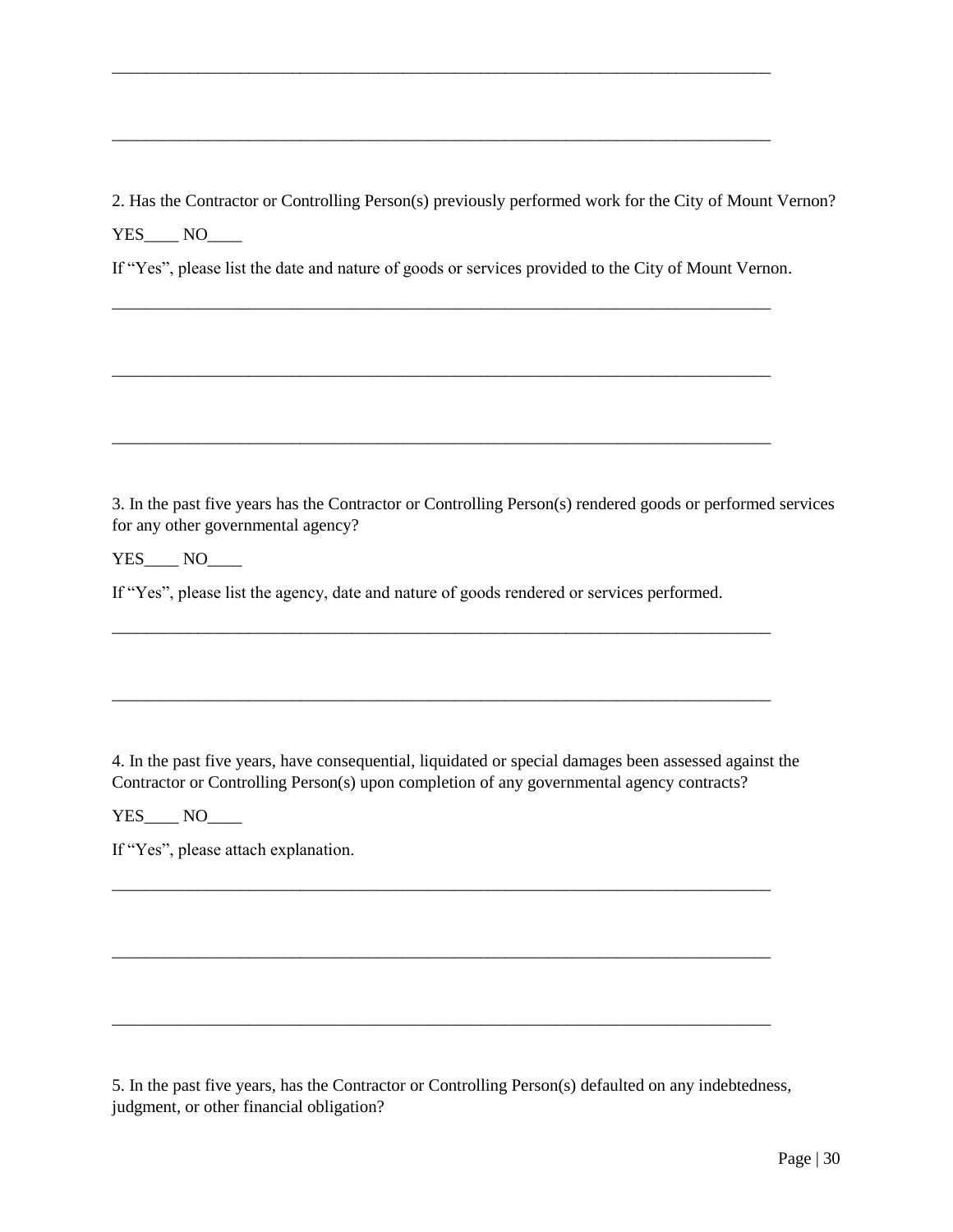YES \_\_\_\_ NO\_\_\_\_

If "Yes", please attach explanation.

6. In the past five years, has the Contractor or Controlling Person(s) been a defendant in a criminal action, or been a party in litigation, or subject to a lien, claim, demand, or judgment, or filed a petition for bankruptcy or reorganization?

\_\_\_\_\_\_\_\_\_\_\_\_\_\_\_\_\_\_\_\_\_\_\_\_\_\_\_\_\_\_\_\_\_\_\_\_\_\_\_\_\_\_\_\_\_\_\_\_\_\_\_\_\_\_\_\_\_\_\_\_\_\_\_\_\_\_\_\_\_\_\_\_\_\_\_\_\_

\_\_\_\_\_\_\_\_\_\_\_\_\_\_\_\_\_\_\_\_\_\_\_\_\_\_\_\_\_\_\_\_\_\_\_\_\_\_\_\_\_\_\_\_\_\_\_\_\_\_\_\_\_\_\_\_\_\_\_\_\_\_\_\_\_\_\_\_\_\_\_\_\_\_\_\_\_

YES NO

If "Yes", please attach explanation and cite caption, case/docket number and disposition.

\_\_\_\_\_\_\_\_\_\_\_\_\_\_\_\_\_\_\_\_\_\_\_\_\_\_\_\_\_\_\_\_\_\_\_\_\_\_\_\_\_\_\_\_\_\_\_\_\_\_\_\_\_\_\_\_\_\_\_\_\_\_\_\_\_\_\_\_\_\_\_\_\_\_\_\_\_

\_\_\_\_\_\_\_\_\_\_\_\_\_\_\_\_\_\_\_\_\_\_\_\_\_\_\_\_\_\_\_\_\_\_\_\_\_\_\_\_\_\_\_\_\_\_\_\_\_\_\_\_\_\_\_\_\_\_\_\_\_\_\_\_\_\_\_\_\_\_\_\_\_\_\_\_\_

\_\_\_\_\_\_\_\_\_\_\_\_\_\_\_\_\_\_\_\_\_\_\_\_\_\_\_\_\_\_\_\_\_\_\_\_\_\_\_\_\_\_\_\_\_\_\_\_\_\_\_\_\_\_\_\_\_\_\_\_\_\_\_\_\_\_\_\_\_\_\_\_\_\_\_\_\_

Business entities are affiliated if, directly or indirectly, one controls or has the power to control the other or if a third person controls or has the power to control both entities. Indicia of control include without limitation: interlocking management or ownership identity of interests among family members, shared facilities and equipment, common use of employees, or organization of another business entity using substantially the same management, ownership or principals as the first entity.

7. In the past five years, has the Contractor or Controlling Person(s) been sued for failing to pay subcontractors for work performed?

\_\_\_\_\_\_\_\_\_\_\_\_\_\_\_\_\_\_\_\_\_\_\_\_\_\_\_\_\_\_\_\_\_\_\_\_\_\_\_\_\_\_\_\_\_\_\_\_\_\_\_\_\_\_\_\_\_\_\_\_\_\_\_\_\_\_\_\_\_\_\_\_\_\_\_\_\_

\_\_\_\_\_\_\_\_\_\_\_\_\_\_\_\_\_\_\_\_\_\_\_\_\_\_\_\_\_\_\_\_\_\_\_\_\_\_\_\_\_\_\_\_\_\_\_\_\_\_\_\_\_\_\_\_\_\_\_\_\_\_\_\_\_\_\_\_\_\_\_\_\_\_\_\_\_

\_\_\_\_\_\_\_\_\_\_\_\_\_\_\_\_\_\_\_\_\_\_\_\_\_\_\_\_\_\_\_\_\_\_\_\_\_\_\_\_\_\_\_\_\_\_\_\_\_\_\_\_\_\_\_\_\_\_\_\_\_\_\_\_\_\_\_\_\_\_\_\_\_\_\_\_\_

YES NO

If "Yes", please attach explanation and cite caption, case/docket number and disposition.

8. The Contractor has coverage under or is able to obtain the following insurance policies, as applicable to perform work for the City of Mount Vernon: worker's compensation and employers' liability insurance, commercial general liability insurance, automobile liability insurance, professional liability insurance, and umbrella/excess liability insurance.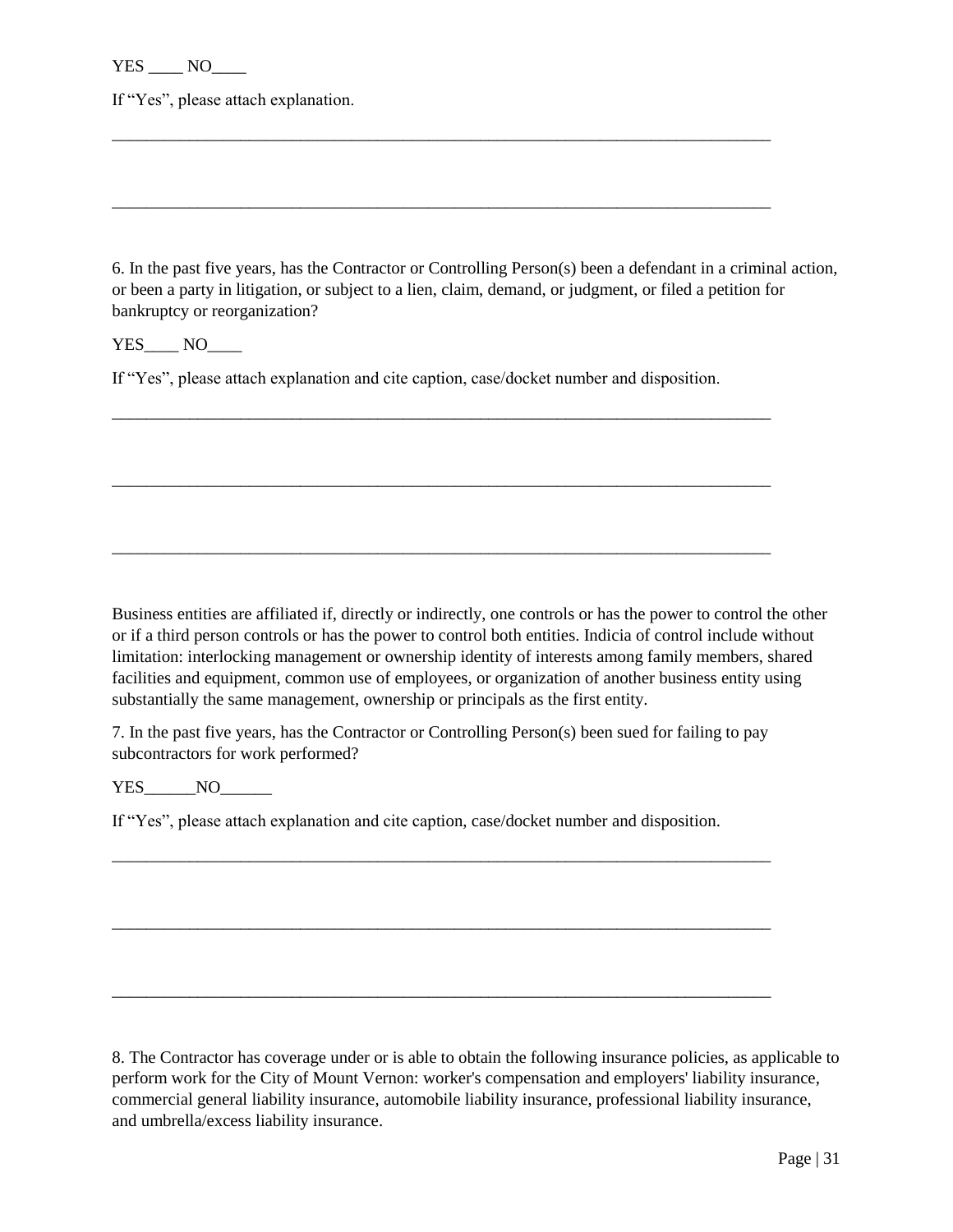YES\_\_\_\_\_\_\_ NO\_\_\_\_\_\_\_

If "NO", please attach explanation.

#### **If the Contractor is a construction contractor, please complete the following questions:**

9. In the past five years, has the Contractor or Controlling Person(s) been investigated or found in violation of Federal, State or Local safety or sanitary laws?

\_\_\_\_\_\_\_\_\_\_\_\_\_\_\_\_\_\_\_\_\_\_\_\_\_\_\_\_\_\_\_\_\_\_\_\_\_\_\_\_\_\_\_\_\_\_\_\_\_\_\_\_\_\_\_\_\_\_\_\_\_\_\_\_\_\_\_\_\_\_\_\_\_\_\_\_\_

\_\_\_\_\_\_\_\_\_\_\_\_\_\_\_\_\_\_\_\_\_\_\_\_\_\_\_\_\_\_\_\_\_\_\_\_\_\_\_\_\_\_\_\_\_\_\_\_\_\_\_\_\_\_\_\_\_\_\_\_\_\_\_\_\_\_\_\_\_\_\_\_\_\_\_\_\_

\_\_\_\_\_\_\_\_\_\_\_\_\_\_\_\_\_\_\_\_\_\_\_\_\_\_\_\_\_\_\_\_\_\_\_\_\_\_\_\_\_\_\_\_\_\_\_\_\_\_\_\_\_\_\_\_\_\_\_\_\_\_\_\_\_\_\_\_\_\_\_\_\_\_\_\_\_

YES NO

If "Yes", please attach all violations and state whether the violations caused injuries.

10. In the past five years, has the Contractor or Controlling Person(s) been investigated or found in noncompliance of the State of New York prevailing wage requirements?

\_\_\_\_\_\_\_\_\_\_\_\_\_\_\_\_\_\_\_\_\_\_\_\_\_\_\_\_\_\_\_\_\_\_\_\_\_\_\_\_\_\_\_\_\_\_\_\_\_\_\_\_\_\_\_\_\_\_\_\_\_\_\_\_\_\_\_\_\_\_\_\_\_\_\_\_\_

\_\_\_\_\_\_\_\_\_\_\_\_\_\_\_\_\_\_\_\_\_\_\_\_\_\_\_\_\_\_\_\_\_\_\_\_\_\_\_\_\_\_\_\_\_\_\_\_\_\_\_\_\_\_\_\_\_\_\_\_\_\_\_\_\_\_\_\_\_\_\_\_\_\_\_\_\_

\_\_\_\_\_\_\_\_\_\_\_\_\_\_\_\_\_\_\_\_\_\_\_\_\_\_\_\_\_\_\_\_\_\_\_\_\_\_\_\_\_\_\_\_\_\_\_\_\_\_\_\_\_\_\_\_\_\_\_\_\_\_\_\_\_\_\_\_\_\_\_\_\_\_\_\_\_

YES NO If "Yes", please attach explanation.

11. In the past five years, has the Contractor or Controlling Person(s) been investigated or found in violation of Federal, State of Local Environmental laws or regulations?

\_\_\_\_\_\_\_\_\_\_\_\_\_\_\_\_\_\_\_\_\_\_\_\_\_\_\_\_\_\_\_\_\_\_\_\_\_\_\_\_\_\_\_\_\_\_\_\_\_\_\_\_\_\_\_\_\_\_\_\_\_\_\_\_\_\_\_\_\_\_\_\_\_\_\_\_\_

\_\_\_\_\_\_\_\_\_\_\_\_\_\_\_\_\_\_\_\_\_\_\_\_\_\_\_\_\_\_\_\_\_\_\_\_\_\_\_\_\_\_\_\_\_\_\_\_\_\_\_\_\_\_\_\_\_\_\_\_\_\_\_\_\_\_\_\_\_\_\_\_\_\_\_\_\_

\_\_\_\_\_\_\_\_\_\_\_\_\_\_\_\_\_\_\_\_\_\_\_\_\_\_\_\_\_\_\_\_\_\_\_\_\_\_\_\_\_\_\_\_\_\_\_\_\_\_\_\_\_\_\_\_\_\_\_\_\_\_\_\_\_\_\_\_\_\_\_\_\_\_\_\_\_

YES\_\_\_\_\_\_\_ NO\_\_\_\_\_\_\_

If "Yes", please attach explanation.

12. In the past five years, has the Contractor or Controlling Person(s) been involved in a work related accident, including but not limited to automobiles used in the course of business?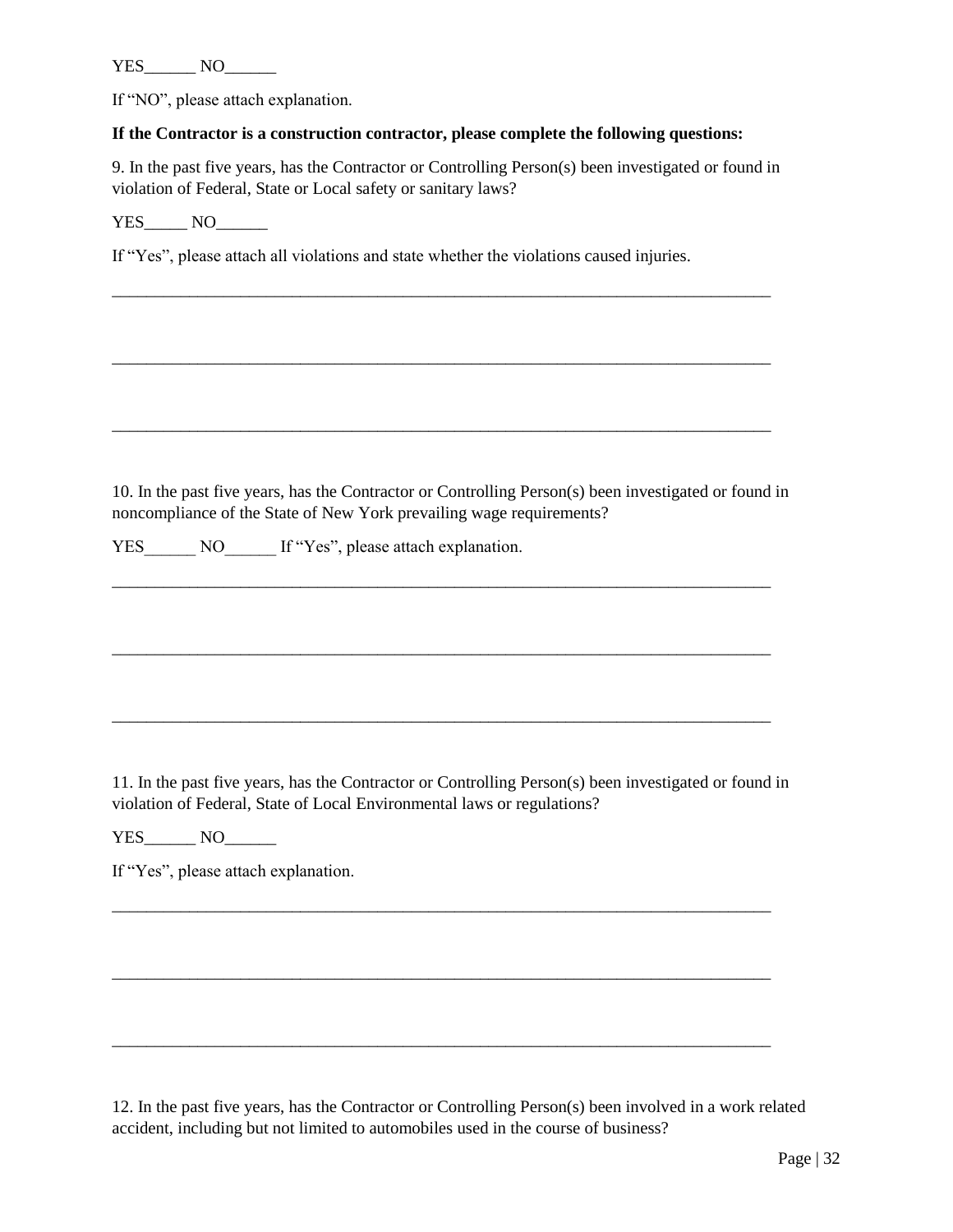### **E. CONTRACTOR CERTIFICATION**

#### **A. Contractor**

The Contractor certifies that the following is true and correct:

1. The Contractor or any subcontractor to be used in the performance of a Contract or purchase order, or any affiliated entity of the Contractor or any such subcontractor, or any responsible official thereof, or any other official, agent or employee of the Contractor, or any such subcontractor of any such affiliated entity, acting pursuant to the direction or authorization of a responsible official thereof has not, during the period of five years prior to the date of execution of this Contractor's Disclosure Form, or if a subcontractor's affiliated entity during a period of five years prior to the date of award of the subcontract:

\_\_\_\_\_\_\_\_\_\_\_\_\_\_\_\_\_\_\_\_\_\_\_\_\_\_\_\_\_\_\_\_\_\_\_\_\_\_\_\_\_\_\_\_\_\_\_\_\_\_\_\_\_\_\_\_\_\_\_\_\_\_\_\_\_\_\_\_\_\_\_\_\_\_\_\_\_

\_\_\_\_\_\_\_\_\_\_\_\_\_\_\_\_\_\_\_\_\_\_\_\_\_\_\_\_\_\_\_\_\_\_\_\_\_\_\_\_\_\_\_\_\_\_\_\_\_\_\_\_\_\_\_\_\_\_\_\_\_\_\_\_\_\_\_\_\_\_\_\_\_\_\_\_\_

- a. Bribed or attempted to bribe, or been convicted of bribery or attempting to bribe a public officer or employee of the City of Mount Vernon, the State of New York, any agency of the federal government or any state or local government in the United States (if an officer or employee, in that officer's or employee's official capacity); or
- b. Agreed or colluded, or convicted of agreeing or colluding with, between or among bidders or prospective bidders in restraint of freedom of competition by agreement to bid a fixed price or otherwise; or
- c. Made an admission of guilt of such conduct described in Section l (a) and (b) above, which is a matter of record but has not been prosecuted for such conduct.

#### **B. Subcontractor**

The Contractor certifies that the following is true and correct:

1. The Contractor has obtained from all subcontractors to be used in the performance of the Contract, known by the Contractor at this time, certifications in form and substance equal to Section G (A) above. Based on such certification(s) and any other information known or obtained by the Contractor, the Contractor is not aware of any such subcontractor, subcontractor's affiliated entity, or any agent, partner, employee or officer of such subcontractor or subcontractor's affiliated entity having engaged in or been convicted of: (a) any of the conduct described in Section G (A) (1) (a) or (b) or (c) above.

#### **C. Certification Regarding Suspension and Debarment**

- 1. The Contractor certifies to the best of its knowledge and belief, that it and its principals:
- a. Are not presently debarred, suspended, proposed for debarment, declared ineligible, or voluntarily excluded from any Federal, State or Local department or agency, or the City of Mount Vernon;
- b. Have not within a five year period preceding the Contract been convicted of or had a civil judgment rendered against them for: the commission of fraud or a criminal offense in connection with obtaining, attempting to obtain, or performing a public (Federal, State, Local) transaction or contract under a public transaction; a violation of Federal or State antitrust statutes; or commission of embezzlement,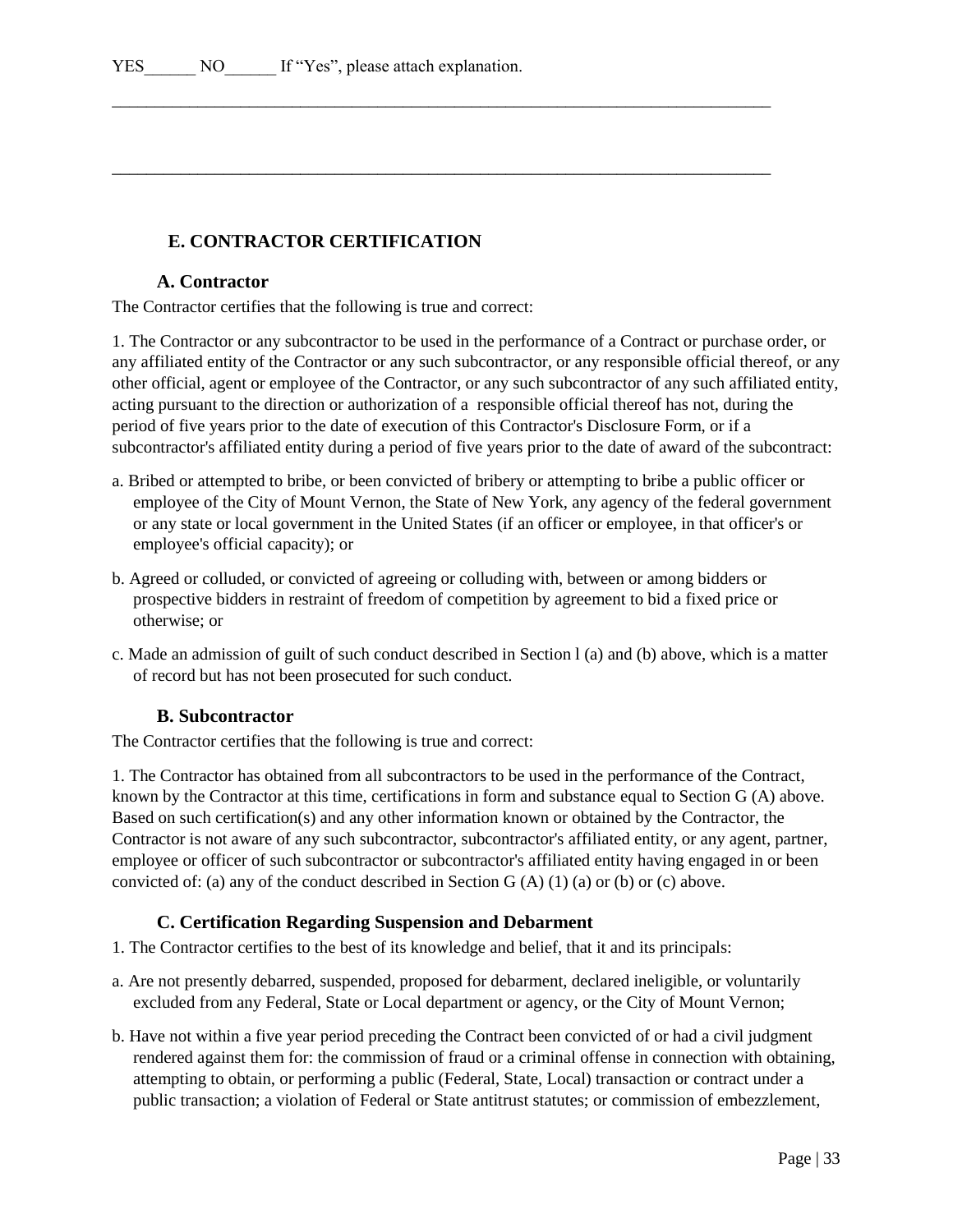theft, forgery, bribery, falsification or destruction or records, making false statements, or receiving stolen property;

- c. Are not presently indicted for or otherwise criminally or civilly charged by a governmental entity (Federal, State, Local) with commission of any of the offenses enumerated in Section G (C) (1) (b) above; and
- d. Have not within a five year period preceding the Contract had one or more public transactions (Federal, State, and Local) terminated for cause or default.

2. If any subcontractors are to be used in the performance of the Contract, Contractor shall cause such subcontractors to certify as to Section G (C) (1) of this Contractor's Disclosure Form.

### **D. Anti-Collusion**

The Contractor, its agents, officers or employees have not directly or indirectly entered into any agreement, participated in any collusion, or otherwise taken any action in restraint of free competitive bidding in connection with this Contractor's Disclosure Form.

### **INCORPORATION INTO CONTRACT DOCUMENT**

The above certifications shall become part of any Contract awarded to the Contractor or entered into during the year that this Contractor's Disclosure Form is in effect. Further, the Contractor shall comply with these certifications during the term or performance of any Contract awarded to the Contractor, and any extension thereof.

### **ATTESTATION CLAUSE**

Under penalty of perjury, I certify that I am authorized to execute this Contractor's Disclosure Form on behalf of the Contractor set forth on page 1, that I have personal knowledge of all the certifications made herein and that the same are true. Furthermore, that I have examined this Contractor's Disclosure Form and the answers are true and correct. I have not knowingly omitted any information requested. I understand that records and documents may be requested by the City of Mount Vernon to verify the information provided in this Contractor's Disclosure Form. I understand that providing any false, incomplete or inaccurate information in this Contractor's Disclosure Form shall make a bid nonresponsive and not eligible for award consideration and may result in fines, penalties and/or debarment from bidding on Contracts for a period of up to three years. I understand that providing any false, incomplete or inaccurate information constitutes an event of default under the Contract and may result in termination of the Contract. I understand and agree to pay all costs, fees, expenses, including attorney fees, in connection with any legal action or criminal prosecution as a result of providing false, incomplete or inaccurate information in this Contractor's Disclosure Form.

Signature of Authorized Official: \_\_\_\_\_\_\_\_\_\_\_\_\_\_\_\_\_\_\_\_\_\_\_\_\_\_\_\_\_\_\_\_\_

Name of Authorized Officer: \_\_\_\_\_\_\_\_\_\_\_\_\_\_\_\_\_\_\_\_\_\_\_\_\_\_\_\_\_\_\_\_\_\_\_\_\_

Title: \_\_\_\_\_\_\_\_\_\_\_\_\_\_\_\_\_\_\_\_\_\_\_\_\_\_\_\_\_\_\_\_ Date: \_\_\_\_\_\_\_\_\_\_\_\_\_\_\_\_\_\_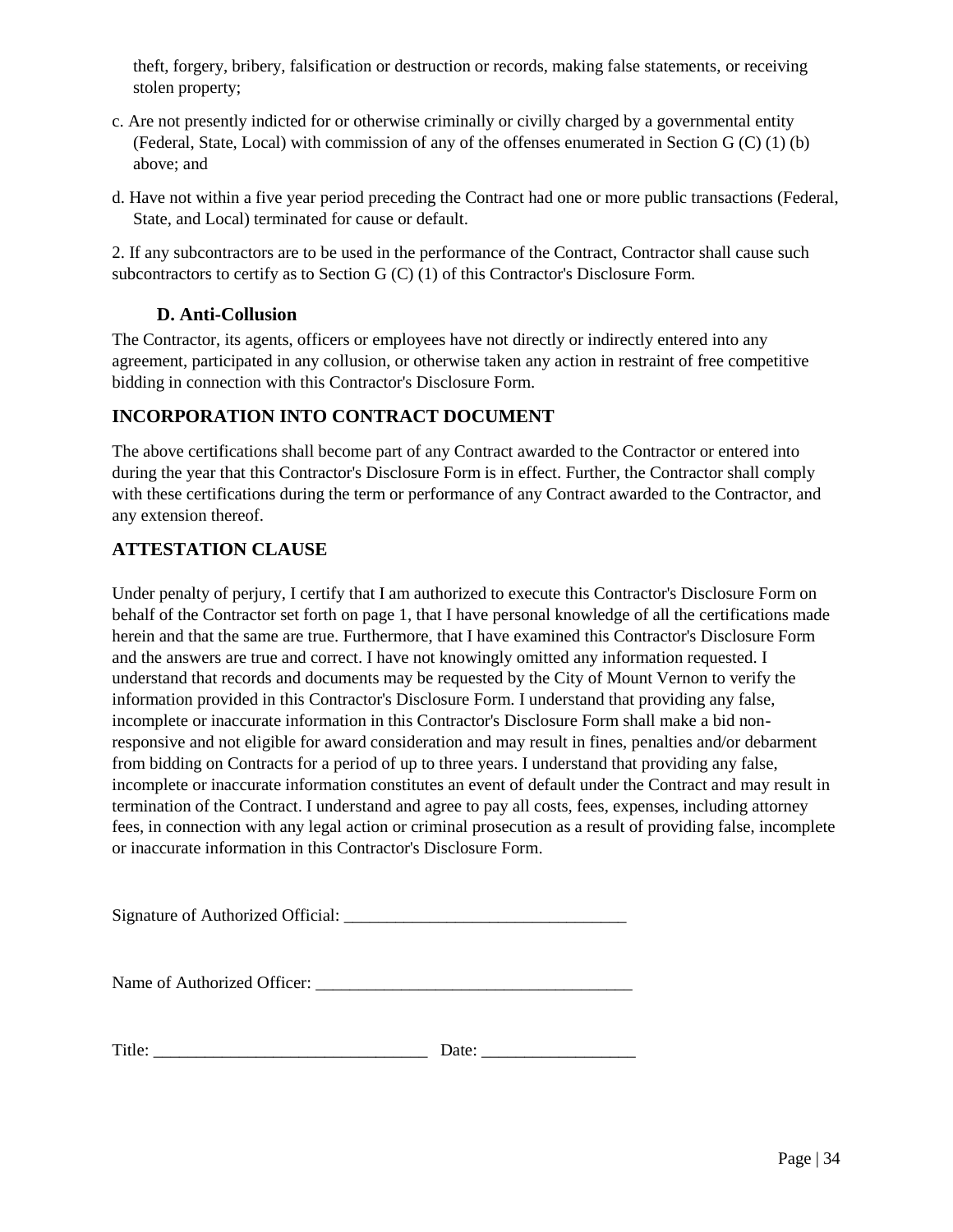State of: \_\_\_\_\_\_\_\_\_\_\_\_\_\_\_\_\_\_\_\_

County of: \_\_\_\_\_\_\_\_\_\_\_\_\_\_\_\_\_\_\_\_\_\_

Signed and sworn to before me this \_\_\_\_\_\_ day of \_\_\_\_\_\_\_\_, \_\_\_\_\_

My commission expires: \_\_\_\_\_\_\_\_\_\_\_\_\_\_\_\_\_\_\_\_\_\_\_\_

Notary Public Signature: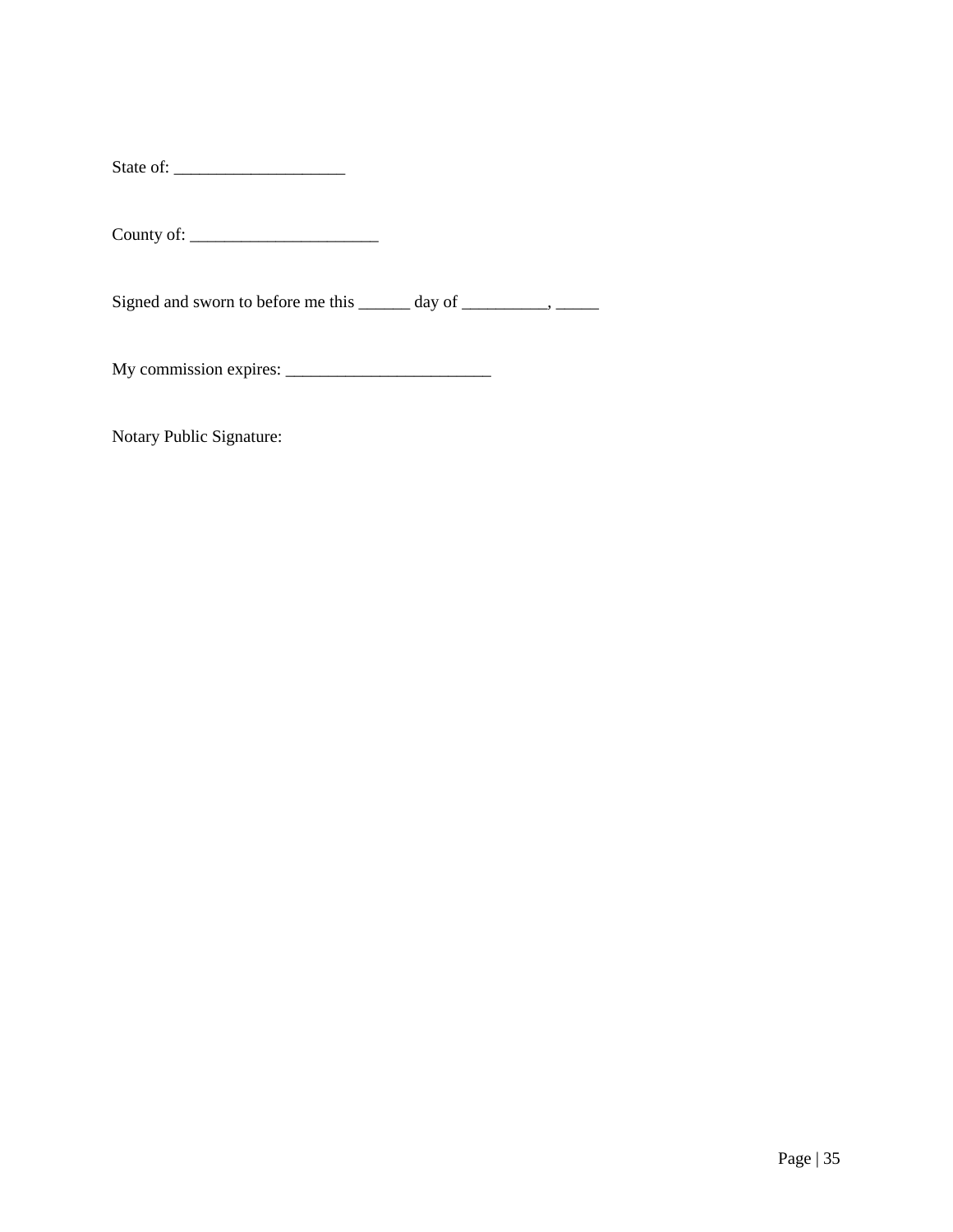#### **Exhibit E CERTIFICATION REGARDING DEBARMENT AND SUSPENSION**

<span id="page-35-0"></span>1) In order to assure compliance with 2 C.F.R. Part 180. 2 C.F.R. Part 2424. and other applicable law, the Contractor certifies that it, its principals, and affiliates:

- (a) Are not presently disbarred, suspended, proposed for debarment, declared ineligible
- (b) or voluntarily excluded by any Federal department or agency;
- (c) Have not within a 3-year period preceding this Agreement been convicted of or had a civil judgment rendered against them for commission of fraud or a criminal offense in connection with obtaining, attempting to obtain, or performing a public (Federal, State or local) transaction or contract under a public transaction, including any violation of Federal or State antitrust statutes or commission of embezzlement, theft, forgery, bribery, falsification of records, making false statements, or receiving stolen property;
- (d) Are not presently indicted for or otherwise criminally or civilly charged by a Government entity (Federal, State, or local) with commission of any of the offenses enumerated in paragraph (b) above;
- (e) Have not within a 3-year period preceding this Agreement had one or more public transactions (Federal, State, or local) terminated for cause or default.
- 2) Where the Contractor is unable to certify to any of the statements in this paragraph, the Contractor shall attach a written explanation to this certification.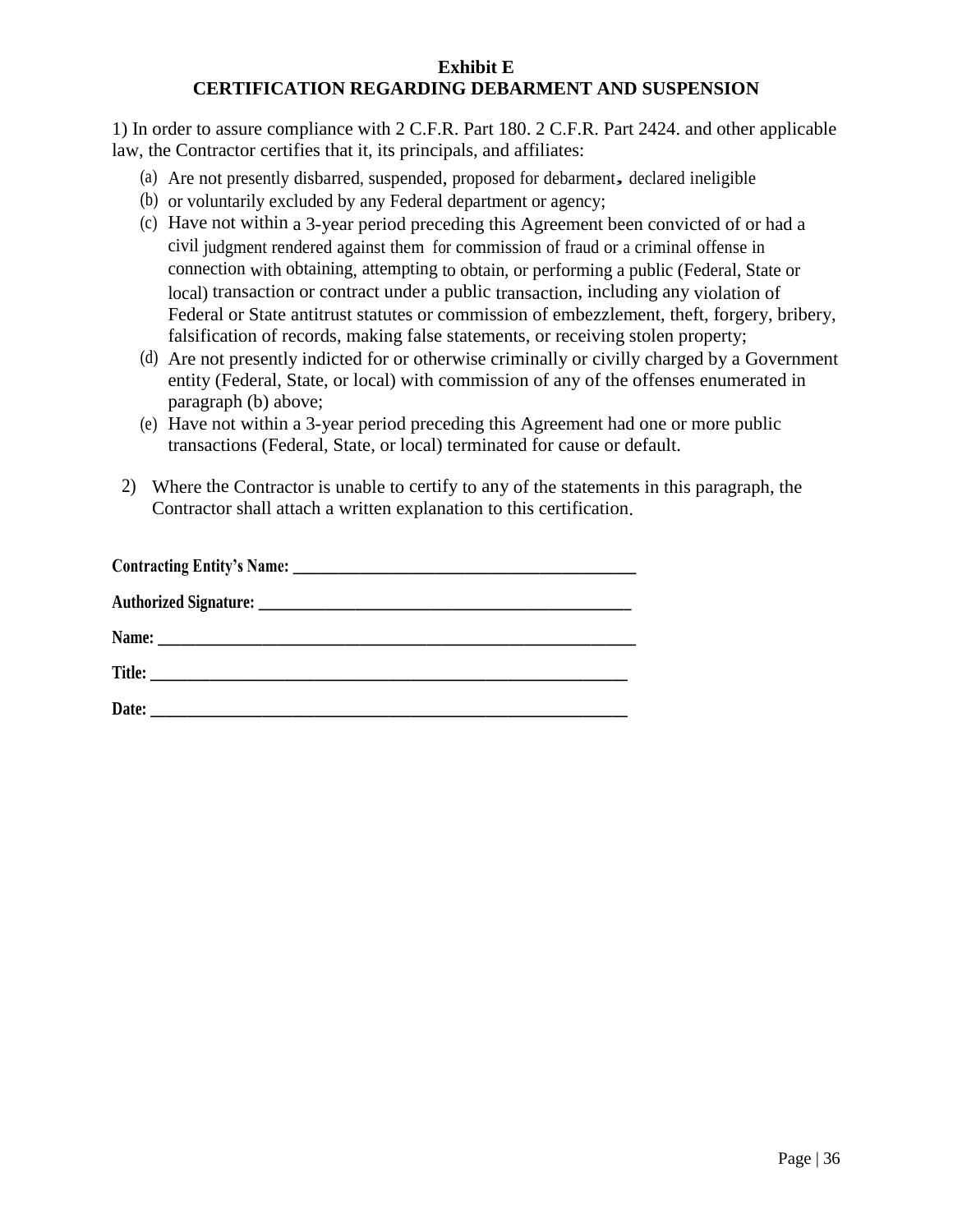#### **Exhibit F**

### <span id="page-36-0"></span>**CERTIFICATION REGARDING DRUG-FREE WORKPLACE REQUIREMENTS**

The Contractor certifies that it will provide a drug-free workplace, in compliance with 41 U.S.C. 8101 et seq., 48 C.F.R. Subpart 23.5, and 2 C.F.R. Part 2429. The Contractor certifies that it will make a good faith effort, on a continuing basis, to maintain a drug-free workplace, including by taking certain specific measures, as follows:

(a) Publishing a statement notifying employees that the unlawful manufacture, distribution, dispensing, possession or use of a controlled substance is prohibited in the Contractor's workplace and specifying the actions that will be taken against employees for violation of such prohibition;

(b) Notifying the employee in the statement required by paragraph (a) that, as a condition of employment on any federally-funded contract, the employee will:

> (1) Abide by the terms of the statement, and, Notify the employer in writing of any criminal drug statute conviction for a violation occurring in the workplace no later than five days after such conviction;

Making it a requirement that each employee to be engaged in the performance of any federallyfunded contract be given a copy of the statement required by paragraph (a);

- (c) Establishing an ongoing drug-free awareness program to inform employees about:
	- (1) the dangers of drug abuse in the workplace;
	- (2) the Contractor's policy of maintaining a drug-free workplace;
	- (3) any available drug counseling, rehabilitation, and employee assistance
	- (4) programs; and, the penalties that may be imposed upon employees for drug abuse violations occurring in the workplace;

(d) Notifying the County and the Federal agency that provided the Funds within ten days after receiving notice under subparagraph (b)(2) from an employee or otherwise receiving actual notice of such conviction, with such notification:

- (1) being in writing;
- (2) including the employee's position title;
- (3) including the identification number(s) of each affected award of Federal funds;

(e) Taking one of the following actions, within 30 days of receiving notice under subparagraph  $(d)(2)$ , with respect to any employee who is so convicted: :

- (1) Taking appropriate personnel action against such an employee, up to and including termination, consistent with applicable law; or
- (2) Requiring such employee to participate satisfactorily in a drug abuse assistance or rehabilitation program approved for such purposes by a Federal, State or local health, law enforcement, or other appropriate agency.
- (f) The Contractor shall insert in the space provided below, or include as a separate attachment, a listing of the site(s) for the performance of work done in connection with the specific grant: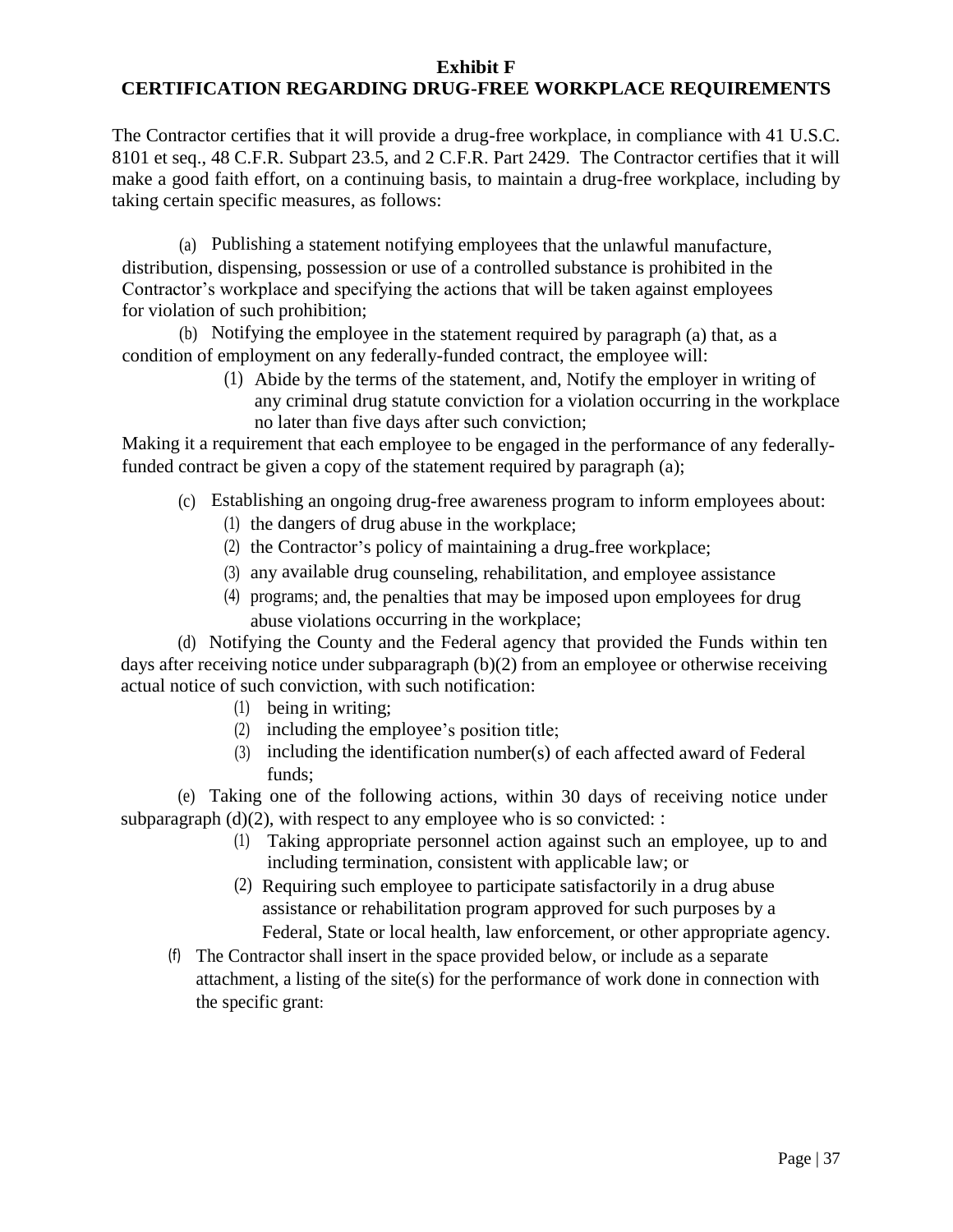Contracting Entity's Name

Authorized Signature

Name

Title

Signature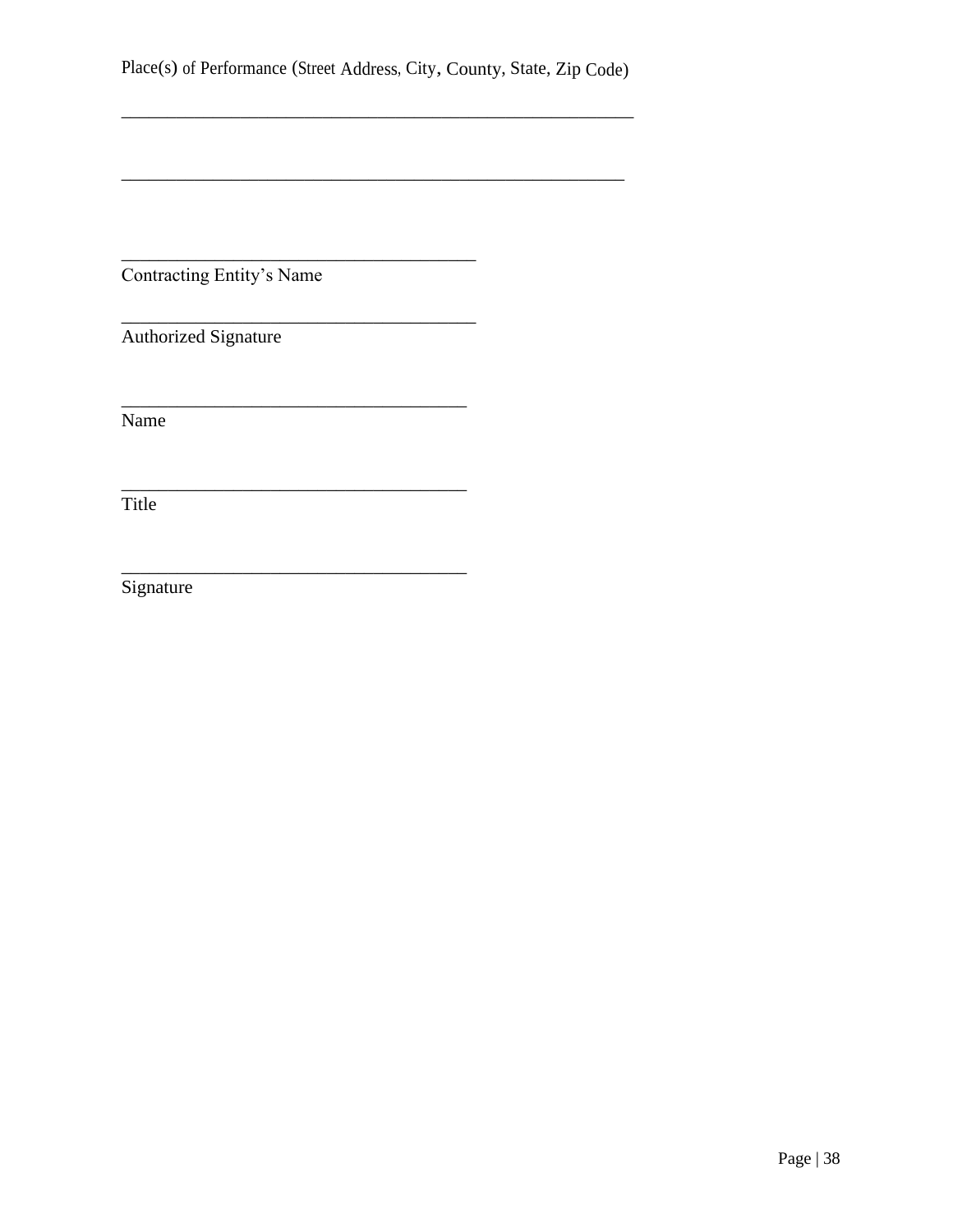#### **Exhibit G**

### <span id="page-38-0"></span>**CERTIFICATION REGARDING LOBBYING FOR CONTRACTS, GRANTS, LOANS, AND COOPERATIVE AGREEMENTS**

The undersigned certifies, to the best of his or her knowledge, that:

(1) No Federal appropriated funds have been paid or will be paid, by or on behalf of the undersigned, to any person for influencing or attempting to influence an officer or employee of an agency, a Member of Congress, an officer or employee of Congress, or an employee of a Member of Congress in connection with the awarding of any Federal contract, the making of any Federal grant, the making of any Federal loan, the entering into of any cooperative agreement, and the extension, continuation, renewal, amendment, or modification of any Federal contract, grant, loan, or cooperative agreement.

(2) If any funds other than Federal appropriated funds have been paid or will be paid to any person for influencing or attempting to influence an officer or employee of any agency, a Member of Congress, an officer or employee of Congress, or an employee of a Member of Congress in connection with this Federal contract, grant, loan, or cooperative agreement, the undersigned shall complete and submit Standard Form-LLL, "Disclosure Form to Report Lobbying," in accordance with its instructions.

(3) The undersigned shall require that the language of this certification be included in the award documents for all sub-awards at all tiers (including subcontracts, sub-grants, and contracts under grants, loans, and cooperative agreements) and that all subrecipients shall certify and disclose accordingly.

This certification is a material representation of fact upon which reliance was placed when this transaction was made or entered into. Submission of this certification is a prerequisite for making or entering into this transaction imposed by 31 U.S.C. § 1352. Any person who fails to file the required certification shall be subject to a civil penalty of not less than \$10,000 and not more than \$100,000 for each such failure.

**NOTE:** If Standard Form-LLL, Disclosure Form to Report Lobbying, is required, it can be obtained from Appendix B to 24 C.F.R. Part 87.

**Contracting Entity's Name: \_\_\_\_\_\_\_\_\_\_\_\_\_\_\_\_\_\_\_\_\_\_\_\_\_\_\_\_\_\_\_\_\_\_\_\_\_\_\_\_\_**

**Name:**  $\blacksquare$ 

Title:

 **Date: \_\_\_\_\_\_\_\_\_\_\_\_\_\_\_\_\_\_\_\_\_\_\_\_\_\_\_\_\_\_\_\_\_\_\_\_\_\_\_\_\_\_\_\_\_\_\_\_\_\_\_\_\_\_\_\_\_\_\_\_\_**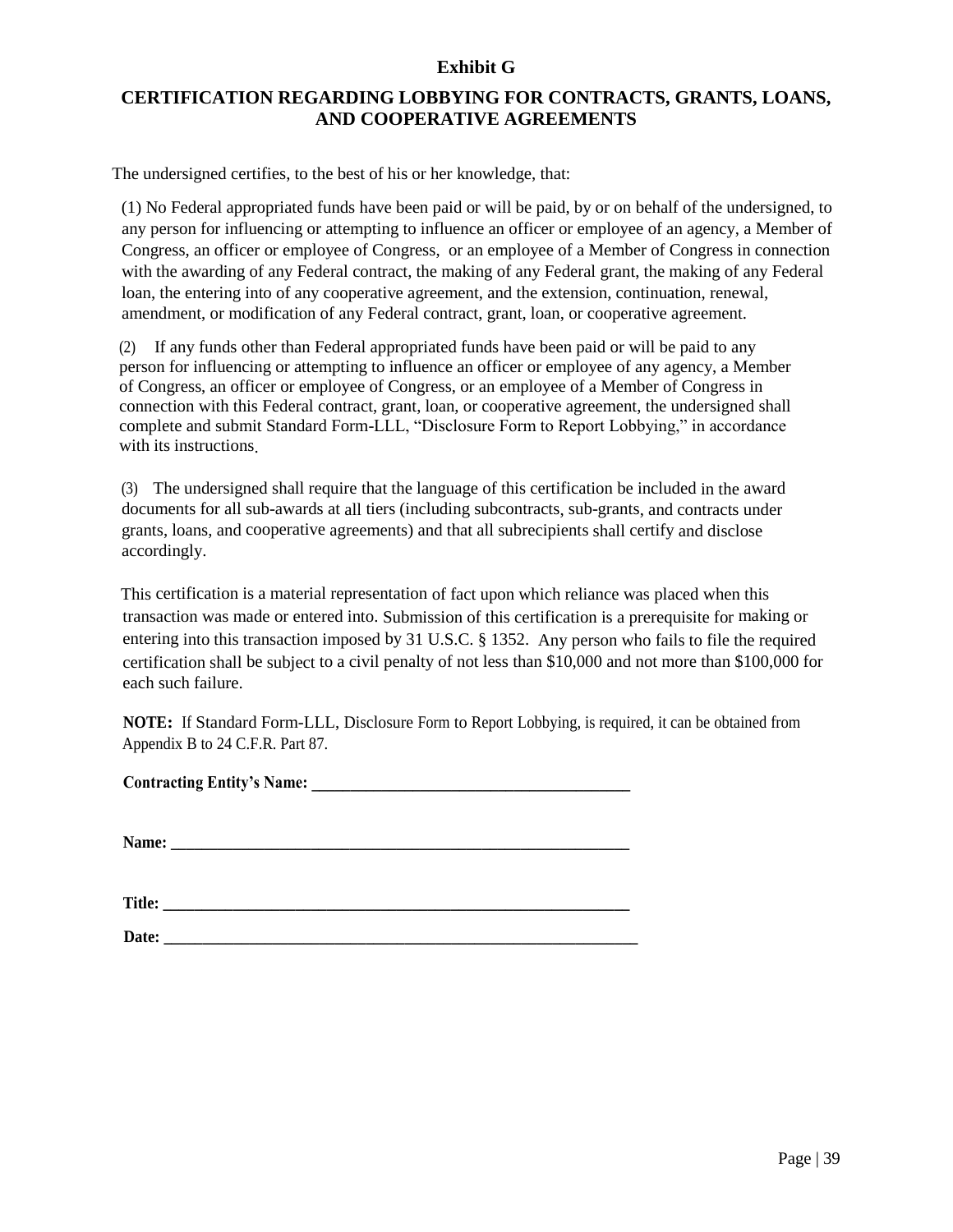### <span id="page-39-0"></span>**Exhibit H CERTIFICATION REGARDING BUSINESS DEALINGS WITH NORTHERN IRELAND**

A. The Contractor and any individual or legal entity in which the Contractor holds a ten percent (10%) or greater ownership interest and any individual or legal entity that holds a ten percent (10%) or greater ownership interest in the Contractor (a) has no business operations in Northern Ireland, or (b) shall take lawful steps in good faith to conduct any business operations in Northern Ireland in accordance with the MacBride Principles.

B. For purposes of this Certification, "MacBride Principles" shall mean those principles relating to nondiscrimination in employment and freedom of workplace opportunity which require employers doing business in Northern Ireland to:

(1) increase the representation of individuals from underrepresented religious groups in the work force, including managerial, supervisory, administrative, clerical and technical jobs;

(2) take steps to promote adequate security for the protection of employees from underrepresented religious groups both at the workplace and while traveling to and from work;

(3) ban provocative religious or political emblems from the workplace;

(4) publicly advertise all job openings and make special recruitment efforts to attract applicants from underrepresented religious groups;

(5) establish layoff, recall and termination procedures which do not in practice favor a particular religious group;

(6) abolish all job reservations, apprenticeship restrictions and differential employment criteria which discriminate on the basis of religion;

(7) develop training programs that will prepare substantial numbers of current employees from underrepresented religious groups for skilled jobs, including the expansion of existing programs and the creation of new programs to train, upgrade and improve the skills of workers from underrepresented religious groups;

(8) establish procedures to assess, identify and actively recruit employees from underrepresented religious groups with potential for further advancement; and

(9) appoint a senior management staff member to oversee affirmative action efforts and develop a timetable to ensure their full implementation.

C. For purposes of this Certification, "Northern Ireland" shall be understood to be the six counties partitioned from the Irish Province of Ulster, and administered from London and/or from Stormont.

D. The Contractor agrees that the warranties and representation in paragraph "A" are material conditions of this Contract. If the City of Mount Vernon receives information that the Contractor is in violation of paragraph "A", the City of Mount Vernon shall review such information and give the Contractor opportunity to respond. If the City of Mount Vernon finds that such a violation has occurred, the City of Mount Vernon may declare the Contractor in default, and/or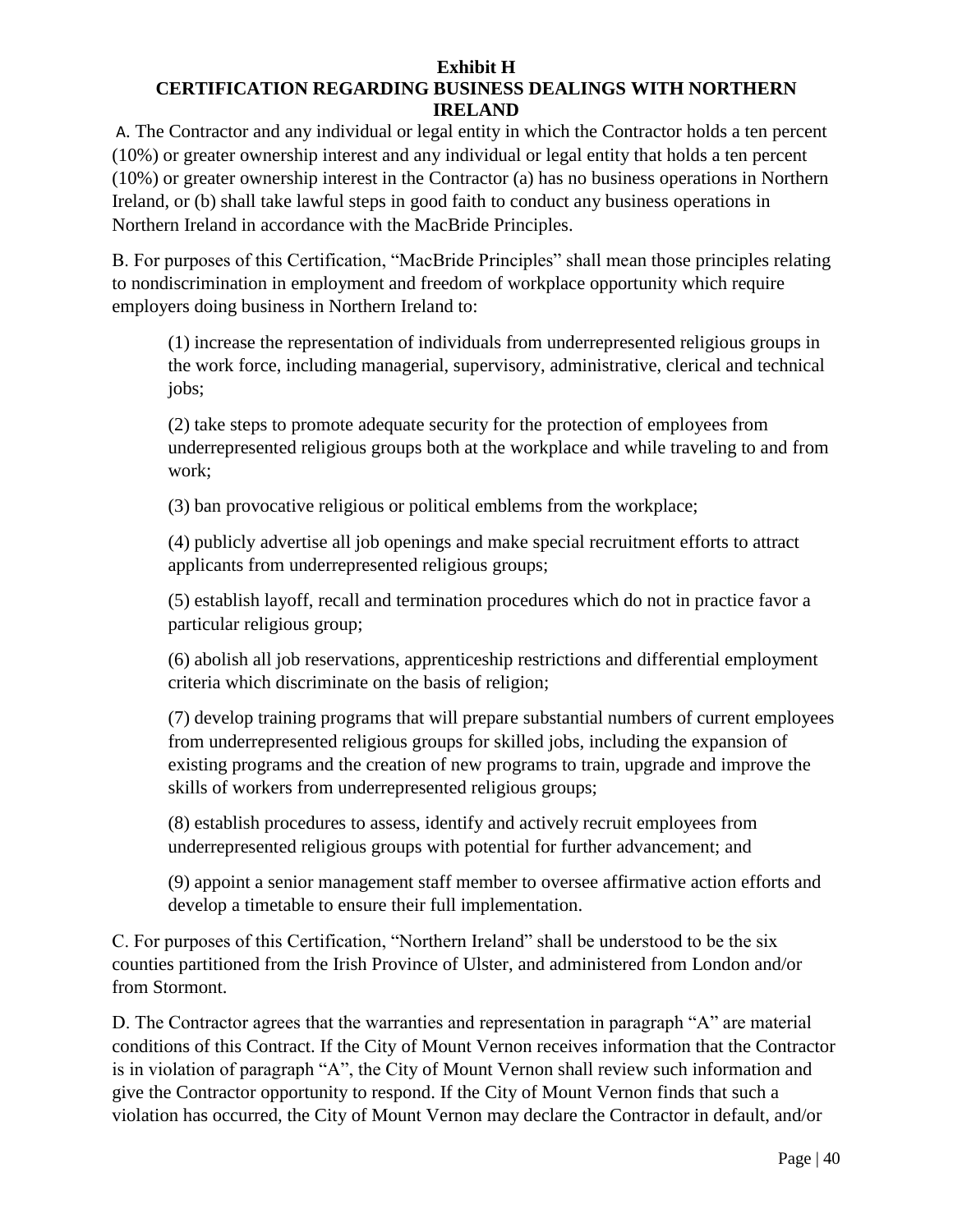terminate this Contract. In the event of any such termination, the City may procure the supplies, services or work from another source in accordance with applicable law.

The Contractor shall pay to the City of Mount Vernon the difference between the contract price for the uncompleted portion of this Contract and the cost to the City of Mount Vernon of completing performance of this Contract either by itself or by engaging another contractor. If this is a contract other than a construction contract, the Contractor shall be liable for the difference in price if the cost of procurement from another source is greater than what the City of Mount Vernon would have paid the Contractor plus any reasonable costs the City of Mounter Vernon incurs in any new procurement and if this is a construction contract, the City of Mount Vernon shall also have the right to hold the Contractor in partial or total default in accordance with the default provisions of this Contract.

In addition, the Contractor may be declared not to be a responsible bidder or applicant for up to three (3) years, following written notice to the Contractor, giving the Contractor the opportunity for a hearing at which the Contractor may be represented by counsel. The rights and remedies of the City hereunder shall be in addition to, and not in lieu of, any rights and remedies the City of Mount Vernon has pursuant to this Contract or by operation of law or in equity.

Agreed: \_\_\_\_\_\_\_\_\_\_\_\_\_\_\_\_\_\_\_\_\_\_\_\_\_\_\_\_\_\_\_\_\_\_\_\_\_\_\_\_\_\_\_\_\_\_\_\_\_\_\_\_\_

*(Legal Name of Person, Firm or Corporation)*

*By: (Signature of Authorized Representative)*

\_\_\_\_\_\_\_\_\_\_\_\_\_\_\_\_\_\_\_\_\_\_\_\_\_\_\_\_\_\_\_\_\_\_\_\_\_\_\_\_\_\_\_\_\_\_\_\_\_\_\_\_\_\_

\_\_\_\_\_\_\_\_\_\_\_\_\_\_\_\_\_\_\_\_\_\_\_\_\_\_\_\_\_\_\_\_\_\_\_\_\_\_\_\_\_\_\_\_\_\_\_\_\_\_\_\_\_\_

*(Title)*

Dated:

SWORN to before me this \_\_\_\_\_\_\_ day of  $\_\_\_\_\_\_\$ , 20 $\_\_\_\_\_\_\_\$ 

\_\_\_\_\_\_\_\_\_\_\_\_\_\_\_\_\_\_\_\_\_\_\_\_\_\_\_\_\_\_\_\_

Notary Public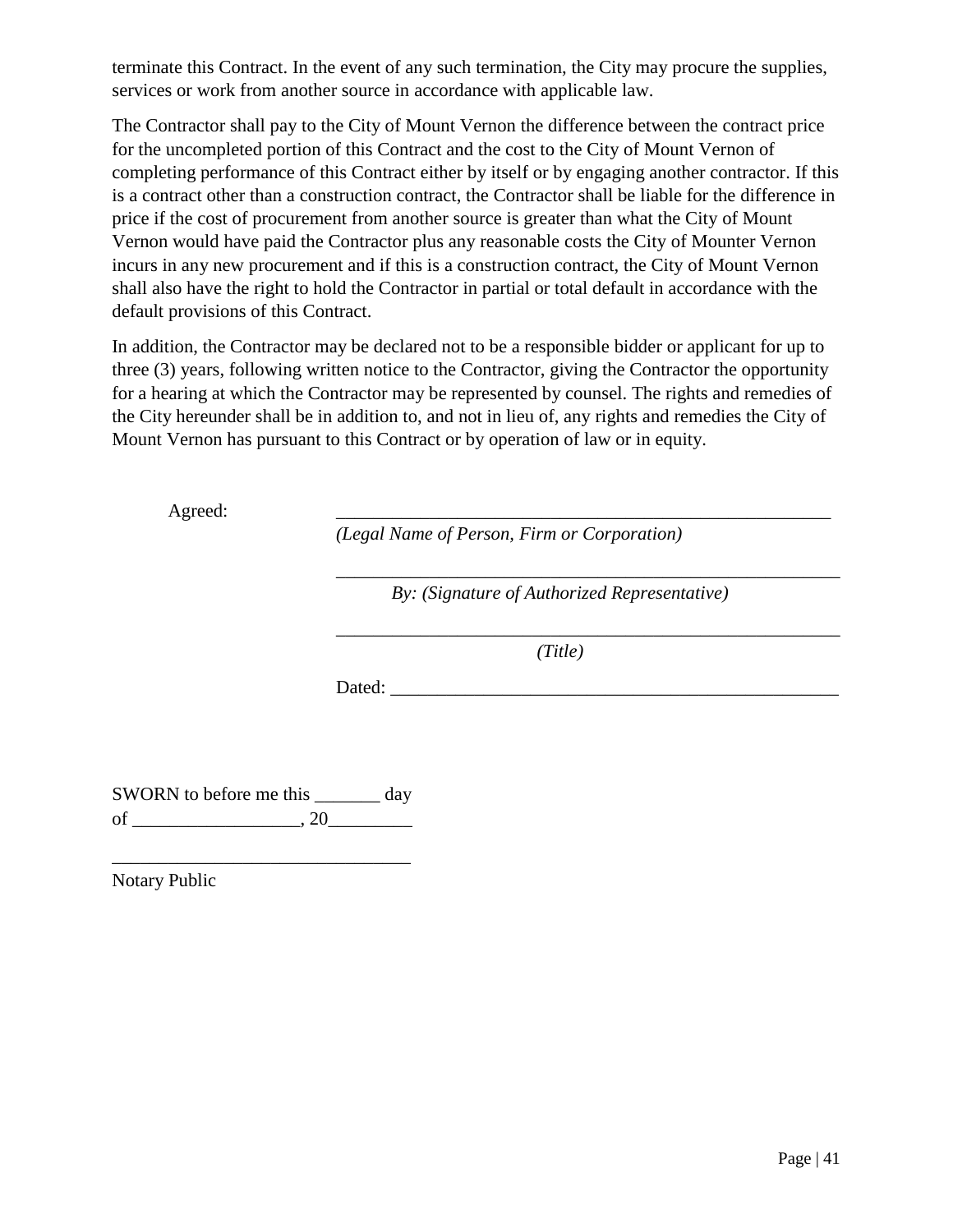#### **Exhibit I CONFLICT OF INTEREST QUESTIONNAIRE**

<span id="page-41-0"></span>Federal, State, and City of Mount Vernon, New York Laws<sup>2</sup> prohibit employees and public officials of the City of Mount Vernon from participating on behalf of the City of Mount Vernon in any transaction in which they have a financial interest. Accordingly, the purpose of this questionnaire is to determine if the respondent or any of the respondent's staff, or any of the respondent's Board of Directors would have a conflict of interest.

1. Is there any member of the respondent's staff or any member of the respondent's Board of Director's or governing body who currently is or has/have been, within one year of the date of this questionnaire, either a City of Mount Vernon employee, a consultant to the City of Mount Vernon, or a member of the Mount Vernon City Council?

Yes\_\_\_\_\_\_\_\_\_ No\_\_\_\_\_\_\_\_

- a) If yes, on a separate page please list the name of the individual.
- b) Please indicate the job title or role each person listed above has or had with respect to the respondent. State whether each person listed above is a City of Mount Vernon employee, consultant, or member of the Mount Vernon City Council, and identify the City of Mount Vernon Department in which he/she is employed.
- 2. Will the respondent award a subcontract to any individual(s) or business affiliate(s) who is/are currently or has/have been, within one year of the date of this questionnaire, a City of Mount Vernon employee, a consultant to the City of Mount Vernon, or member of the Mount Vernon City Council?
	- Yes No
	- a) If yes, on a separate page please list the individual name(s).
	- b) Please state whether each person listed above is a City of Mount Vernon employee, consultant to the City of Mount Vernon, or member of the Mount Vernon City Council, and identify the City of Mount Vernon Department in which he/she is employed.
- 3. Is there any member of the respondent's staff or members of the respondent's Board of Directors or other governing body who are business partners or family members of a City of Mount Vernon employee, consultant, or member of the Mount Vernon City Council?

 $Yes \_$  No  $\_$ 

 $\overline{a}$ <sup>2</sup> Mount Vernon's Code of Ethics may be found at Chapter 24. See also [https://ecode360.com/6600073.](https://ecode360.com/6600073)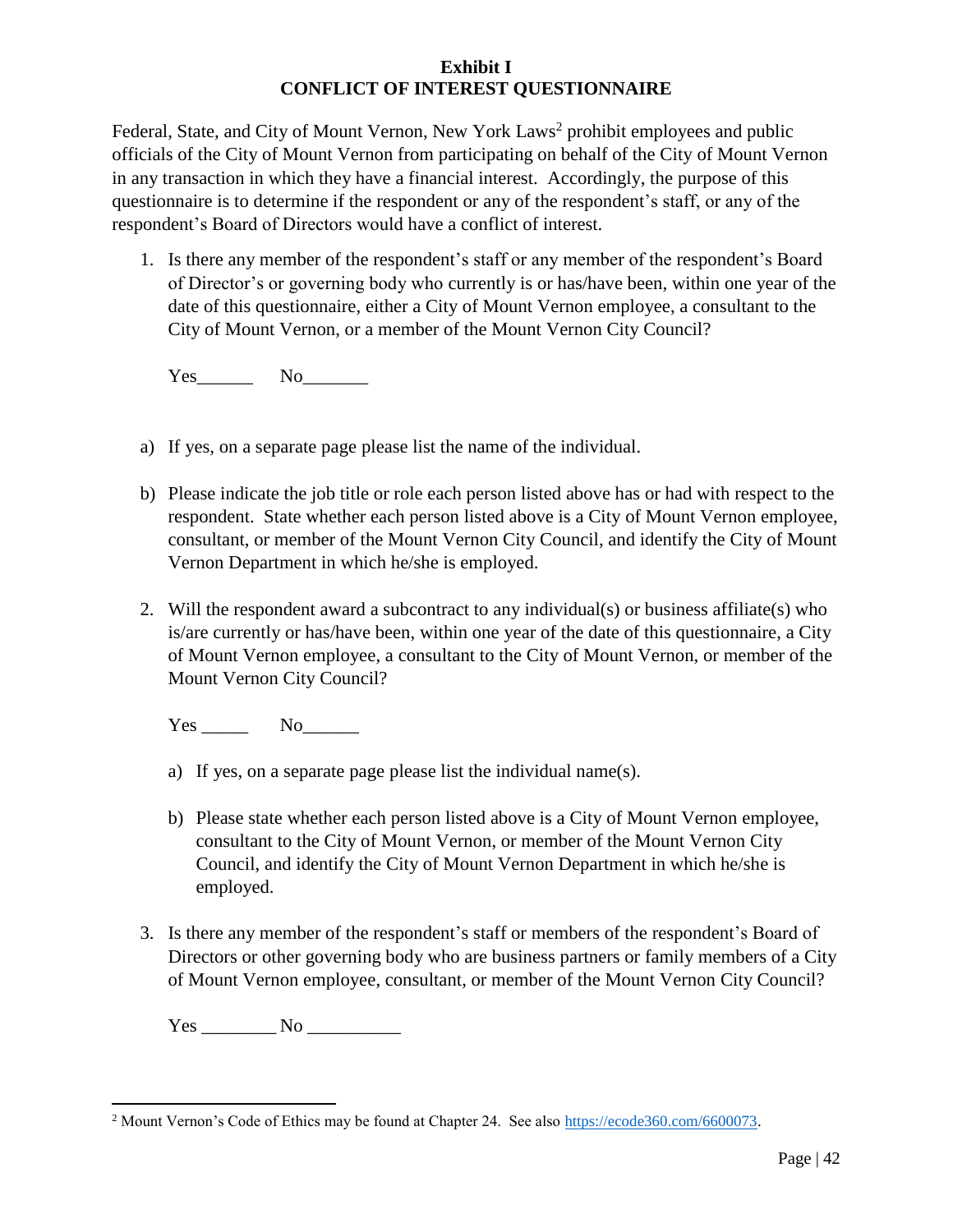- a) If yes, on a separate page please list the name(s).
- b) If yes, please identify the City of Mount Vernon employee, consultant, or member of the Mount Vernon City Council with whom each individual has family or business ties.

Name of Firm:

Name: \_\_\_\_\_\_\_\_\_\_\_\_\_\_\_\_\_\_\_\_\_\_\_\_\_\_\_\_\_\_\_\_\_\_\_\_\_\_\_\_\_\_

4. Does the respondent have business related to development projects in Mount Vernon before the Mount Vernon Planning Board, Zoning Board of Appeals, Architectural Review Board, Mount Vernon Real Estate Committee or Mount Vernon City Council?

Yes No No  $\overline{a}$ 

- a) If yes, on a separate page please list the development project name.
- 5. Is the respondent advising developers on development projects in Mount Vernon?

Yes \_\_\_\_\_\_\_\_ No \_\_\_\_\_\_\_\_\_\_

a) If yes, on a separate page please list the development project name.